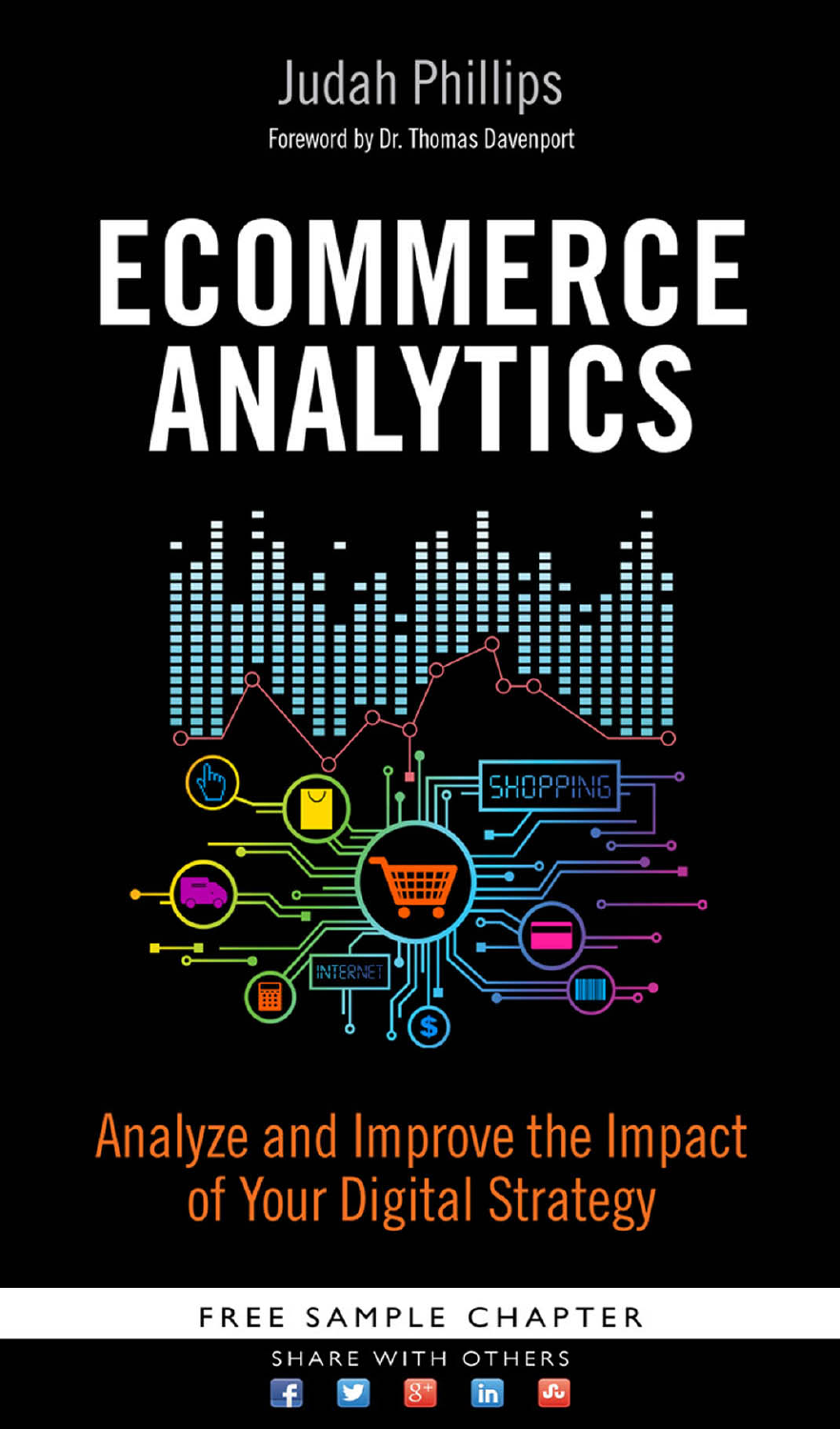#### Praise for *Ecommerce Analytics*

"Leveraging analytics to improve business results requires first knowing the questions that need to be answered. *Ecommerce Analytics* is the book to read if you are looking to use data to improve your online performance."

—**Josh James**, Founder and CEO, Domo; Cofounder and Former CEO, Omniture

"With U.S. ecommerce sales set to cross \$450 billion in 2017, the opportunity in front of you is immense. Yet, it is likely your conversion rates are stuck at 2%. I'm excited about Judah's comprehensive tome because it is just what the doc prescribed to help unstick your ecommerce strategies. From cart abandonment to multichannel attribution to lifetime value… You'll get precise guidance to win big!"

> —**Avinash Kaushik**, Digital Marketing Evangelist, Google; author, *Web Analytics 2.0, Web Analytics: An Hour a Day*

"Are you a digital analyst working for an ecommerce company? Or are you an ecommerce marketer and your boss just asked you to provide more data about your digital efforts? If you are, then you should check out *Ecommerce Analytics*!

"Judah does a great job of making digital analytics for ecommerce logical and easy to understand. If you're a digital analyst familiar with topics like attribution modeling, you'll love how Judah discusses the specifics for an ecommerce business.

"If you're new to digital analytics you'll find the content easy to approach and very actionable. But that doesn't mean that he cuts corners! Judah is really, really thorough! He takes the time to dive into all the different metrics and analysis techniques that you can perform on your ecommerce business.

"I put *Ecommerce Analytics* on my bookshelf and plan to use it whenever I work with an ecommerce company—you should, too!"

> —**Justin Cutroni**, Analytics Evangelist, Google; author of *Google Analytics* and *Performance Marketing with Google Analytics*

"This important book is required reading for anyone who wants to understand how to deliver successful ecommerce analysis and data science. It's instructive and helpful, unifying the subject matter in way that is actionable for leadership, managers, technologists, and analysts."

—**Raj Aggarwal**, Cofounder and CEO, Localytics

"Judah has created a must-read book for all digital analysts. It's clearly framed and combines a comprehensive understanding of the topic with a practical flavor only the author can bring through decades of experience. This should be a hit in any college analytics class and will be on my graduate analytic course reading list in the future."

> —**Rand Schulman**, Managing Partner, Efectyv Digital; Cofounder, DealSignal; Cofounder, Digital Analytics Association

"In *Ecommerce Analytics*, Judah has delivered a comprehensive survey of the field, covering a broad array of topics important to implementers, analysts, and executives. This book contains a wealth of information that will be valuable in successfully executing an ecommerce strategy."

—**Bob Page**, Director Emeritus, Digital Analytics Association; Internet entrepreneur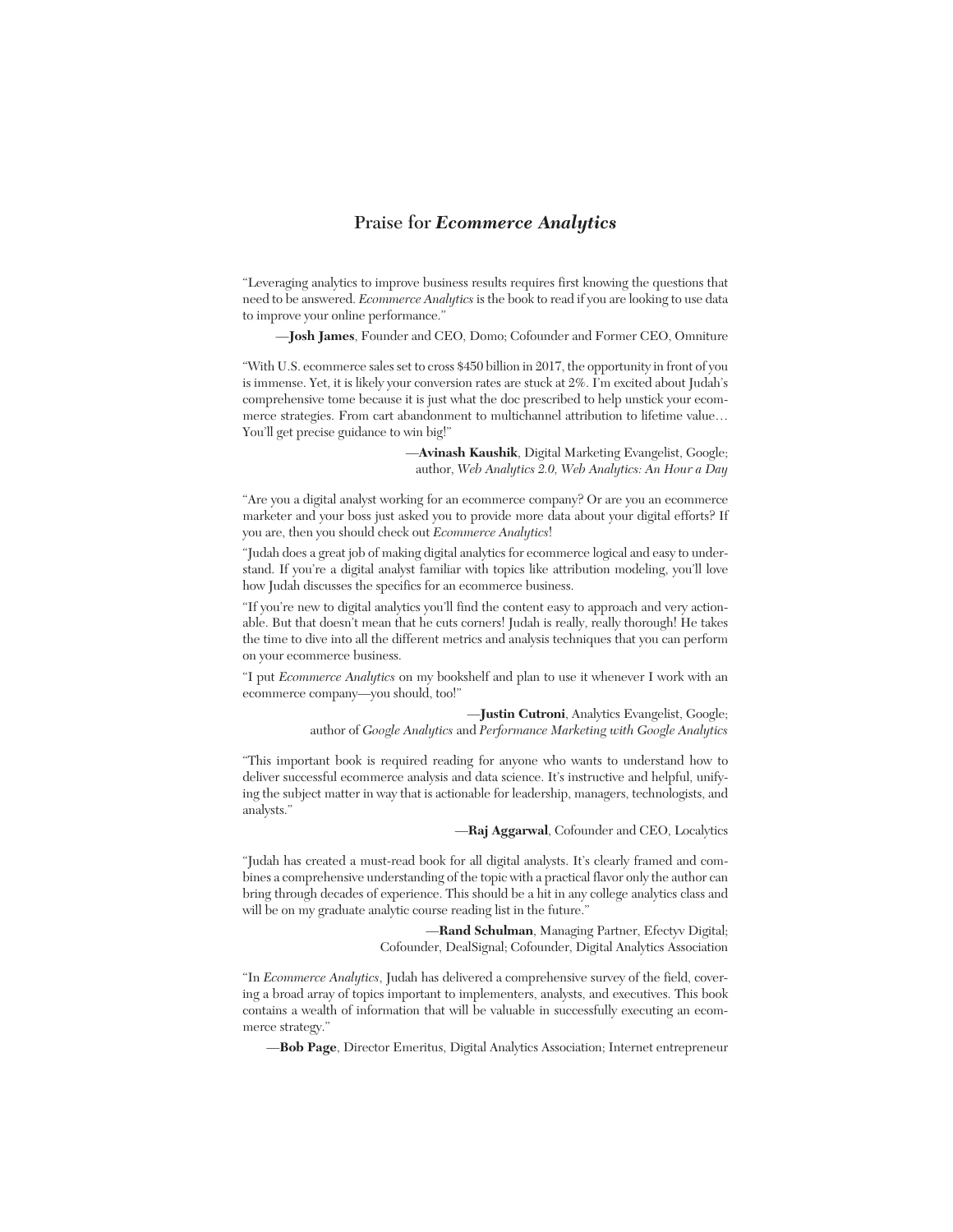"Judah has done the impossible. In just a few chapters, he helps you understand the opportunity ecommerce retailers have in front of them, the monumental impact ecommerce analysis can have, the challenges you'll face from a management and socialization perspective, and most importantly, how to navigate all of it and get stuff done.

"This book is a must-read for those who want to elevate their ecommerce stores to the next level, for the data teams who are tired of shouting into the wind, and for the managers who want to make a more meaningful impact on the organization. It is well researched, carefully thought out, and covers all of the bases. Stop reading this and buy the book already; your company will thank you."

#### —**Tommy Walker**, Editor-in-Chief, Shopify

"Judah has delivered something critical in this remarkable information age—a broad, comprehensive summary of the essential elements of digital commerce. *Ecommerce Analytics* starts by showing what's possible, in stark terms: the size and growth of the market, along with metrics of the leaders. From there, it elaborates on the entire taxonomy—defining the endto-end process, what data to collect—how to analyze it—and then most importantly how to interpret it and optimize from there. He even digs into some of the trickiest bits: attribution, governance, and how to organize the company around digital success. Finally, his consistent emphasis on asking business questions and defining the outcomes and measurements before starting to crunch the numbers makes the subject truly accessible—and actionable."

—**Sid Probstein**, Founder and CEO, RightWhen; Cofounder and former CTO, Attivio

"*Ecommerce Analytics* helps you understand each of the critical components needed to collect data, personalize interactions, and move customers through the funnel. It's the backbone of marketing automation and personalization. This is the best book for anyone who works in ecommerce or who wants a job in that field where they will have to use data to understand and drive the business."

#### —**Jonathan Corbin**, Director, Marketo

"Ecommerce: In 2016, everyone's doing it; few do it well; even fewer share what they've learned, and only one makes the top of that list. Judah Phillips is that person, and this is that book. I've learned a ton from Judah, and you will, too."

> —**Cesar Brea**, Founder, Force Five Partners; author of *Marketing and Sales Analytics* and *Pragmalytics*

"No one understands analytics more than my man Judah. This is a crucial read for anyone trying to step up their analytics game and who wants the tangible results that mastering data brings!"

> —**Greg Selkoe**, Founder and CEO, [Curateurs.com;](http://www.Curateurs.com) Founder and former CEO, Karmaloop

"*Ecommerce Analytics* is a must-read for anyone involved in ecommerce. Not only will you learn how to do different types of analysis, it also covers the hard topics like data modeling, data integration, attribution, and building data-driven teams. You'll even get some conversion optimization knowledge, too. You should read it before your competition does."

—**Bryan Eisenberg**, Cofounder and CMO, IdealSpot; coauthor of the *Wall Street Journal* and *New York Times* bestselling books *Call to Action*, *Waiting for Your Cat to Bark?*, *Always Be Testing*, and *Buyer Legends: The Executive Storytellers Guide*

"This book is a must-read for anyone interested in making the most of their ecommercerelated data. The author does an excellent job making complex concepts accessible as well as teaching the reader how to get to actionable insights."

—**Jesse Harriott**, CAO, Constant Contact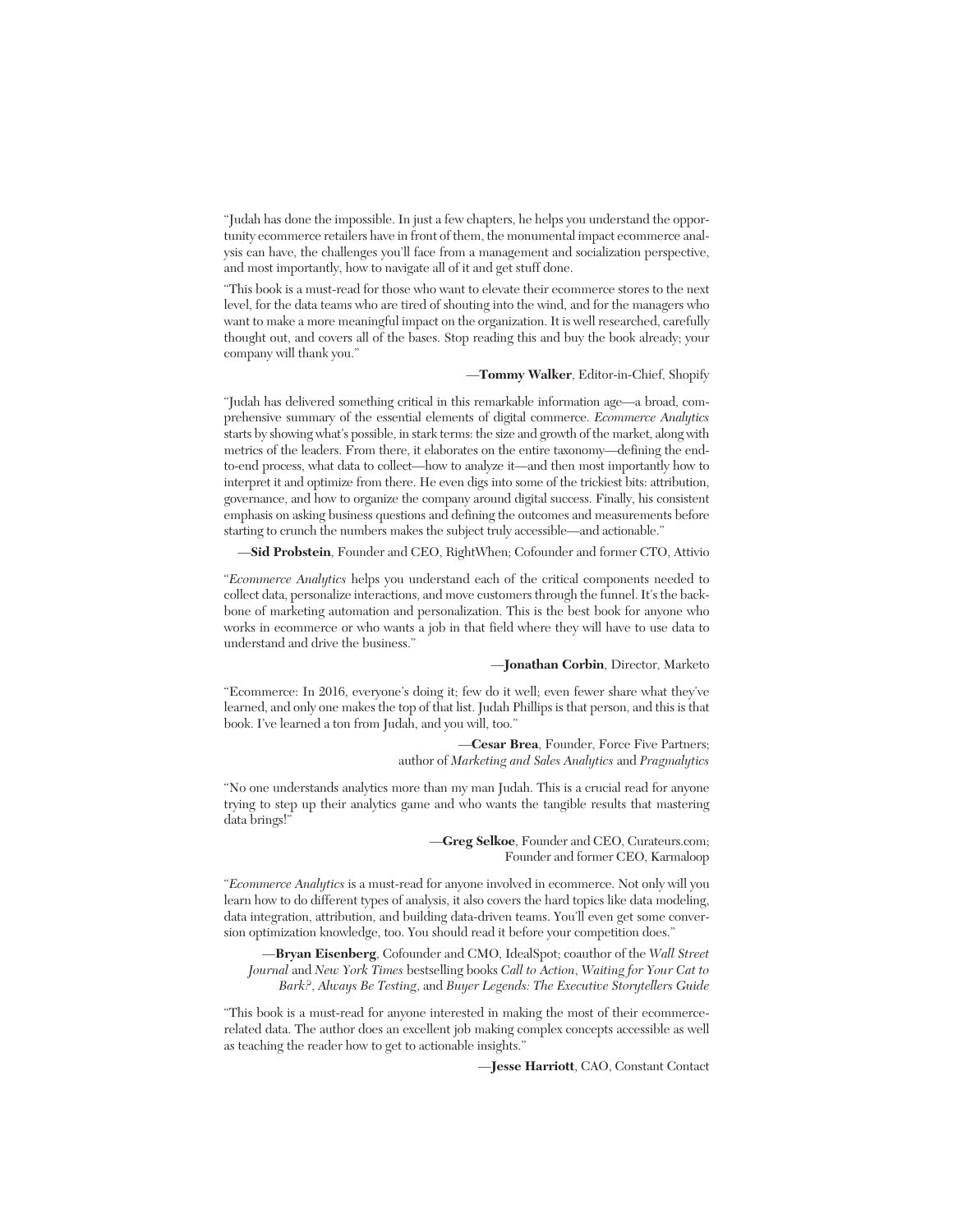# Ecommerce Analytics

## Analyze and Improve the Impact of Your Digital Strategy

Judah Phillips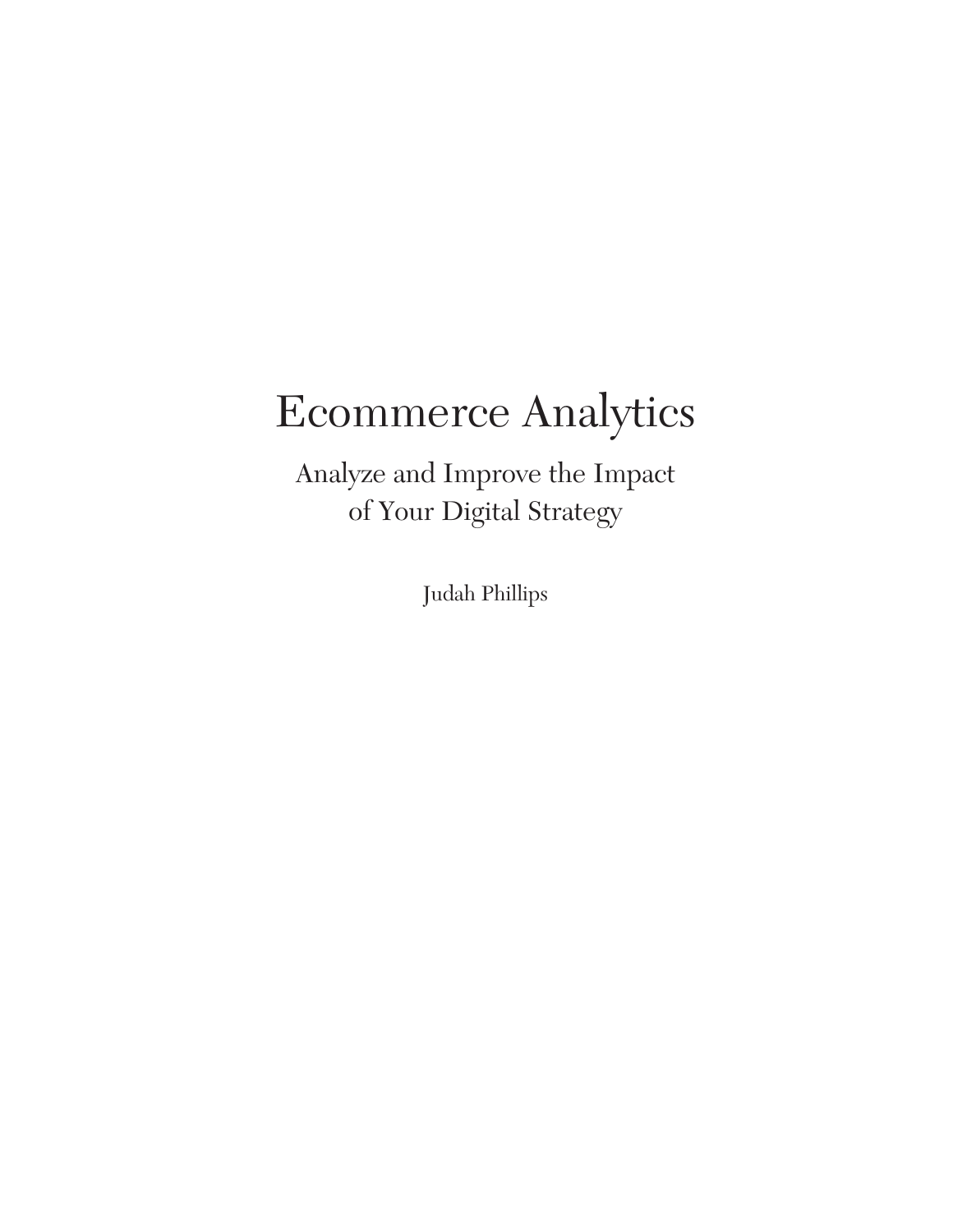Publisher: Paul Boger Editor-in-Chief: Amy Neidlinger Executive Editor: Jeanne Levine Editorial Assistant: Sandy Fugate Cover Designer: Alan Clements Managing Editor: Kristy Hart Senior Project Editor: Betsy Gratner Copy Editor: Cheri Clark Proofreader: Debbie Williams Indexer: Ken Johnson Compositor: Nonie Ratcliff Manufacturing Buyer: Dan Uhrig

© 2016 by Judah Phillips Published by Pearson Education, Inc. Old Tappan, New Jersey 07675

For information about buying this title in bulk quantities, or for special sales opportunities (which may include electronic versions; custom cover designs; and content particular to your business, training goals, marketing focus, or branding interests), please contact our corporate sales department at corpsales@pearsoned.com or (800) 382-3419.

For government sales inquiries, please contact governmentsales@pearsoned.com.

For questions about sales outside the U.S., please contact intlcs@pearson.com.

Company and product names mentioned herein are the trademarks or registered trademarks of their respective owners.

All rights reserved. Printed in the United States of America. This publication is protected by copyright, and permission must be obtained from the publisher prior to any prohibited reproduction, storage in a retrieval system, or transmission in any form or by any means, electronic, mechanical, photocopying, recording, or likewise. For information regarding permissions, request forms, and the appropriate contacts within the Pearson Education Global Rights & Permissions Department, please visit [www.pearsoned.com/](http://www.pearsoned.com/permissions/) [permissions/.](http://www.pearsoned.com/permissions/)

First Printing April 2016

ISBN-10: 0-13-417728-2 ISBN-13: 978-0-13-417728-1

Pearson Education LTD. Pearson Education Australia PTY, Limited Pearson Education Singapore, Pte. Ltd. Pearson Education Asia, Ltd. Pearson Education Canada, Ltd. Pearson Educación de Mexico, S.A. de C.V. Pearson Education—Japan Pearson Education Malaysia, Pte. Ltd.

Library of Congress Control Number: 2016930328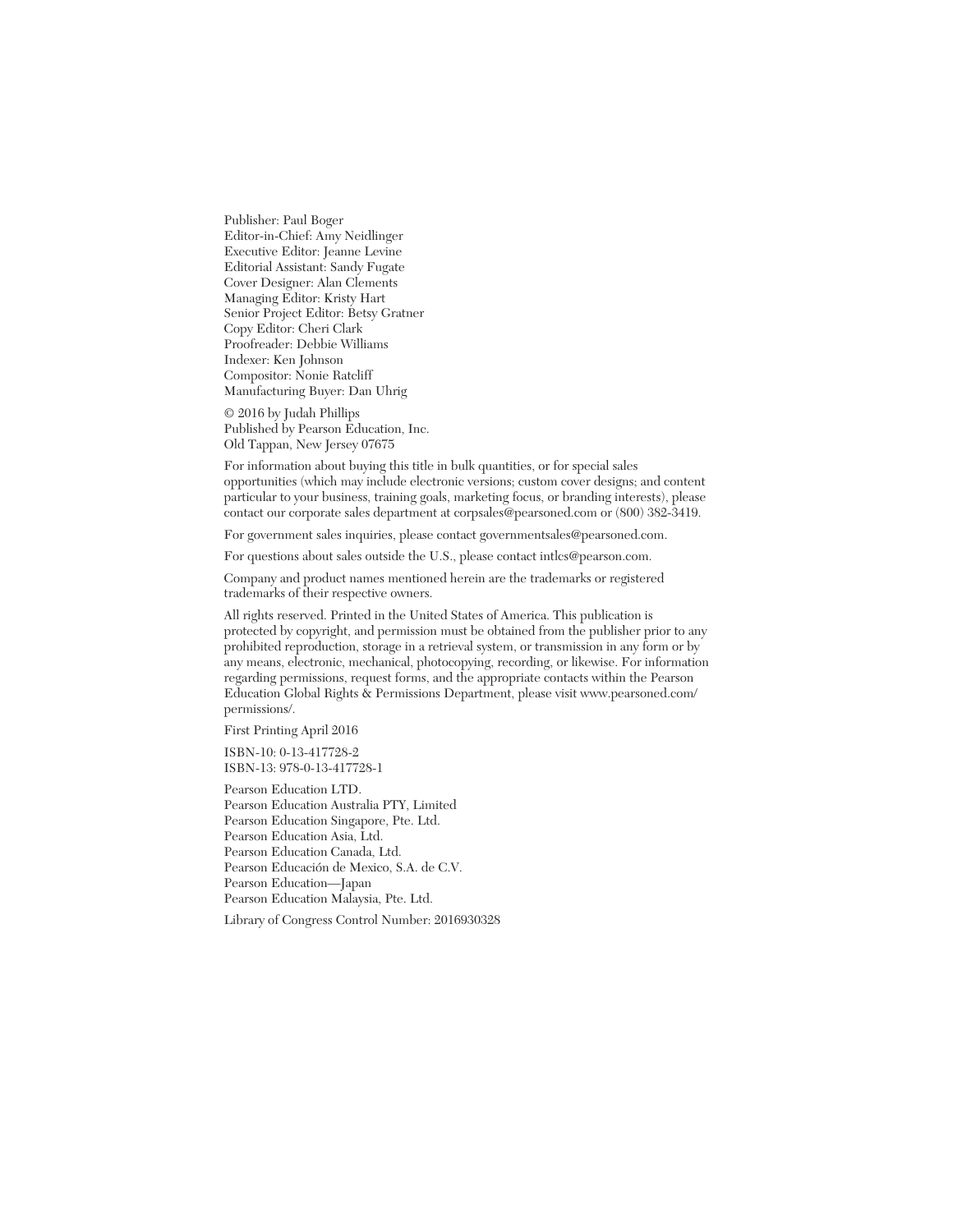*To Lilah and Elizabeth and my mom and dad, who all shop online and wonder what I do at work.*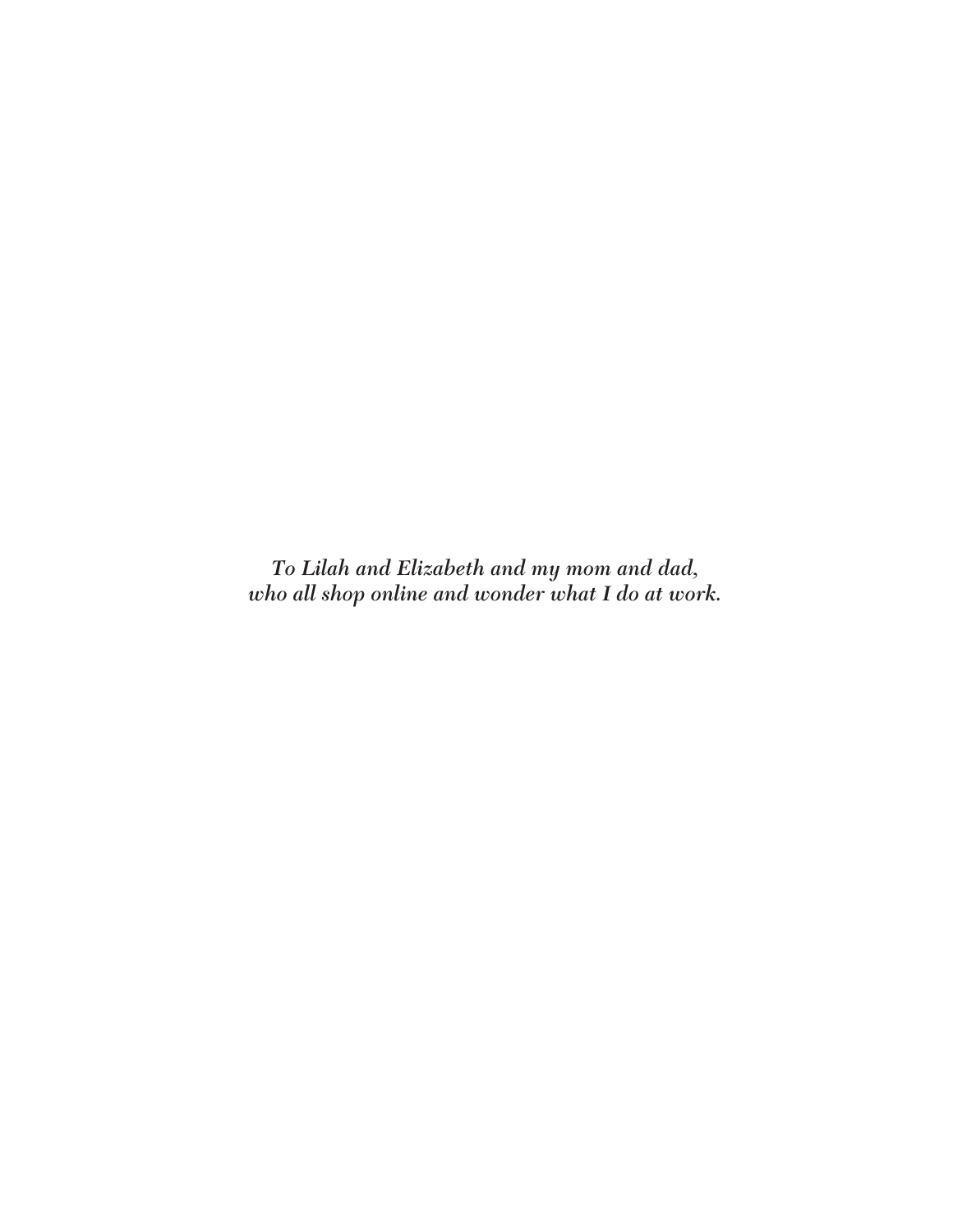## Contents at a Glance

| Chapter 1            | Ecommerce Analytics Creates Business Value and<br>Drives Business Growth 1         |
|----------------------|------------------------------------------------------------------------------------|
| Chapter 2            | The Ecommerce Analytics Value Chain9                                               |
| Chapter 3            | Methods and Techniques for Ecommerce Analysis27                                    |
| Chapter 4            | Visualizing, Dashboarding, and Reporting                                           |
| Chapter 5            | Ecommerce Analytics Data Model and Technology 91                                   |
| Chapter <sub>6</sub> | Marketing and Advertising Analytics in Ecommerce 103                               |
| Chapter 7            | Analyzing Behavioral Data 119                                                      |
| Chapter 8            | Optimizing for Ecommerce Conversion and User                                       |
| Chapter 9            | Analyzing Ecommerce Customers 155                                                  |
| Chapter 10           | Analyzing Products and Orders in Ecommerce179                                      |
| Chapter 11           | Attribution in Ecommerce Analytics 213                                             |
| Chapter 12           | What Is an Ecommerce Platform? 229                                                 |
| Chapter 13           | Integrating Data and Analysis to Drive Your<br>Ecommerce Strategy241               |
| Chapter 14           | Governing Data and Ensuring Privacy and Security 263                               |
| Chapter 15           | <b>Building Analytics Organizations and Socializing</b><br>Successful Analytics279 |
| Chapter 16           | The Future of Ecommerce Analytics 307                                              |
|                      |                                                                                    |
|                      |                                                                                    |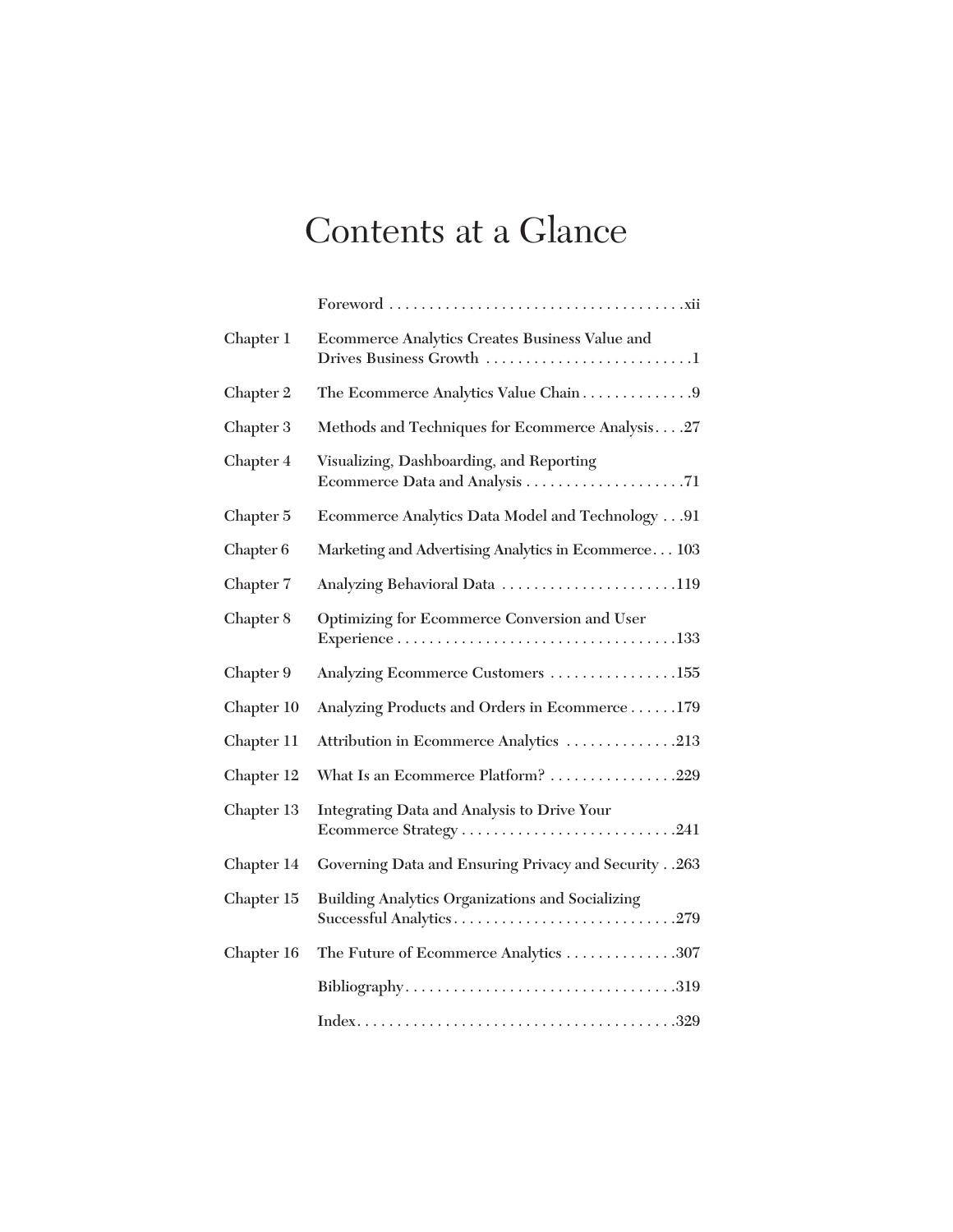## **Contents**

<span id="page-7-0"></span>

| Chapter 1 | <b>Ecommerce Analytics Creates Business Value</b><br>and Drives Business Growth1                                                                                                                                                                                                                                                                              |
|-----------|---------------------------------------------------------------------------------------------------------------------------------------------------------------------------------------------------------------------------------------------------------------------------------------------------------------------------------------------------------------|
| Chapter 2 | The Ecommerce Analytics Value Chain9<br>Identifying and Prioritizing Demand 11<br>Activating the Ecommerce Analytics Environment 16<br>Analyzing, Predicting, Optimizing, and Automating<br>Communicating the Economic Impact of Analytics. 24                                                                                                                |
| Chapter 3 | Methods and Techniques for Ecommerce Analysis27<br>Understanding the Calendar for Ecommerce Analysis 28<br>Storytelling Is Important for Ecommerce Analysis 29<br>Tukey's Exploratory Data Analysis Is an Important<br>Concept in Ecommerce Analytics31<br>Analyzing Ecommerce Data Using Statistics and<br>Using Key Performance Indicators for Ecommerce 58 |
| Chapter 4 | Visualizing, Dashboarding, and Reporting<br>Explaining the RASTA Approach to Reporting 77<br>Understanding Dashboarding77<br>Explaining the LIVEN Approach to Dashboarding80<br>What Data Should I Start With in an Ecommerce                                                                                                                                 |
| Chapter 5 | Ecommerce Analytics Data Model and Technology 91<br>Understanding the Ecommerce Analytics Data Model:<br>Explaining a Sample Ecommerce Data Model  96                                                                                                                                                                                                         |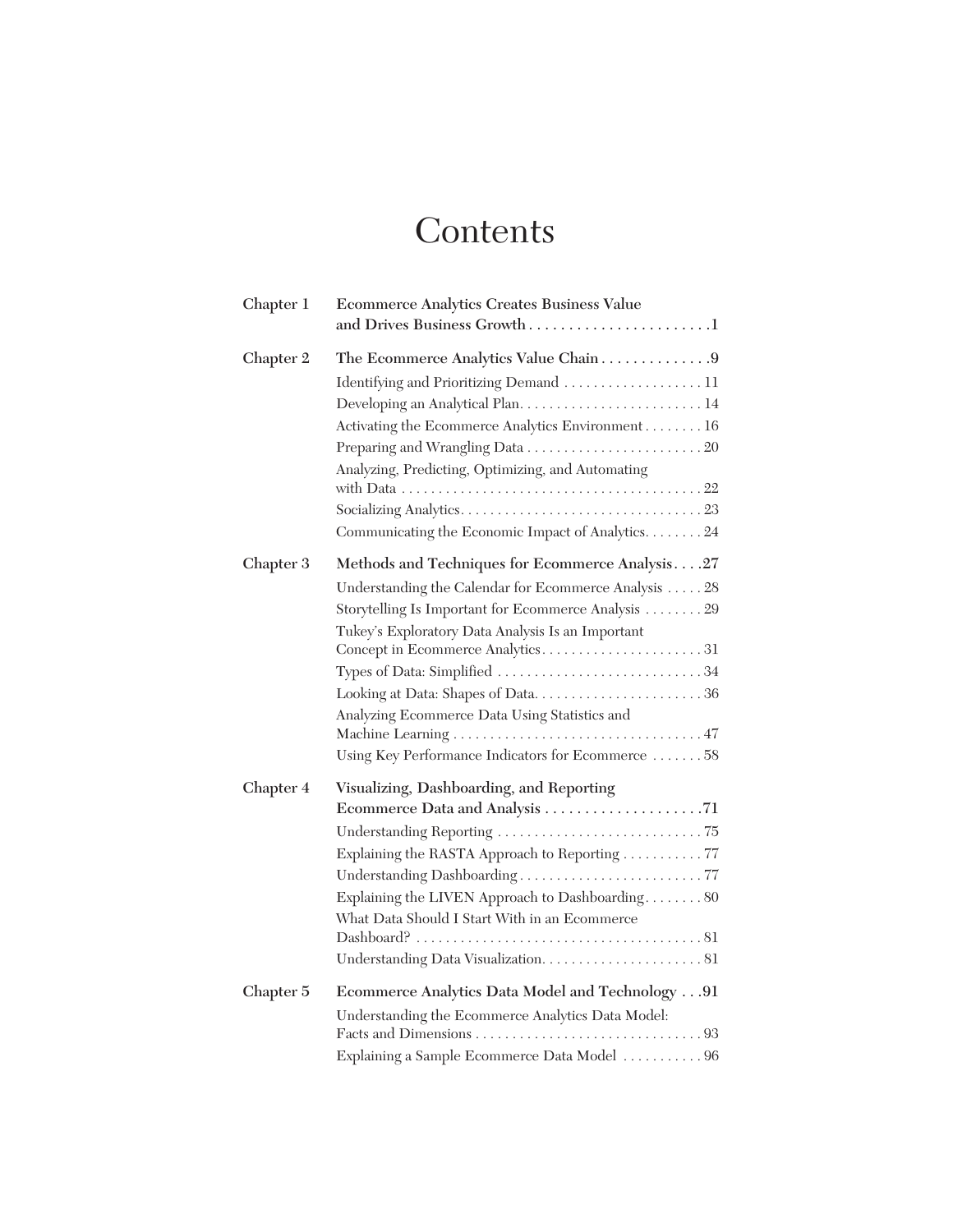|           | Understanding the Order Item Fact99                                                                   |
|-----------|-------------------------------------------------------------------------------------------------------|
|           |                                                                                                       |
|           | Understanding the Customer Order Fact  100                                                            |
|           | Reviewing Common Dimensions and Measures in                                                           |
|           |                                                                                                       |
| Chapter 6 | Marketing and Advertising Analytics in Ecommerce. .103                                                |
|           | Understanding the Shared Goals of Marketing and                                                       |
|           |                                                                                                       |
|           | Reviewing the Marketing Lifecycle  108                                                                |
|           | Understanding Types of Ecommerce Marketing111                                                         |
|           | Analyzing Marketing and Advertising for Ecommerce  112                                                |
|           | What Marketing Data Could You Begin to Analyze?116                                                    |
| Chapter 7 | Analyzing Behavioral Data 119                                                                         |
|           | Answering Business Questions with Behavioral Analytics123                                             |
|           | Understanding Metrics and Key Performance Indicators                                                  |
|           |                                                                                                       |
|           | Reviewing Types of Ecommerce Behavioral Analysis 126                                                  |
| Chapter 8 | Optimizing for Ecommerce Conversion and User                                                          |
|           |                                                                                                       |
|           | The Importance of the Value Proposition in Conversion                                                 |
|           |                                                                                                       |
|           | The Basics of Conversion Optimization: Persuasion,                                                    |
|           | Psychology, Information Architecture, and Copywriting. 138                                            |
|           | The Conversion Optimization Process: Ideation to                                                      |
|           | Hypothesis to Post-Optimization Analysis  141                                                         |
|           | The Data for Conversion Optimization: Analytics,<br>Visualization, Research, Usability, Customer, and |
|           |                                                                                                       |
|           | The Science Behind Conversion Optimization  147                                                       |
|           | Succeeding with Conversion Optimization 151                                                           |
| Chapter 9 | Analyzing Ecommerce Customers 155                                                                     |
|           | What Does a Customer Record Look Like in                                                              |
|           |                                                                                                       |
|           | What Customer Data Could I Start to Analyze?  157                                                     |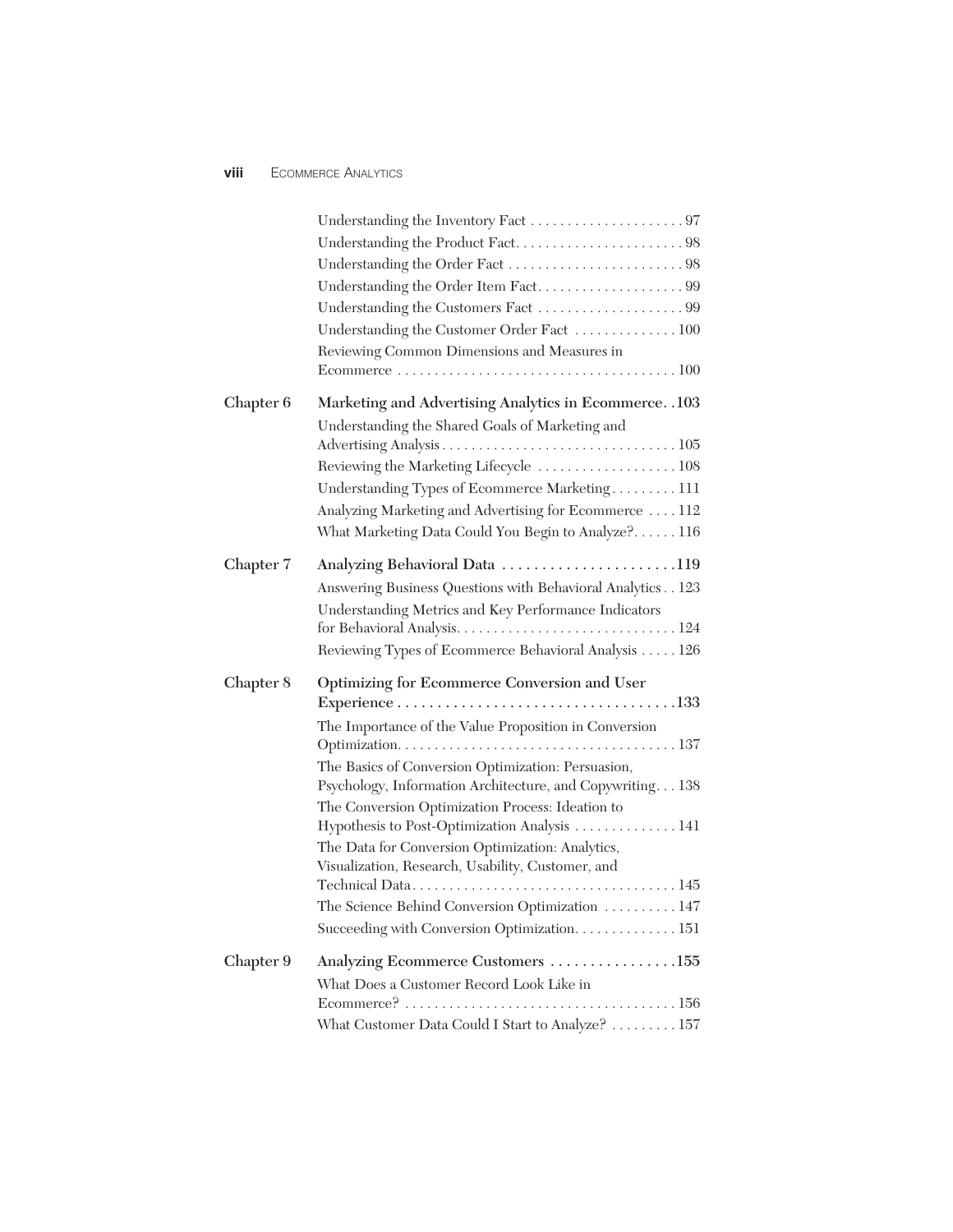|            | Questioning Customer Data with Analytical Thought158 |
|------------|------------------------------------------------------|
|            | Understanding the Ecommerce Customer Analytics       |
|            |                                                      |
|            | Defining the Types of Customers 161                  |
|            | Reviewing Types of Customer Analytics. 162           |
|            |                                                      |
|            | Performing Cohort Analysis  165                      |
|            | Calculating Customer Lifetime Value  166             |
|            | Determining the Cost of Customer Acquisition. 168    |
|            | Analyzing Customer Churn 169                         |
|            | Understanding Voice-of-the-Customer Analytics 170    |
|            | Doing Recency, Frequency, and Monetary Analysis 171  |
|            | Determining Share of Wallet 172                      |
|            |                                                      |
|            | Predicting Customer Behavior  174                    |
|            |                                                      |
|            |                                                      |
|            | Personalizing Customer Experiences 178               |
| Chapter 10 | Analyzing Products and Orders in Ecommerce179        |
|            | What Are Ecommerce Orders?181                        |
|            | What Order Data Should I Begin to Analyze? 183       |
|            | What Metrics and Key Performance Indicators Are      |
|            | Relevant for Ecommerce Orders?  184                  |
|            | Approaches to Analyzing Orders and Products  186     |
|            | Analyzing Products in Ecommerce193                   |
|            | Analyzing Merchandising in Ecommerce 198             |
|            | What Merchandising Data Should I Start               |
|            |                                                      |
| Chapter 11 | Attribution in Ecommerce Analytics 213               |
|            | Attributing Sources of Buyers, Conversion, Revenue,  |
|            |                                                      |
|            | Understanding Engagement Mapping and the Types of    |
|            |                                                      |
|            | The Difference between Top-Down and Bottom-Up        |
|            |                                                      |
|            | A Framework for Assessing Attribution Software 225   |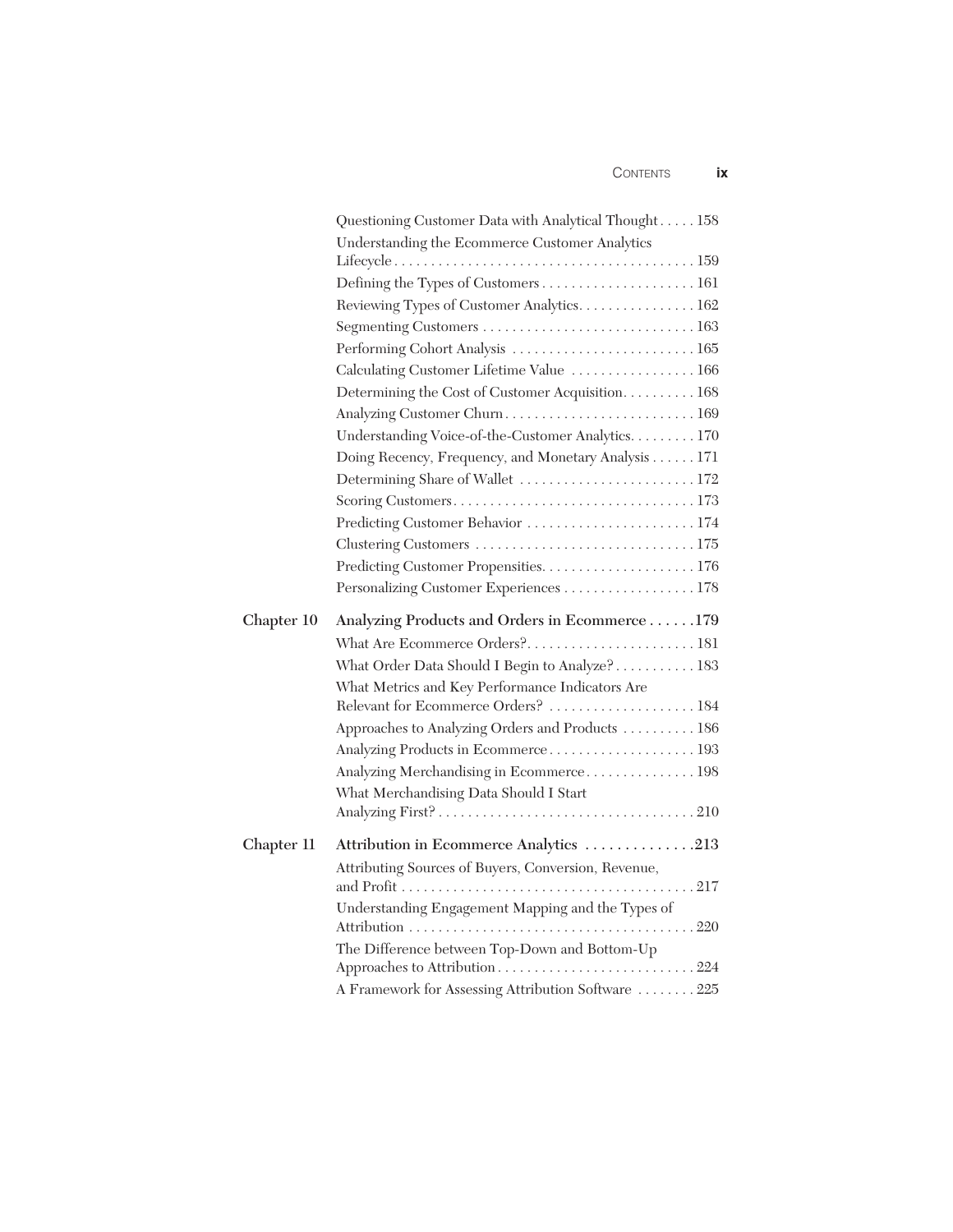| Chapter 12 | What Is an Ecommerce Platform? 229                                                                       |
|------------|----------------------------------------------------------------------------------------------------------|
|            | Understanding the Core Components of an Ecommerce                                                        |
|            | Understanding the Business Functions Supported by                                                        |
|            | Determining an Analytical Approach to Analyzing the                                                      |
| Chapter 13 | Integrating Data and Analysis to Drive Your                                                              |
|            | Defining the Types of Data, Single-Channel to                                                            |
|            | Integrating Data from a Technical Perspective 246<br>Integrating Data from a Business Perspective 261    |
| Chapter 14 | Governing Data and Ensuring Privacy and Security 263                                                     |
|            | Applying Data Governance in Ecommerce 268                                                                |
|            | Applying Data Privacy and Security in Ecommerce 272<br>Governance, Privacy, and Security Are Part of the |
|            |                                                                                                          |
| Chapter 15 | Building Analytics Organizations and Socializing<br>Successful Analytics279                              |
|            | Suggesting a Universal Approach for Building                                                             |
|            | Determine and Justify the Need for an Analytics Team 283                                                 |
|            | Gain Support for Hiring or Appointing a Leader for                                                       |
|            |                                                                                                          |
|            | Gather Business Requirements288                                                                          |
|            | Create the Mission and Vision for the Analytics Team 289                                                 |
|            | Create an Organizational Model289                                                                        |
|            | Assess the Current State Capabilities and Determine                                                      |
|            |                                                                                                          |
|            | Assess the Current State Technology Architecture and<br>Determine the Future State Architecture 292      |
|            | Begin Building an Analytics Road Map 294                                                                 |
|            |                                                                                                          |
|            | Map Current Processes, Interactions, and Workflows295                                                    |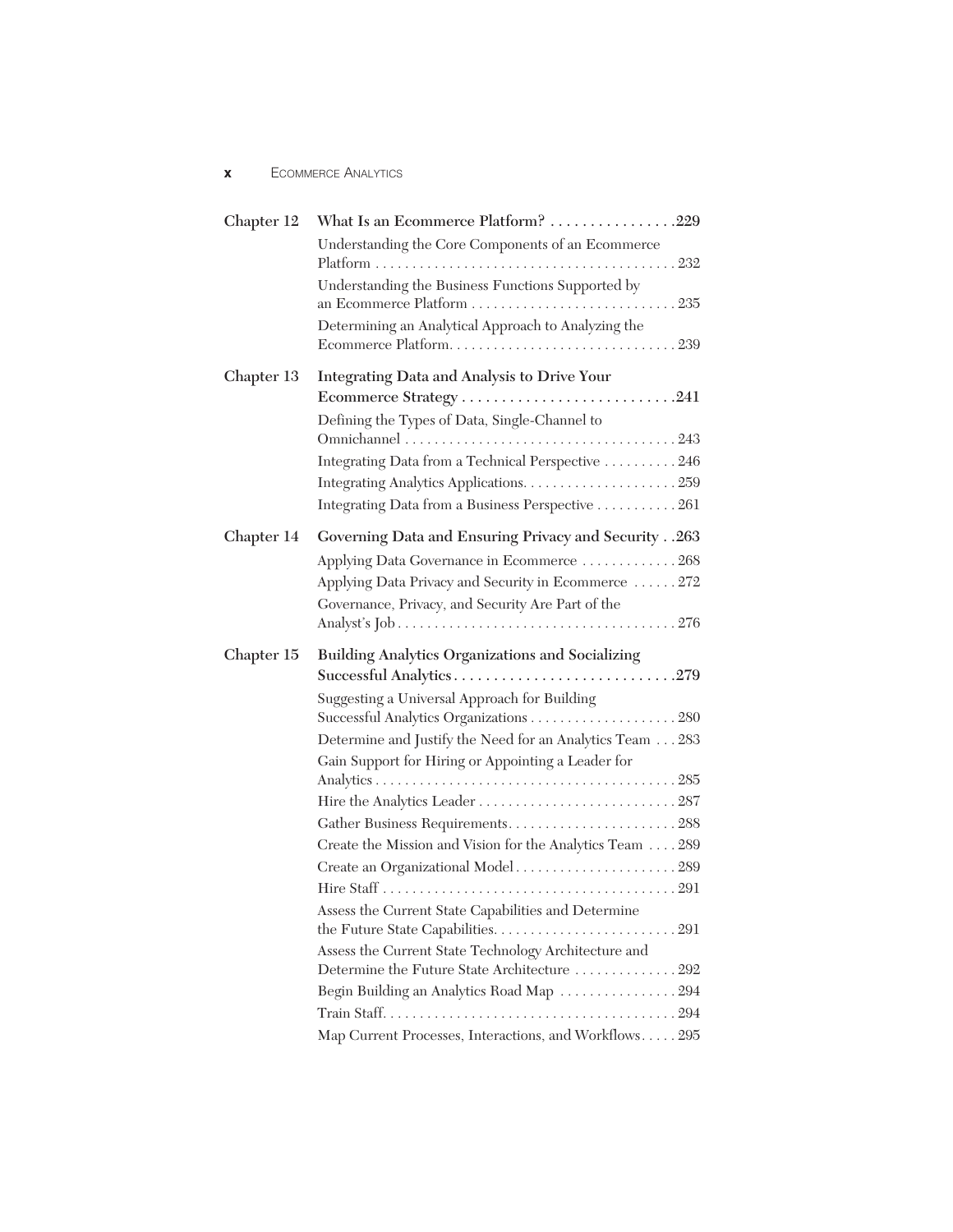<span id="page-11-0"></span>

|              | Build Templates and Artifacts to Support the Analytics                                                    |
|--------------|-----------------------------------------------------------------------------------------------------------|
|              | Create a Supply-and-Demand Management Model 296                                                           |
|              | Create an Operating Model for Working with                                                                |
|              | Use, Deploy, or Upgrade Existing or New Technology 298                                                    |
|              | Collect or Acquire New Data 298                                                                           |
|              | Implement a Data Catalog, Master Data Management,                                                         |
|              | Meet with Stakeholders and Participate in Business<br>Processes, and Then Socialize Analysis on a Regular |
|              | Do Analysis and Data Science and Deliver It 300                                                           |
|              | Lead or Assist with New Work Resulting from                                                               |
|              | Document and Socialize the Financial Impact and<br>Business Outcomes Resulting from Analysis 303          |
|              | Continue to Do Analysis, Socialize It, and Manage<br>Technology While Emphasizing the Business Impact     |
|              | Manage Change and Support Stakeholders 304                                                                |
| Chapter 16   | The Future of Ecommerce Analytics 307                                                                     |
|              | The Future of Data Collection and Preparation 311                                                         |
|              |                                                                                                           |
|              | Future Analytics and Technology Capabilities314                                                           |
| Bibliography |                                                                                                           |
| Index        |                                                                                                           |
|              |                                                                                                           |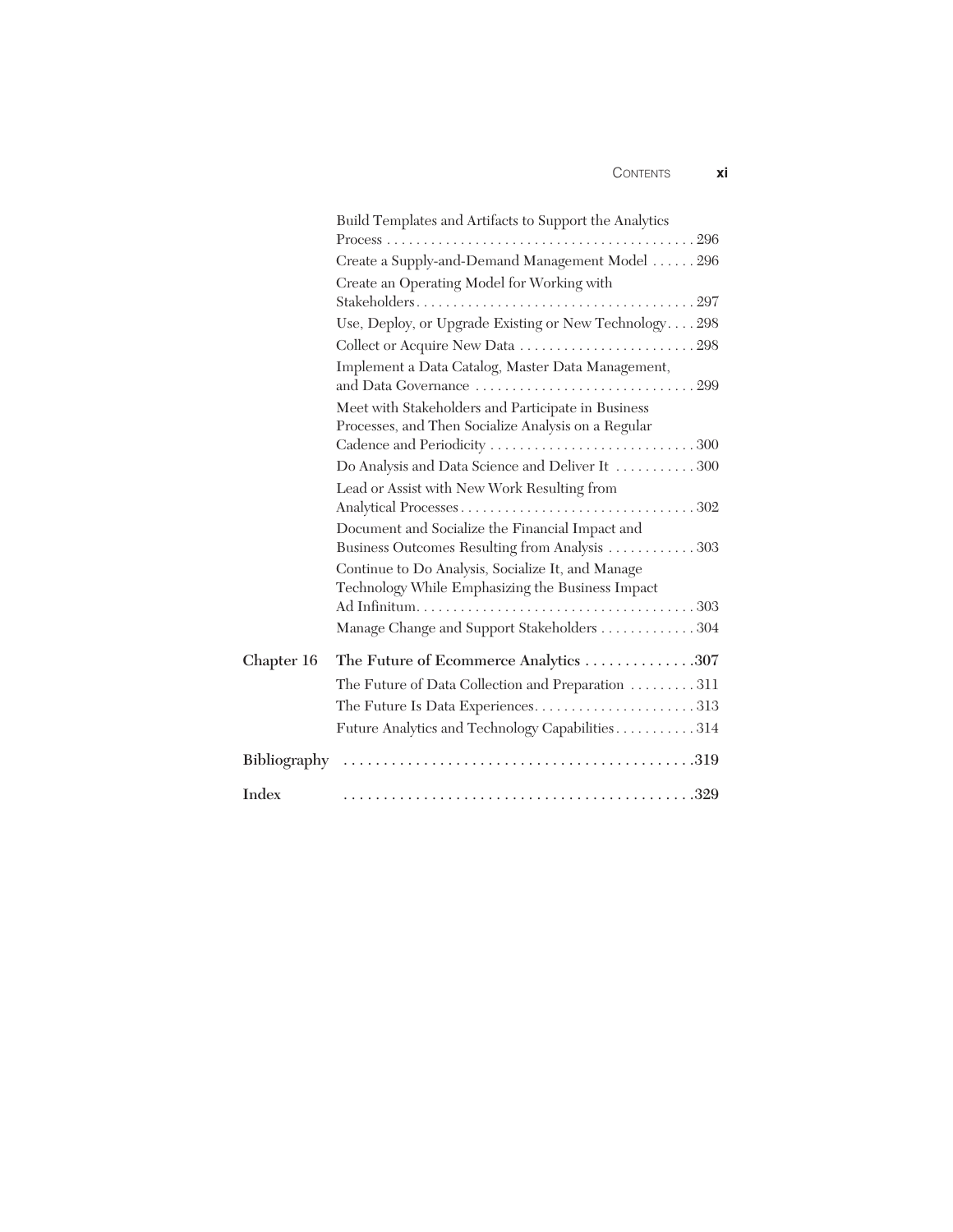## Foreword

Let's say that you fit into one (or perhaps more) of the following categories:

- You work at a sophisticated ecommerce company—say you are a new employee at [Amazon.com](http://www.Amazon.com)—and you know your employer is very analytical, but you aren't.
- You are a manager at a company with some ecommerce capabilities, and you have a nagging feeling that your firm could be better at analytics, but you don't know how to go about it.
- You have an analytics-oriented job, but you need to learn more about ecommerce analytics.
- You work at a brick-and-mortar retailer that has dabbled in ecommerce, but you and your colleagues know you need to get more serious about it.
- You want to start a new ecommerce company.
- You are a student and want a job in ecommerce.

If you resemble any of these people, this book is the answer to your prayers. It is the one-stop shopping destination for everything you need to know about ecommerce analytics. It will provide a short refresher course on statistics. (Perhaps you did not fully engage with your statistics class in college.) It will give you enough content on retail and selling stuff online to get you by in most meetings. It will help you through difficult and esoteric topics like customer behavioral flow analysis, customer lifetime value, abandoned shopping carts, and virtually anything else you will encounter in this field.

As I read this book, I was surprised at how thorough it was and how clearly Phillips presents the key concepts. I was a bit amazed at the breadth of topics represented and that a young guy like Phillips has accumulated the analytical wisdom of the ages in topics like exploratory data analysis and communicating effectively about analytics. But I was truly shocked to read early in the first chapter that this is the only book on ecommerce analytics. Given the importance of ecommerce to the economy and the importance of analytics to ecommerce, I couldn't believe that there are no other books on the topic. But I skeptically undertook a cursory search on "ecommerce analytics books" and found nothing in the category. There are books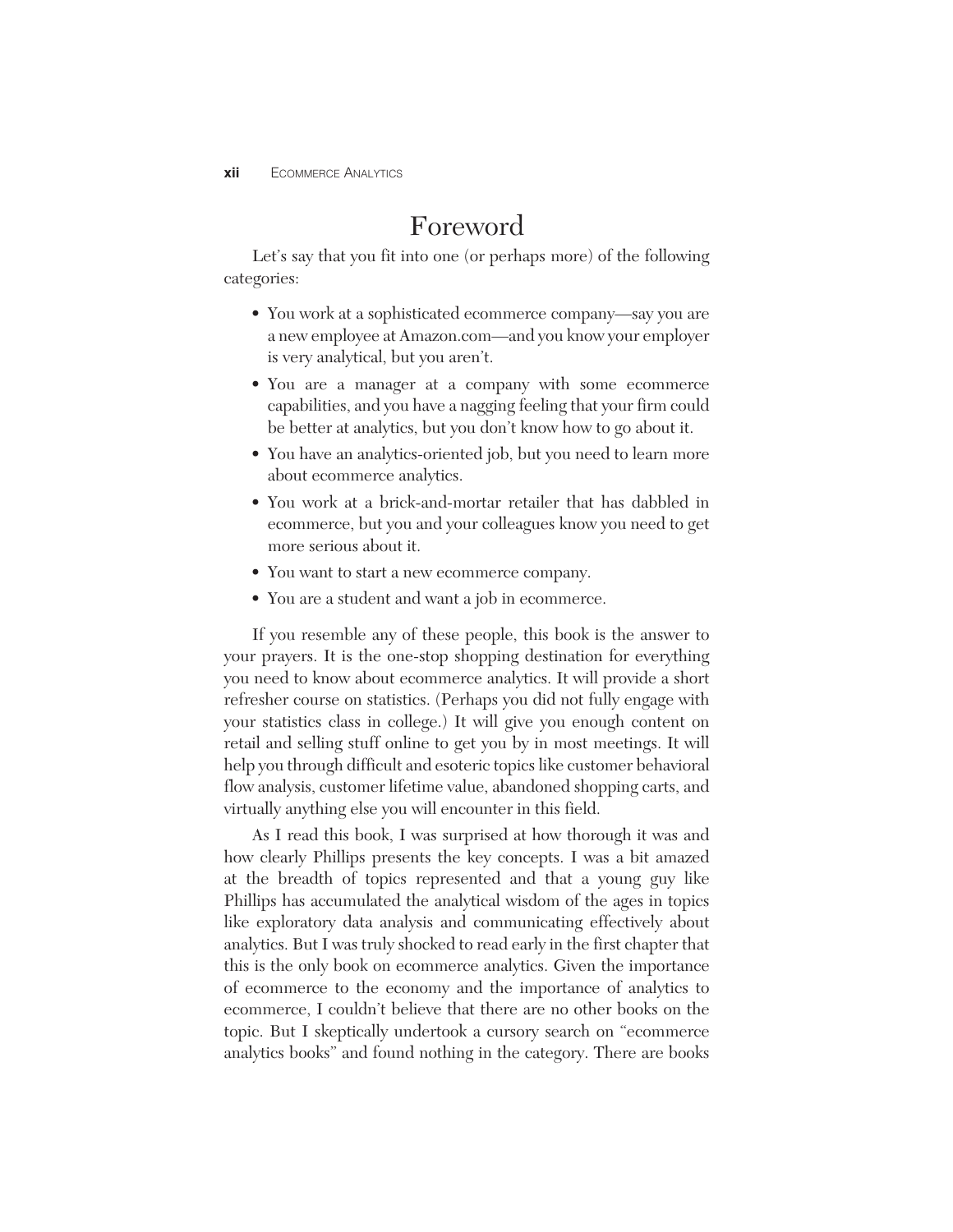on digital analytics (Phillips himself has written a couple of good ones), specific topics like conversion, and tools that are related to digital and ecommerce analytics (Google Analytics, for example), but literally nothing directly targeted at ecommerce analytics.

So if you have an interest in ecommerce analytics, it's a no-brainer to buy and read the book. If you are reading this foreword in Amazon's "Look inside" preview mode, go directly to the shopping cart and buy it. If you have actually found this book in a physical bookstore (though they should probably refuse to carry it since it threatens their business), take it up to the cash register and get out your wallet. I don't know how much they will sell this thing for, but do you value your career? Do you want a promotion? You should not only buy the book but also send Judah Phillips 10% of your total compensation as a tribute.

You should also stop reading this foreword and get to the real content. But first, one more request. If you're like many people, your primary interest in this book is in the "hard" advice on ecommerce analytics—statistical methods, techniques for getting data, specific key performance indicators to employ, and so forth. These are certainly important and valuable, and attending to them here makes perfect sense.

However, the book is also replete with "softer" advice that will make you a much better ecommerce analyst. There is, for example, the general philosophy of "getting close to your data" by observing distributions and outliers. There is the focus on telling a good story about your data. Phillips also maintains a strong focus on understanding what your organization wants from analytics and on making analytical results as digestible as possible. These types of wise perspectives and suggestions are just as valuable as any method or tool prescription.

So buy and read this book—every page of it. Take its recommendations to heart. If you want to be successful at ecommerce, you need a heavy dose of analytics. And if you want to be successful at ecommerce analytics, you need a heavy dose of this fine book.

—**Thomas H. Davenport,** President's Distinguished Professor of Information Technology at Babson College; Research Fellow, MIT Center for Digital Business; Cofounder, International Institute for Analytics; Senior Advisor to Deloitte Analytics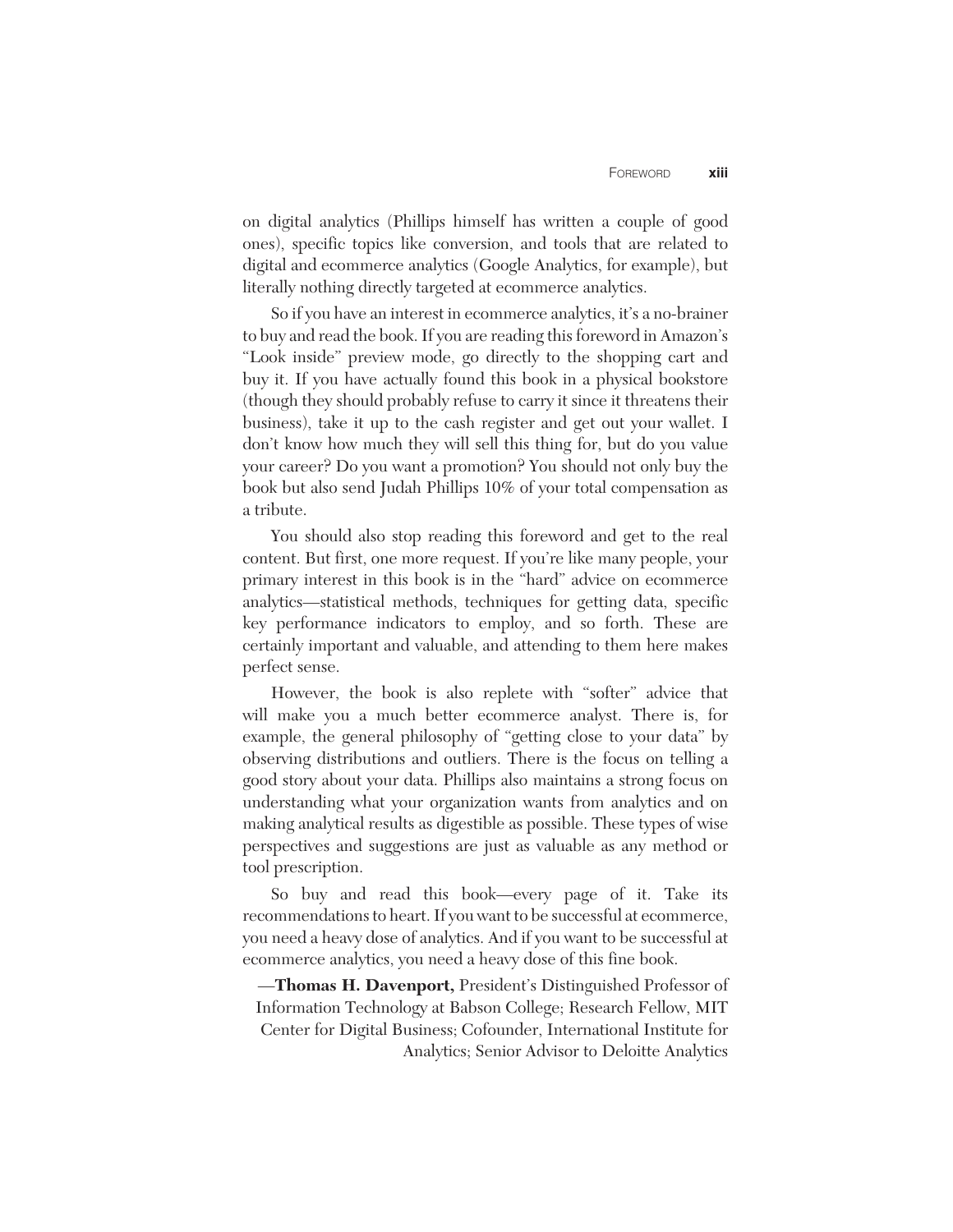## Acknowledgments

This book is the first text written that is solely dedicated to explaining and exploring the subject of ecommerce analytics. The content is an unprecedented synthesis of experience and ideas, bringing together hard-learned knowledge about the business, technical, organizational, managerial, mathematical, scientific, artistic, and analytical aspects of delivering successful ecommerce analytics (and data science) in companies of all sizes. I wrote this book for analytics practitioners, managers, and leaders, as well as people who work with, who are studying, or who simply want to learn more about ecommerce and how to analyze it. It's a multidisciplinary text that crosses a range of topics and contextualizes them under the idea of "ecommerce analytics" and thus unifies the content into a cohesive whole. I cover analytical concepts and theory, to applied mathematical and statistical methods, to analytical processes and organizations, to specific types of ecommerce analysis, to data modeling, integration, collection, storage, security, and privacy. I tried to be as ambitious and innovative in writing this text as the ecommerce industry, its leaders, and its workers are daily in their jobs. Thank you for reading my book.

First I'd like to thank Jeanne Glasser-Levine, Betsy Gratner, Cheri Clark, Amy Neidlinger, and the staff at Pearson who helped me produce this book. I'd also like to thank the following people (in random order): Thomas Davenport, Jonathan Corbin, Jeff Bezos, Brian Massey, Sid Probstein, Julio Gomez, Sergio Maldonado, Sean Hickey, Sarabjot Kaur, Peep Laja, Harpreet Singh, Shail Jain, Nick Kramer, Ants Anupold, Dave Weineke, Peter Gibson, Deepak Sahi, Jeff Evernham, Gary Rush, Vishal Kumar, Eric Valyocsik, Mike Taubleb, Dennis Mortensen, Gillian Ahouanvoheke, Kevin Rowe, Patrick McGinley, Ali Benham, Feras Alhou, Eric Fettman, Sergei Dvoynos, Amit Shah, Dave Munn, Jesse Harriott, Bart Schutz, Ton Wesseling, Raj Aggarwal, Jim Levinger, Tommy Walker, Justin Cutroni, Avinash Kaushik, Brian Clifton, Eric Dumain, Cesar Brea, Brett House, Olivier Titeca-Baeuport, Bala Iyer, Eric Colsen, Julien Coquet, Bob Mould, Jeff Checko, Bob Page, Jascha-Kaykas Wolff, Gary Angel, Kim Ann King, Eric Hansen, Gary Angel, Rand Schulman, Andrew and Luchy Edwards, Jim Sterne, Mark Zuckerberg, Bryan and Jeffrey Eisenberg, Josh James, and you.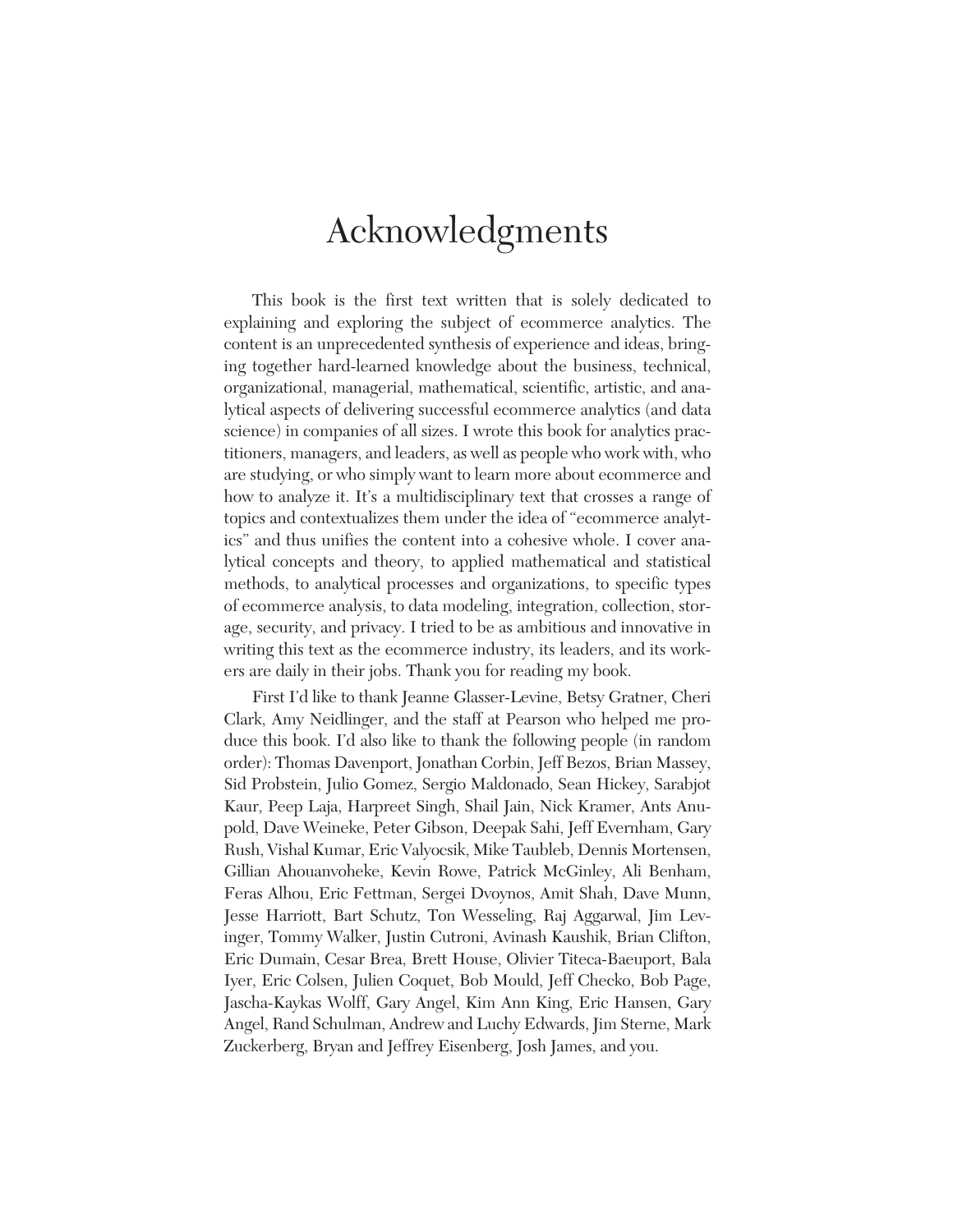## About the Author

**Judah Phillips** helps companies create value with analytics and data science by improving business performance. Judah has led analytics and data science teams for Fortune 500 companies and has improved their financial performance through the applied analysis of data, the management of analytical and technical resources, and the alignment and optimization of analytics strategy against short-term roadmaps and long-term strategic visions. Judah strongly believes that cutting-edge technology is critical and necessary but often becomes technical overhead unless strategy is aligned with excellence in organizational development, operational management, and delivery execution that is solidly tied to impacting material financial goals. Judah has worked for or been hired as a consultant by Internet companies, media companies, consumer product companies, financial services firms, and various types of agencies.

- He is the sole author of three books on analytics, including *Ecommerce Analytics*, *Building a Digital Analytics Organization*, and *Digital Analytics Primer*. Judah has also authored chapters, edited, or contributed to the development of other books: *Measuring the Digital World*, *Advanced Business Analytics*, *Sales and Marketing Analytics*, *Digital Is Changing Everything*, *The Complete Guide to B2B Marketing*, and *Multichannel Marketing Metrics*.
- He served on various boards of or advised established and start-up technology companies, including global leaders in digital analytics, mobile analytics, ecommerce, mobile apps, and advertising technology.
- He is an Adjunct Professor at Babson College and has guest lectured on analytics and data science at the business schools for New York University, Boston College, Northeastern University, and others.
- He is the former V.I.P. at Harvard Innovation Lab, where he advised Harvard start-ups about analytics and data science.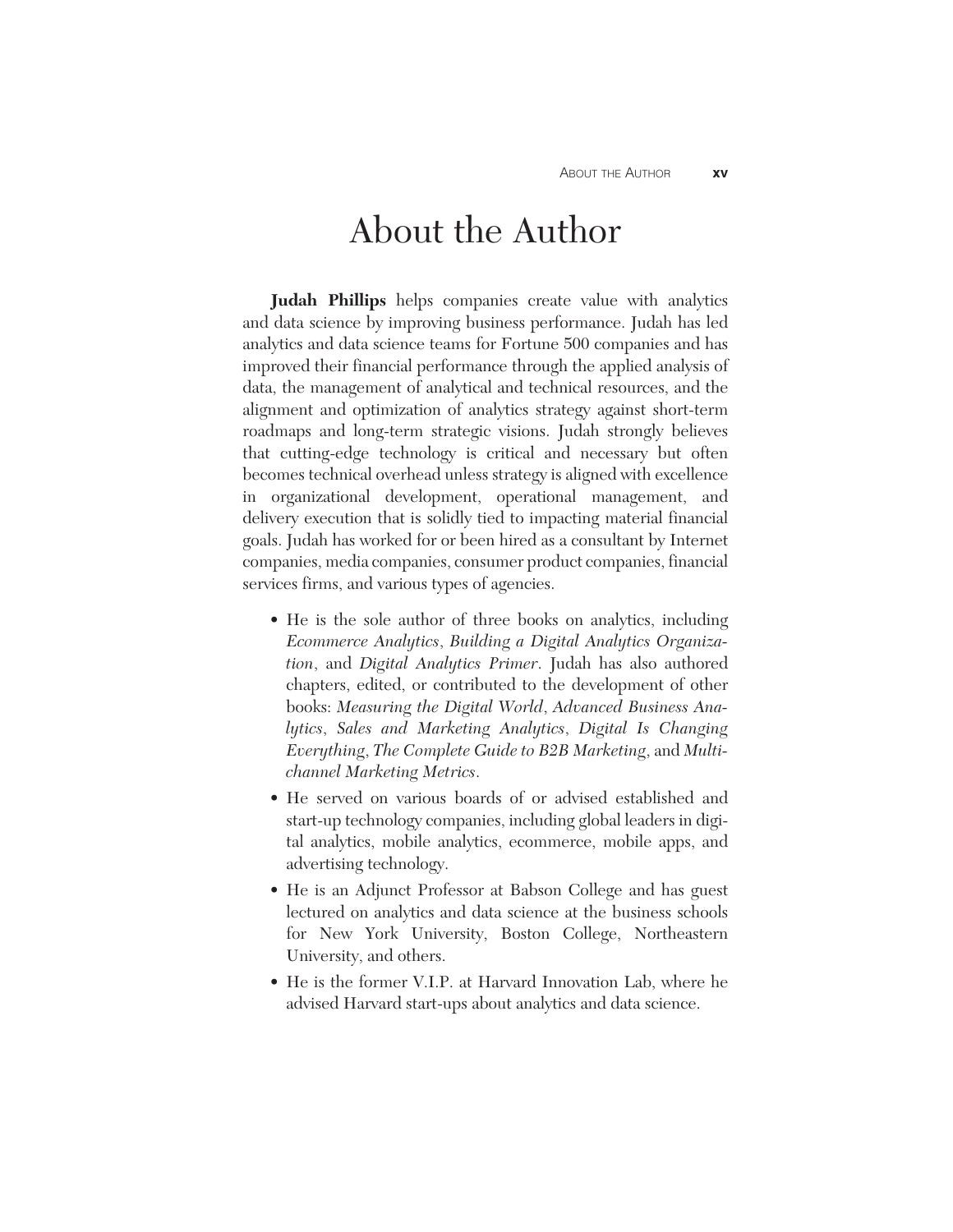• He has spoken at more than 70 technology and industry conferences since 2006.

Judah holds a master of science in finance and a master of business administration from Northeastern University and a B.A. from the University of Massachusetts Amherst.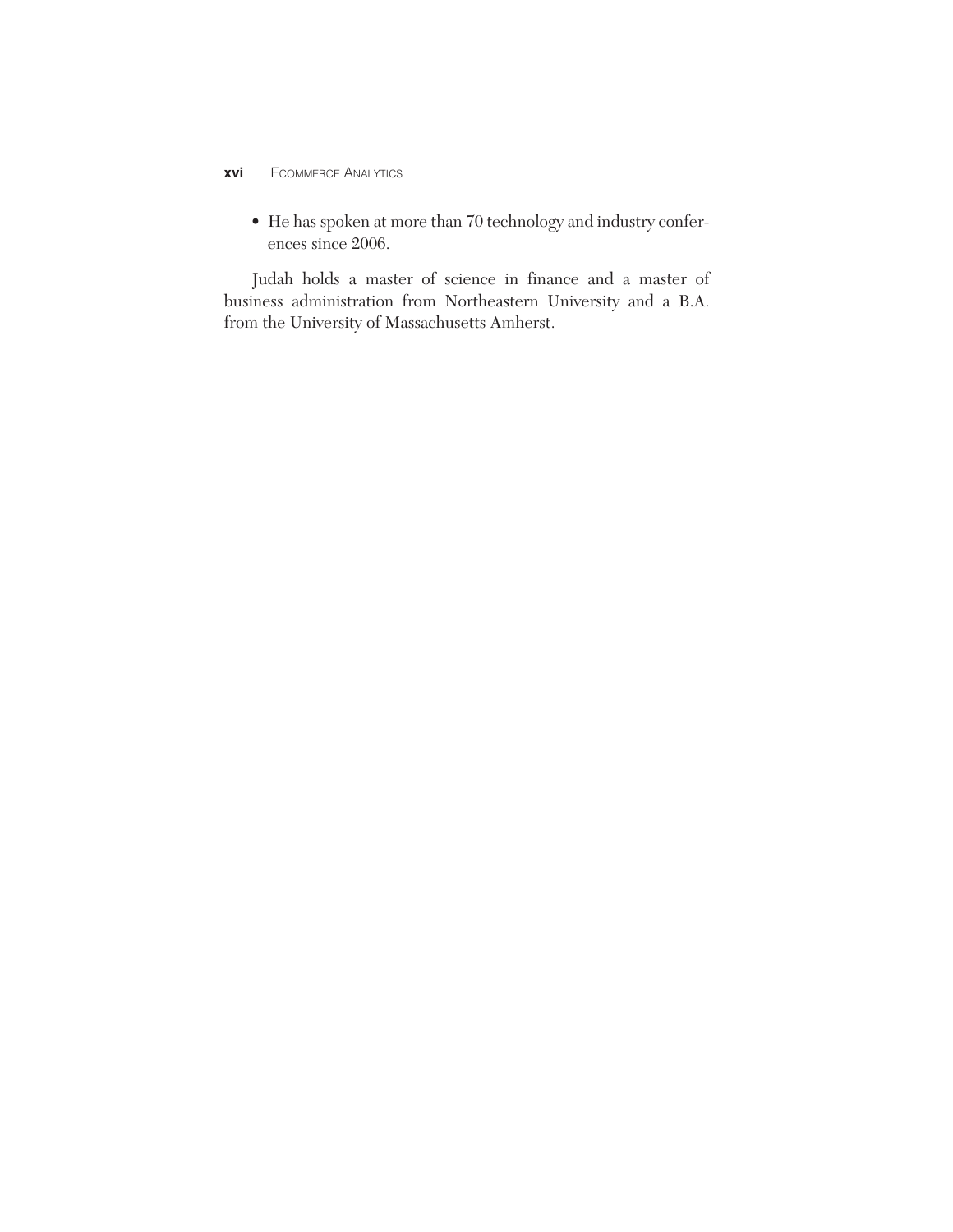## [Ecommerce Analytics Creates Business](#page-7-0)  Value and Drives Business Growth

<span id="page-17-0"></span> **1** 

 The global ecommerce market is expected to grow at a compounded annual growth rate of 17% from \$1.3 trillion in 2014 to \$2.5 trillion by the end of 2018. In the United States in the third quarter of 2015, ecommerce generated \$87.5 billion and accounted for 7.4% of all retail sales (Rogers 2015). Ecommerce has been growing annually on average between 14% and 15% quarterly since 2014, while retail growth has remained less than 3%. comScore estimated that U.S. consumers spent more than \$57 billion online from November 1 through December 31, 2015, up 6% from 2014. On Cyber Monday, U.S. consumers spent more than \$2 billion online (comScore 2016). Alibaba, in China, reported more than \$14.92 billion in "goods transacted" on one popular shopping day (Denale 2015). Amazon's Q3 2015 ecommerce revenue grew 23% from 2014 to more than \$25 billion (SEC 2015). Frost and Sullivan predict that by 2020, the business to consumer (B2C) ecommerce market will be \$3.2 trillion and the business to business (B2B) ecommerce market nearly twice as large at \$6.7 trillion. Nearly \$10 trillion in ecommerce revenue will occur by 2020. Globally, the United State and China are the largest ecommerce markets, accounting for more than 55% of ecommerce sales in 2015. eMarketer estimates that by 2018, China's ecommerce marketing annually will be more than \$1 trillion, with the U.S. likely reaching \$500 billion, followed by the U.K. at \$124 billion and Japan at \$106 billion (Rogers 2015). Clearly, huge amounts of goods and services are being transacted between businesses to consumers and between businesses and other businesses globally.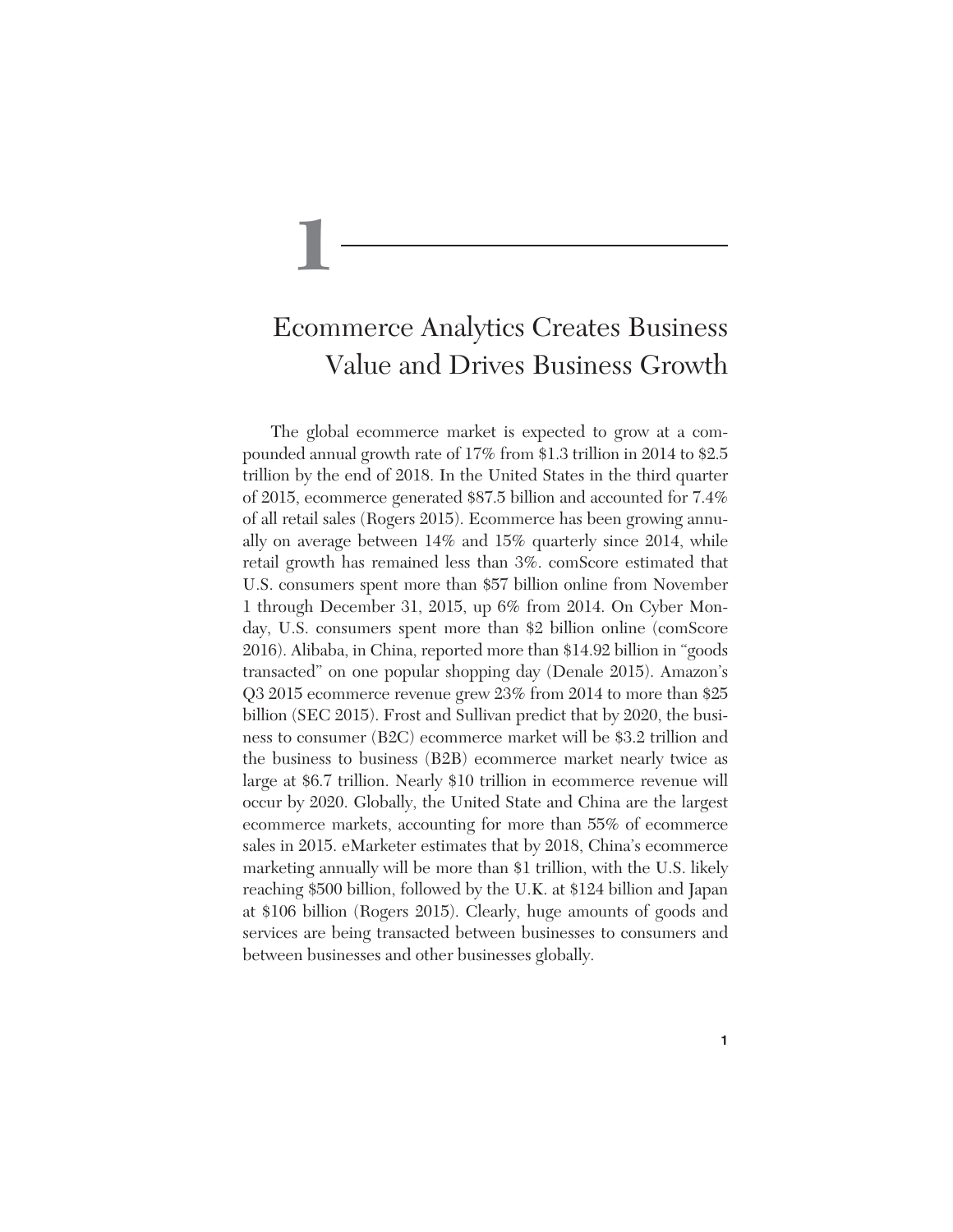<span id="page-18-0"></span> Ecommerce analysis will continue to be an important activity for generating such growth and new levels of revenue. Puma generated a 7% conversion lift using analytics. PBS increased conversions and visits by 30% using analytics to track customer events in the funnel. WBC cited a 12% boost in conversion rate through customer segmentation. Watchfinder claimed a 1,300x increase in ROI remarketing based on analytics. Marketo claims a 10x higher conversion rate for personalized campaigns using analytics. BT used conversion testing to increase form completions by more than 60%. Amari Hotels increased online bookings and sales by 44% by using analytics to optimize online advertising (Google 2015). Companies that do ecommerce analysis increase their business performance.

 Ecommerce is transacted on pure-play B2C ecommerce sites that have no physical storefront, such as Zulily, eBags, and Wayfair, and by omnichannel B2C retailers, such as Walmart and Staples, that have physical stores. Even pure-play ecommerce sites, like Amazon and Warby Parker, are opening stores. As a result, existing companies that already sell goods and services are now selling online and viceversa. New companies are almost required by the market to have an online presence. Although some companies that sell physical products use an online presence only for branding to drive offline sales, that's increasingly rare. Even luxury brands are selling their goods directly to consumers on retail sites. B2B ecommerce is even larger than B2C ecommerce. Major global companies execute ecommerce, such as Ford, GM, Coca-Cola, Chevron, IBM, General Mills, Kraft Heinz, ExxonMobil, General Electric, and Microsoft. The largest 300 B2B ecommerce companies were projected by eMarketer to grow 13.3% this year to \$547 billion (from \$483 billion in 2014)—figures that easily eclipse the U.S. B2C ecommerce market.

 Ecommerce isn't just about the site anymore. The most popular ecommerce sites have a mobile experience, whether mobile web or mobile app. 30% of U.S. ecommerce sales in 2015 were generated on a mobile device (Brohan 2015). Many ecommerce sites also have physical stores. And in the future, ecommerce will be embedded into "things" and pervasive in Internet-connected devices—with mobile payments just a touch away both online and in-store. *Internet Retailer* predicts that in 2015 the U.S. *mobile* commerce sales will total \$104.05 billion, which is up 38.7% from \$75.03 billion in 2014.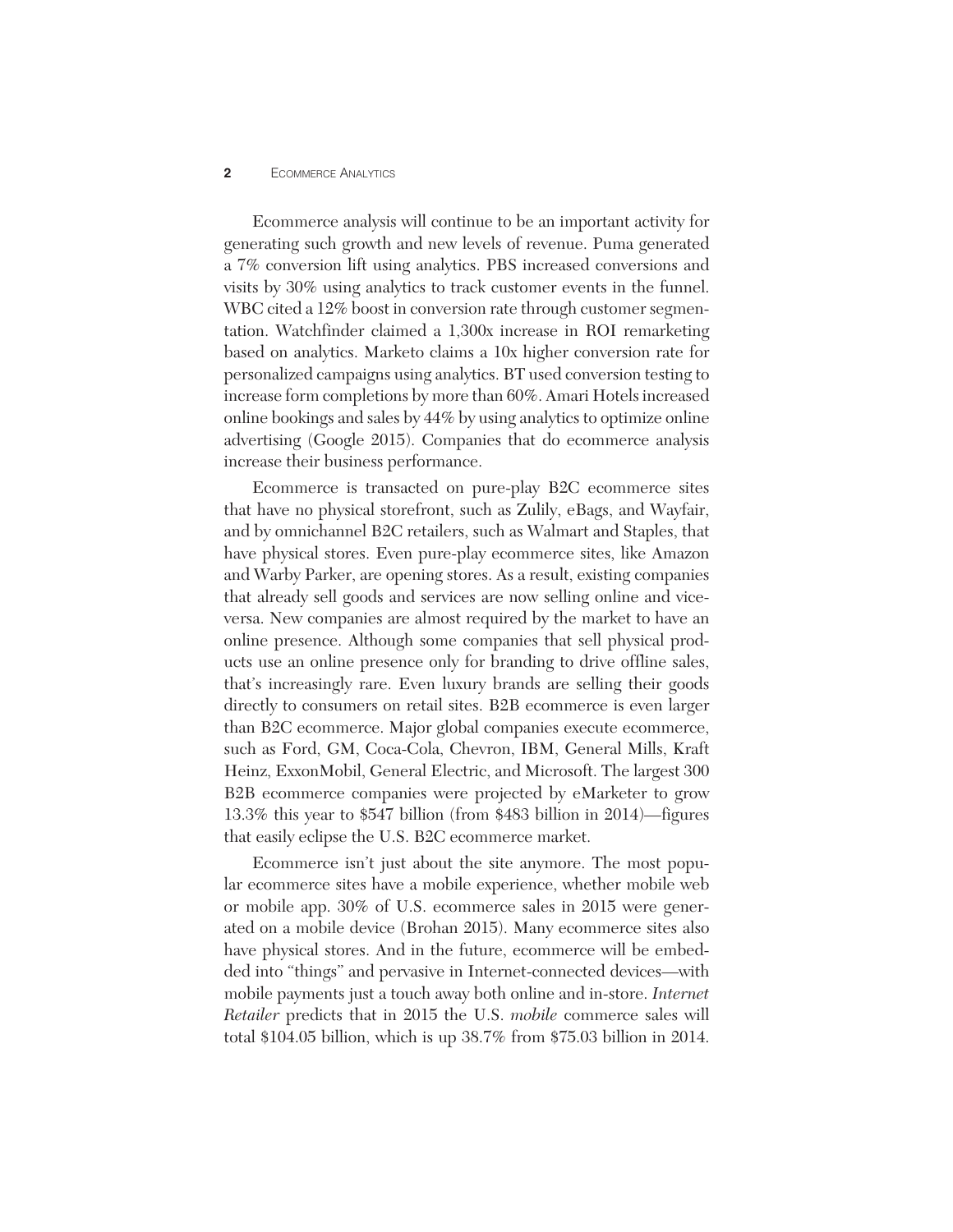<span id="page-19-0"></span>They estimate that mobile commerce in 2015 will grow 2.58 times faster than desktop ecommerce sales, which they predict will grow 15% this year to an estimated \$350.64 billion globally. Note that 30% of mobile customers leave an ecommerce site when it is not optimized for mobile (Dorian 2015).

 Ecommerce is an extremely competitive space. It takes huge amounts of capital to even try to compete with the major ecommerce players. This competition can create razor-thin margins or revenue that can be driven primarily through discounting. Ecommerce can be considered a zero-sum game. Thus companies are competing by creating digital experiences that enable a person to quickly and easily find and buy. Whether on a desktop, tablet, or mobile device, the companies that are winning in ecommerce make it easy and frictionless to find the product or service desired, understand how it fits the need, and buy it. Then these sites can compel their customers to come back again and again to buy more online and in-store. To do so, ecommerce companies use marketing and advertising that is tightly coupled with a user experience that ladders up to a prospect or customer's notion of the brand and works to meet their intent. People come to ecommerce experiences with certain goals in mind: to learn more about a product by reading product information and social reviews, to compare prices and promotions, and to purchase products. Ecommerce sites that win at this zero-sum game can match that intent to a product and create commerce.

 Leading ecommerce companies use data and analytics to compete—and they use a lot of different data to do so. Data is collected and analyzed about who visits an ecommerce site, when they visit, what pages they view, and what site or source they came from (the referrer or marketing channel). Other information is also collected about user behavior, such as user interactions and events on the site, data related to products viewed, promotions used, pages visited, time spent, the different paths and clickstreams on the site, the queries entered in search, and many other data points, such as the order value, the price of products, the shipping method used, and the payment information. Customer data may be captured or inferred, such as who the customers are or could be, where they live, what they like and their preferences or propensities, what they've bought, and other demographic and psychographic information.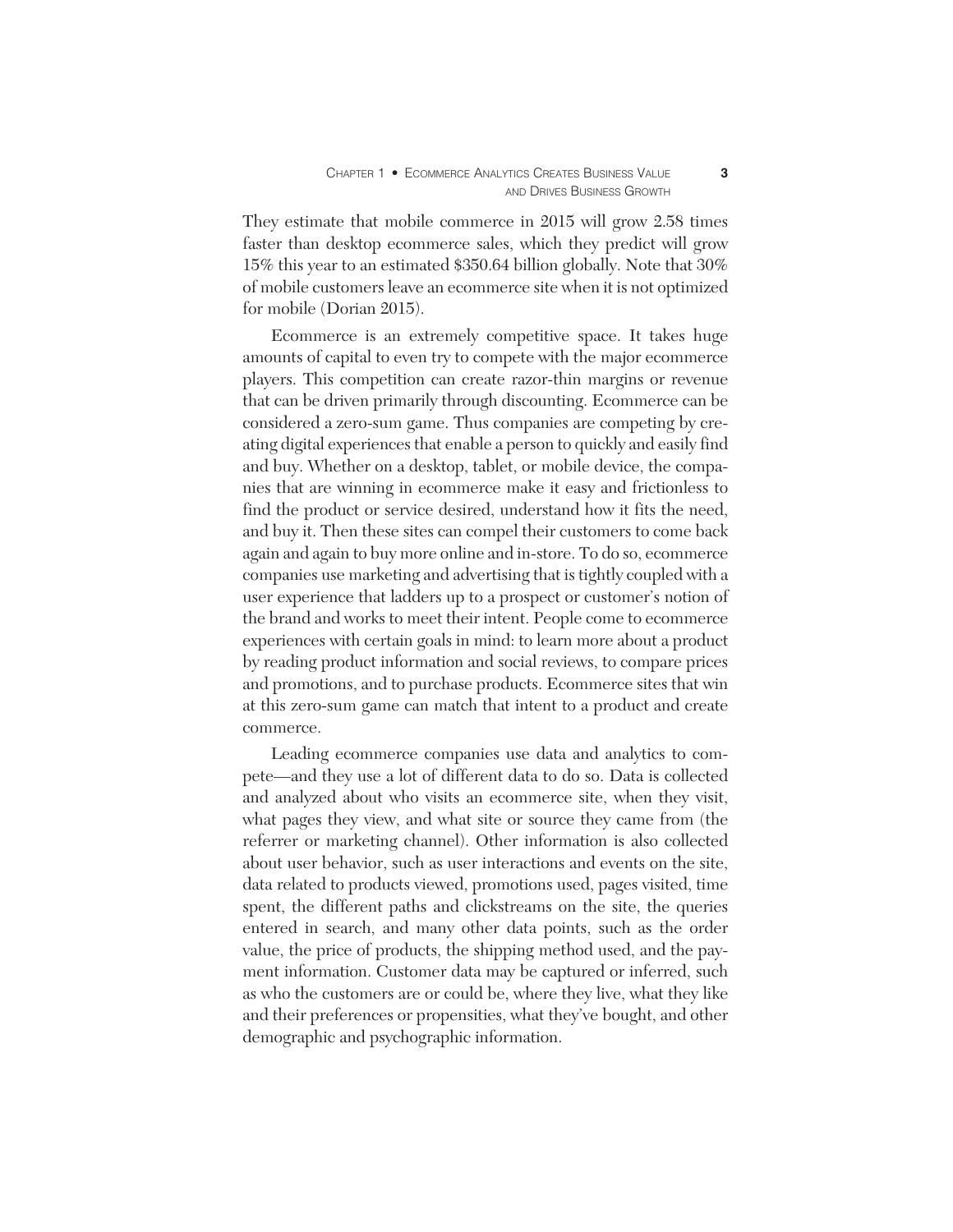<span id="page-20-0"></span> The idea of "conversion"—where a prospect transitions to a paying customer—is embedded into the analytical DNA of the world's leading ecommerce companies. They staff entire teams and run comprehensive programs for conversion testing and optimization. Marketing channels and sources of traffic, such as organic and paid search and various types of online advertising, are measured and tracked. Higher-order consumer research around brand awareness, favorability, and consideration is performed. Customer data is analyzed, segmented, grouped into cohorts, modeled, and understood using financial measures, like the cost of customer acquisition and customer lifetime value. Customer loyalty, retention, satisfaction, and churn are known and optimized. Merchandise, products, orders, and transactions are analyzed from the site to the warehouse through to shipping and fulfillment.

 All this different quantitative and qualitative data about the entire ecommerce experience and operations can be captured, measured, and analyzed to improve business performance and make better decisions. Although tracking, measuring, and analyzing all of this data may sound challenging—and it is—it is possible to do. Of course, doing so isn't easy. It requires investment in people, first and foremost, who understand business, technology, and the process of doing analytics. It also requires investment into different types of analytical tools and technologies, including ecommerce platforms, business intelligence tools, analytical platforms, and data science sandboxes. It might even require the collection of new first-party data, the usage of secondparty data, or the purchase of third-party data.

 All of this data, the people and teams who work with and analyze it, and the technology supporting it represent powerful assets for ecommerce companies to use to help run their business. But the data must be collected and analyzed effectively and accurately for companies to use it to create better experiences, make better decisions, drive conversion, satisfy and retain customers, and thus increase revenue, growth, profitability, and value. The effective use of ecommerce data and related data requires investing in the analytics value chain from the technology to the people to the processes, governance, and change management necessary. Doing so can provide a material return on investment from analytics by converting more users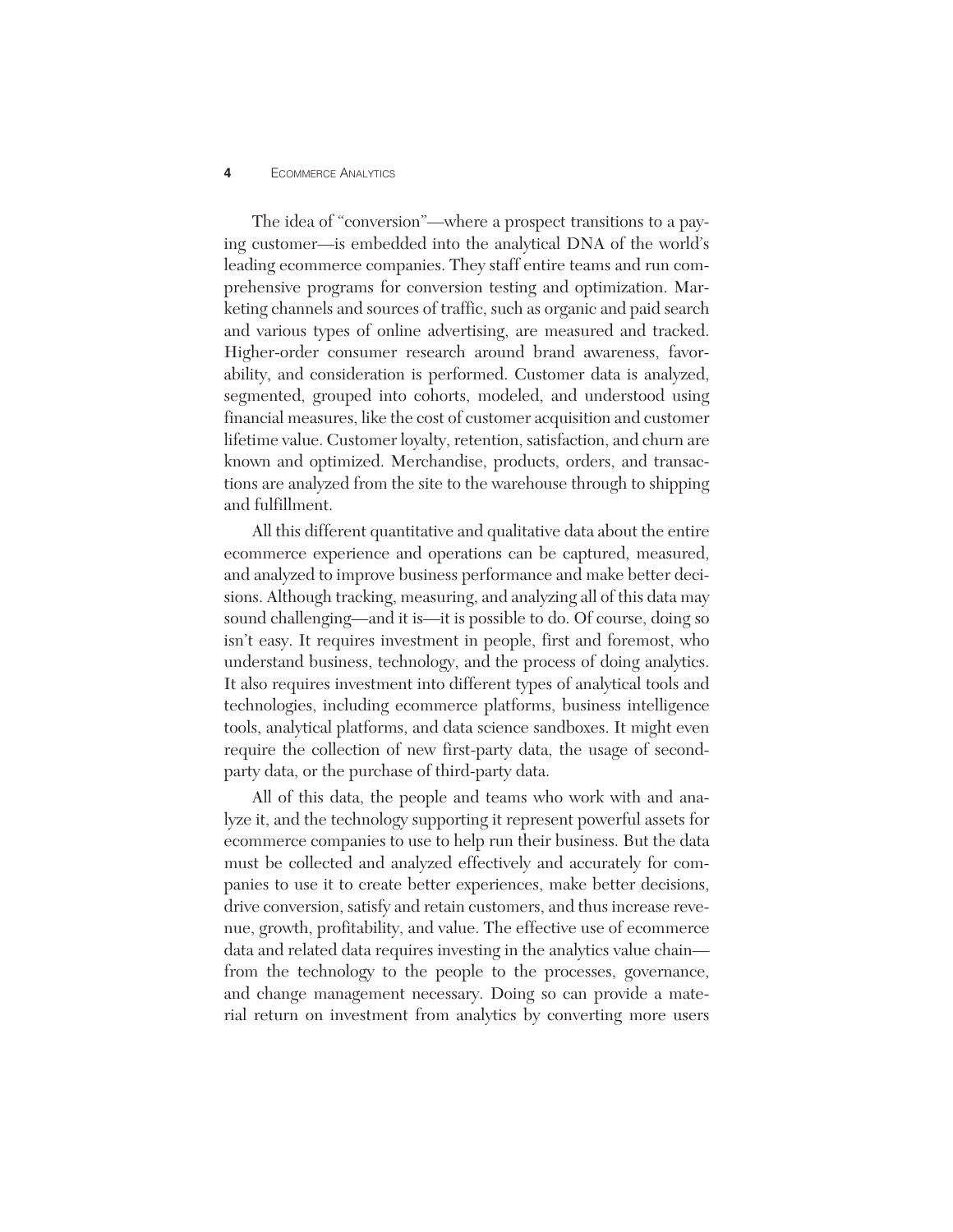<span id="page-21-0"></span>to customers and providing insights that can be used to improve the customer experience. The return from analytical investment can also come from improving marketing operations and tracking the cost and return of marketing and advertising. The impact of merchandising programs can be attributed to sales and other financial metrics. The details of transactions, the metrics around products, and the key performance indicators related to the shopping cart can be understood, benchmarked, and targeted with goals. These methods for competing with ecommerce data are entirely possible if you know how to succeed with ecommerce analytics.

*Ecommerce analytics* is the phrase used to describe business and technical activities for systematically analyzing data in order to improve business outcomes of companies that sell online. This broad definition incorporates business activities such as the gathering of business requirements, the execution of analytical programs and projects, the delivery and socialization of business analysis, and the ongoing management of the demand and supply of analysis. The range of business stakeholders demanding service in ecommerce companies will run the gamut from the C-suite to the leaders of merchandising, buying, planning, marketing, finance, user experience, design, customer service, inventory, warehousing, fulfillment, and more.

 Ecommerce analytics also involves working with IT and engineering teams in the appropriate software and Internet development lifecycle. It requires the analytical team to participate and possibly lead technical activities that are required to deliver or support analysis, such as data collection, extraction, loading, transformation, governance, security, and privacy. Ecommerce analytics can include understanding and doing dimensional data modeling, working with databases, handling data processing, creating and executing querying, determining data lineage, participating in data governance committees, acting as a data steward, working with and defining metadata, and using tools to analyze data, create data visualizations, and do data science and advanced analytics. All of this work occurs within a corporate organization with its own culture and ways of working, into which the analytics team must integrate and learn to support and guide to drive data-informed business outcomes. Successful analytics often requires rethinking and reorganizing the way a company is structured,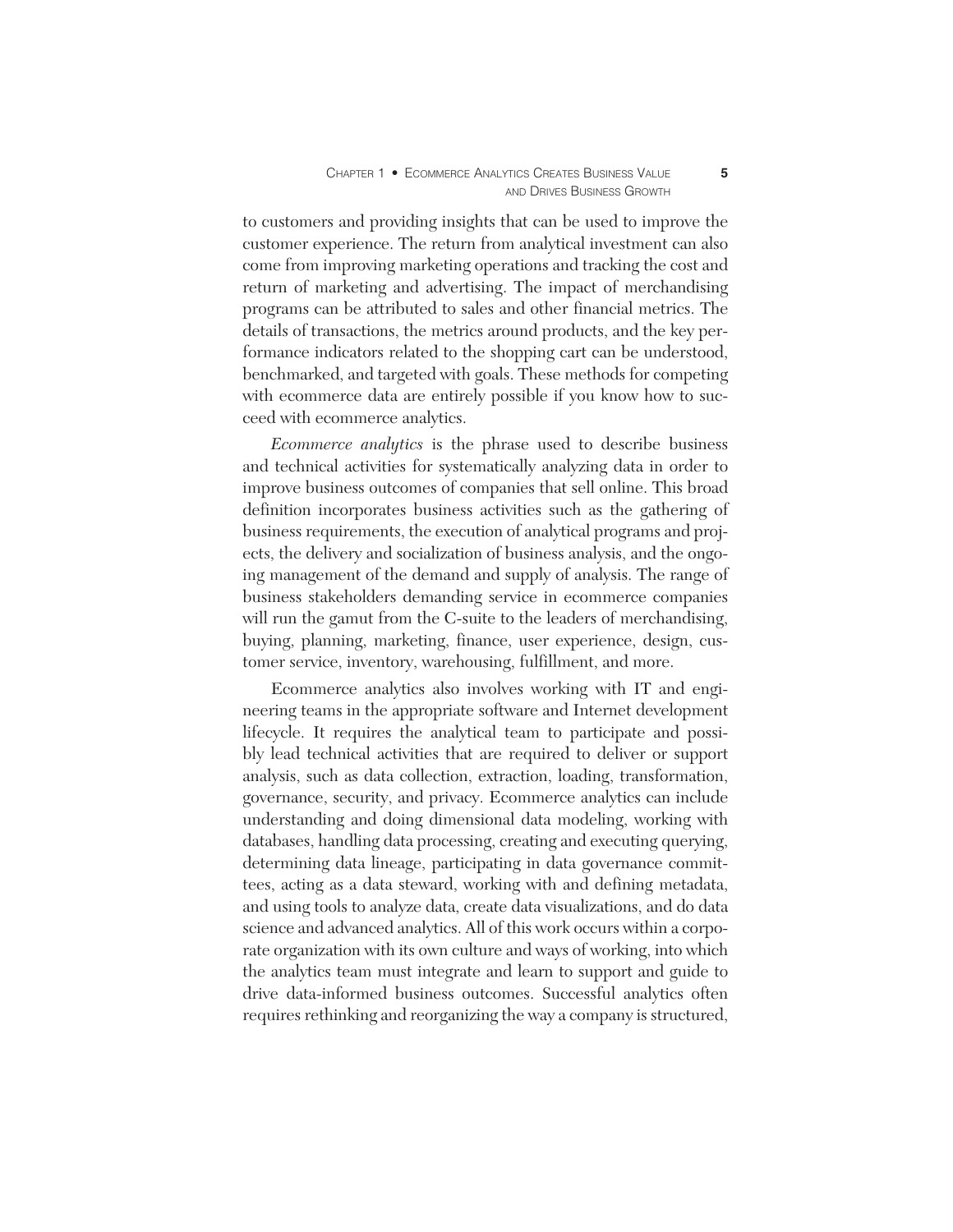<span id="page-22-0"></span>including new roles in the C-suite, such as chief analytics officers, chief data officers, and chief data scientists.

 Companies that are successful and effective with ecommerce analytics ask business questions that can be answered with data, and then they employ analytical teams that can collect and acquire data, govern and operate analytical systems, manage analytical teams, and generate analysis and data science that inform stakeholders. These companies create value by asking questions, answering them with data, and changing the way they take action as a result. Business questions for ecommerce can include the following:

- **Customers:** What are the characteristics of my most loyal customers? Least loyal?
- **Marketing:** How do customers perceive our company and products?
- **Categories and products:** Which products drive the most sales or highest gross margin? Which products are frequently purchased together?
- **Price and promotions:** What impact do discounts and promotions have on overall sales?
- **Omnichannel sales:** How are my channels performing and how do they complement each other on the path to purchase? How does this differ from attribution?
- **Prospects and customers:** Which prospects should I target to convert into loyal customers? What products or offers would be most effective?
- **Optimization and prediction:** What parts of my site should I test? What products should I order now to match sales forecasts?

 Many other questions can be asked to help guide and drive business performance; ecommerce analytics leads to asking a lot of questions. The analysis of ecommerce is complex not only because it crosses both business and technology, but also because it is on the forefront of digital experience and innovation. The site, mobile, and connected ecommerce experiences online in 2016 are innovative, fast, personalized, contextual, and powerful for guiding us to the right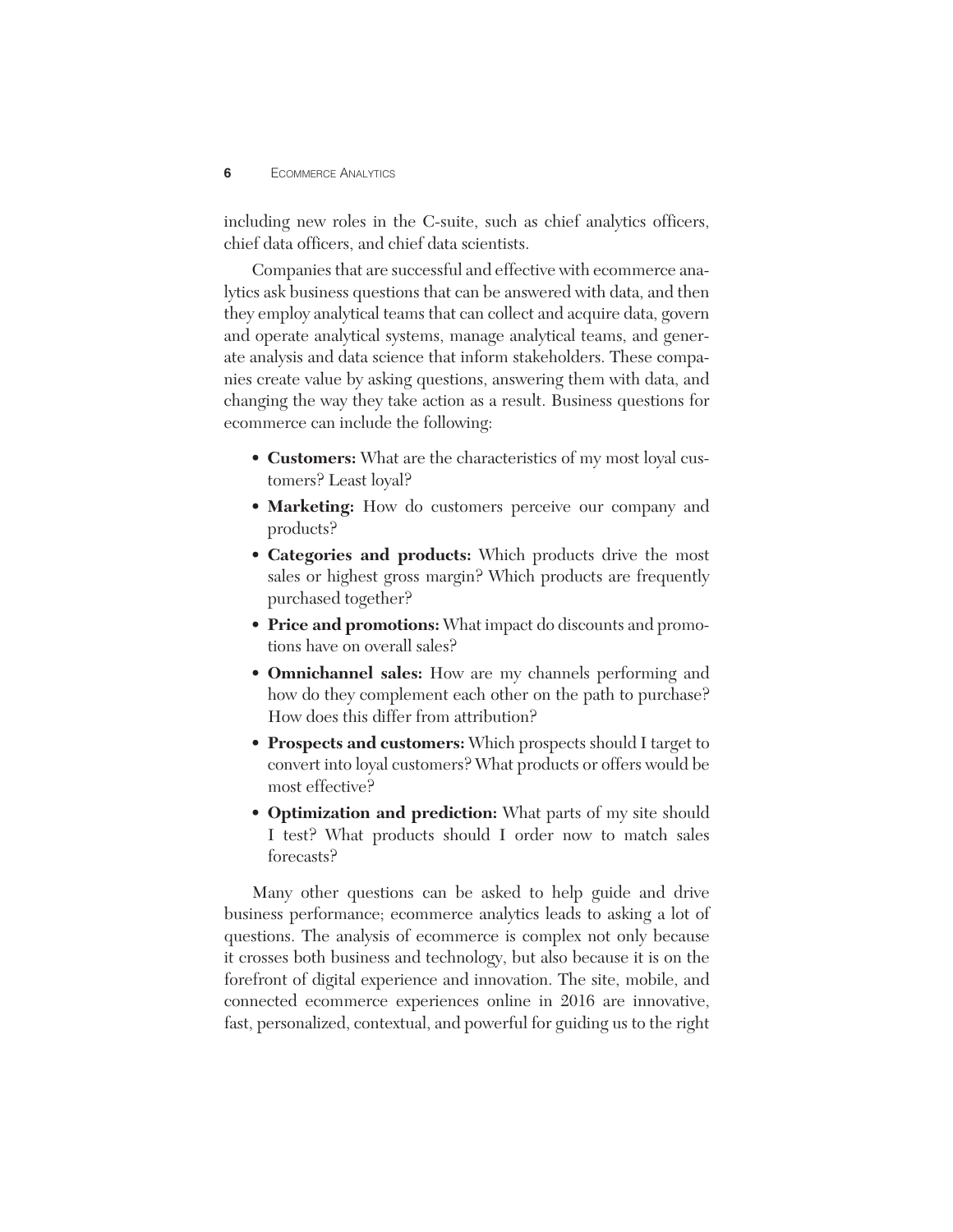<span id="page-23-0"></span>product, at an appealing price, and then leading us through a purchasing process that is easy and frictionless. But in certain cases, the opposite is true. Ecommerce sites and experiences have many opportunities to improve. They may be hard to navigate or may make it difficult to find product information. The trustworthiness of the site may be in question. The experience of selecting products, adding them to the cart, and stepping through the shipping and payment pages may be problematic, confusing, or in the worst case dysfunctional for the device or browser the person is using. In addition, the people working at ecommerce companies may largely be unaware of these problems because they aren't getting timely, complete, and relevant data and analysis to help improve the experience and increase conversion. Or ecommerce stakeholders might be suspicious of experiential or customer issues but can't prove them using data. Or there's the worst case, where no set of unified resources, technologies, or analytics team exists to help stakeholders. What's missing at these companies that aren't taking full advantage of the information and insights in their data is solid, focused ecommerce analysis that helps business stakeholders do their jobs better. Whether that job is to merchandise the site, improve the user experience, drive customer acquisition, increase conversion, manage orders and fulfillment, or maximize customer profitability and shareholder value, ecommerce analytics can be a successful competitive advantage.

 This book was written to help both new and experienced analysts succeed with ecommerce analytics. It was also written with the understanding that people who work at ecommerce companies in non-analytical roles, or who are simply interested in the topic, may read this book. Thus it is structured to guide the reader into the topic by first reviewing ways to think about doing ecommerce analytics as part of what I call a "value chain." Methods and techniques for doing analysis are discussed in detail for both the new reader and experienced analyst. Reporting, dashboarding, and data visualization for ecommerce are explored. Data modeling is reviewed, including a discussion about dimensions, facts, and metrics. Several chapters are dedicated to detailing the what, why, and how of useful types of ecommerce analysis executed for marketing, advertising, behavior, customers, merchandising, orders, and products. The sciences of conversion optimization and attribution are discussed. Guidance on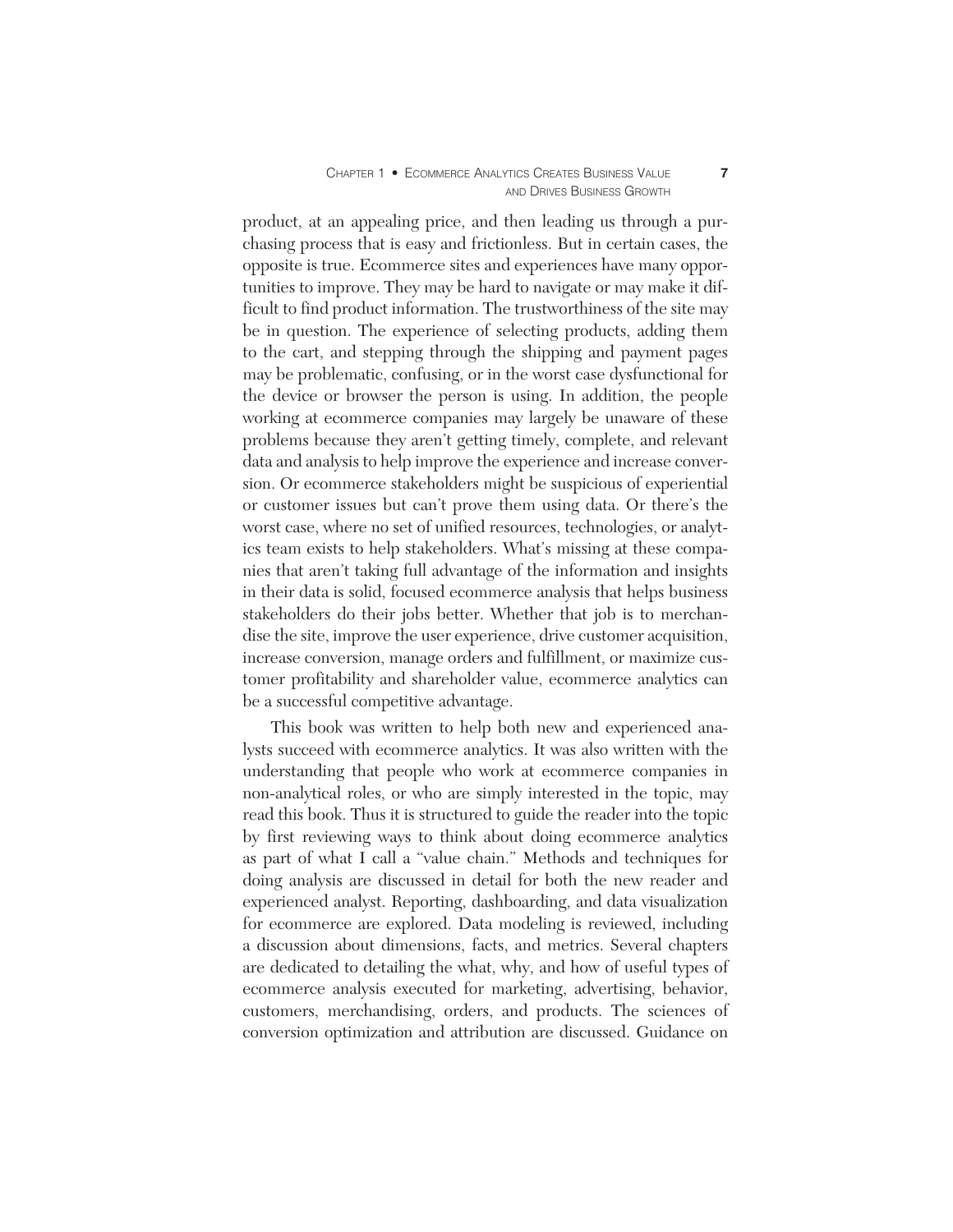<span id="page-24-0"></span>building effective and high-performing teams is provided. Data governance, security, and privacy of ecommerce data and what the future holds for ecommerce analytics are deliberated. The comprehensive scope of this book offers an experienced practitioner's perspective and viewpoint into ecommerce analytics across multiple dimensions: business, management, technology, analytics, data science, and the ecommerce domain. Although more content and detail can always be added in future volumes, the broad and ambitious subject matter discussed is unprecedented. This book offers a view into ecommerce analytics that hasn't before been consolidated nor unified into one source. Whether you read this book as a standalone text or in combination with my other books, *Building a Digital Analytics Organization* and *Digital Analytics Primer* , you will develop and enhance your understanding of ecommerce analytics, the business and competitive opportunities it enables, and how to use analytics to take advantage of them.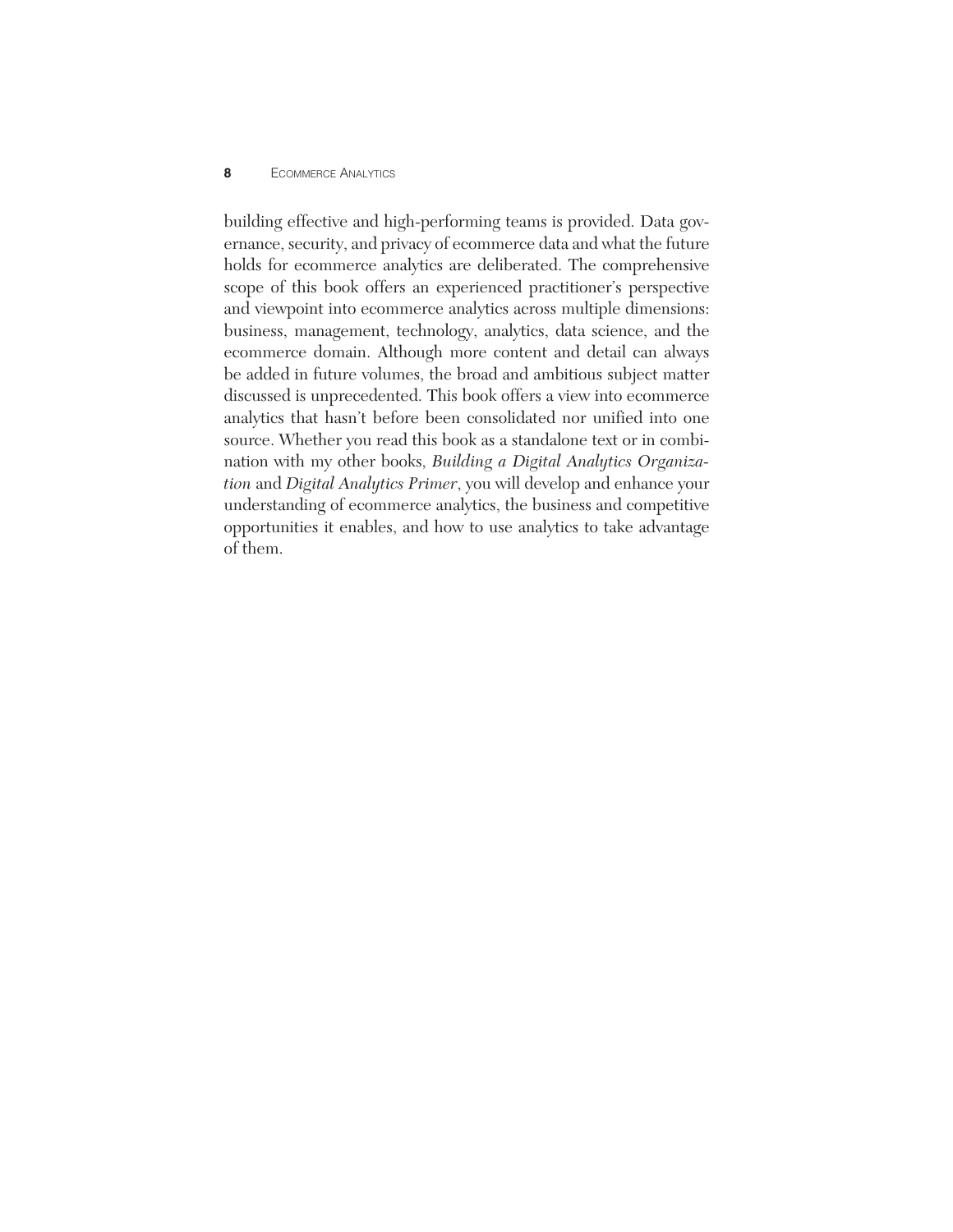

#### <span id="page-25-0"></span>**Numbers**

4-5-4 retail calendar, 28

#### **A**

abandon cart rates (KPI), 63-64 abandonment rates (behavioral analytics), 125 ACID (Atomicity, Consistency, Isolation, Durability), 179 acquisition costs (customer analytics), 168 - 169 acquisition marketing, 112 action logs, [24](#page--1-0)  activation marketing, 111 ad hoc reporting, 76 administrating data in analytical environment, [19](#page--1-0)  advertising advertising analytics, 103-105, 112 - 113  *affiliate analysis, 114 attribution, 115 audience analysis, 115 - 116 campaign analysis, 113 conversion optimization, 134 customer journey analysis, 116 Customer Origin reports, 116 - 117 ecommerce and user experience, [3](#page-19-0) email analysis, 114 - 115 focus groups, 107 goals of, 105 - 108 interviews, 107 - 108 marketing goals, 105 - 108 marketing mix-modeling, 115 necessary data in, 116 - 117 online display ad unit analysis, 116 panels, 108* 

 *projective techniques (stimuli), 108 qualitative analytics, 107 - 108 SEM, 113 SEO, 113 - 114 social media analysis, 114 surveys, 108*  display advertising and attribution, 218 affiliates analysis of, 114 marketing and attribution, 218 orders and, 182 Agile environments (software solutions), 248, 250 dashboards, 251 data models, 250 data stewardship, 251 data visualization, 251 reports, 251 scrums, 247-250 AI (artificial intelligence), 317 Aksoy, Lerzan, 172-173 algorithmic (mechanistic) analytics, 302 analytical dashboards, 79 analytics, 4-8 analysis techniques  *action logs, [24](#page--1-0)  capital budgeting models, [25](#page--1-0)  confirmatory analysis, [22](#page--1-0)  descriptive analysis, [22 - 23](#page--1-0)  explanatory analysis, [22](#page--1-0)  exploratory analysis, [22 ,](#page--1-0) 31 - 33 predictive analysis, [22](#page--1-0)  prescriptive analysis, [22 - 23](#page--1-0)  revenue/cost tracking, [24 - 25](#page--1-0) socializing analysis, [23 - 24](#page--1-0)*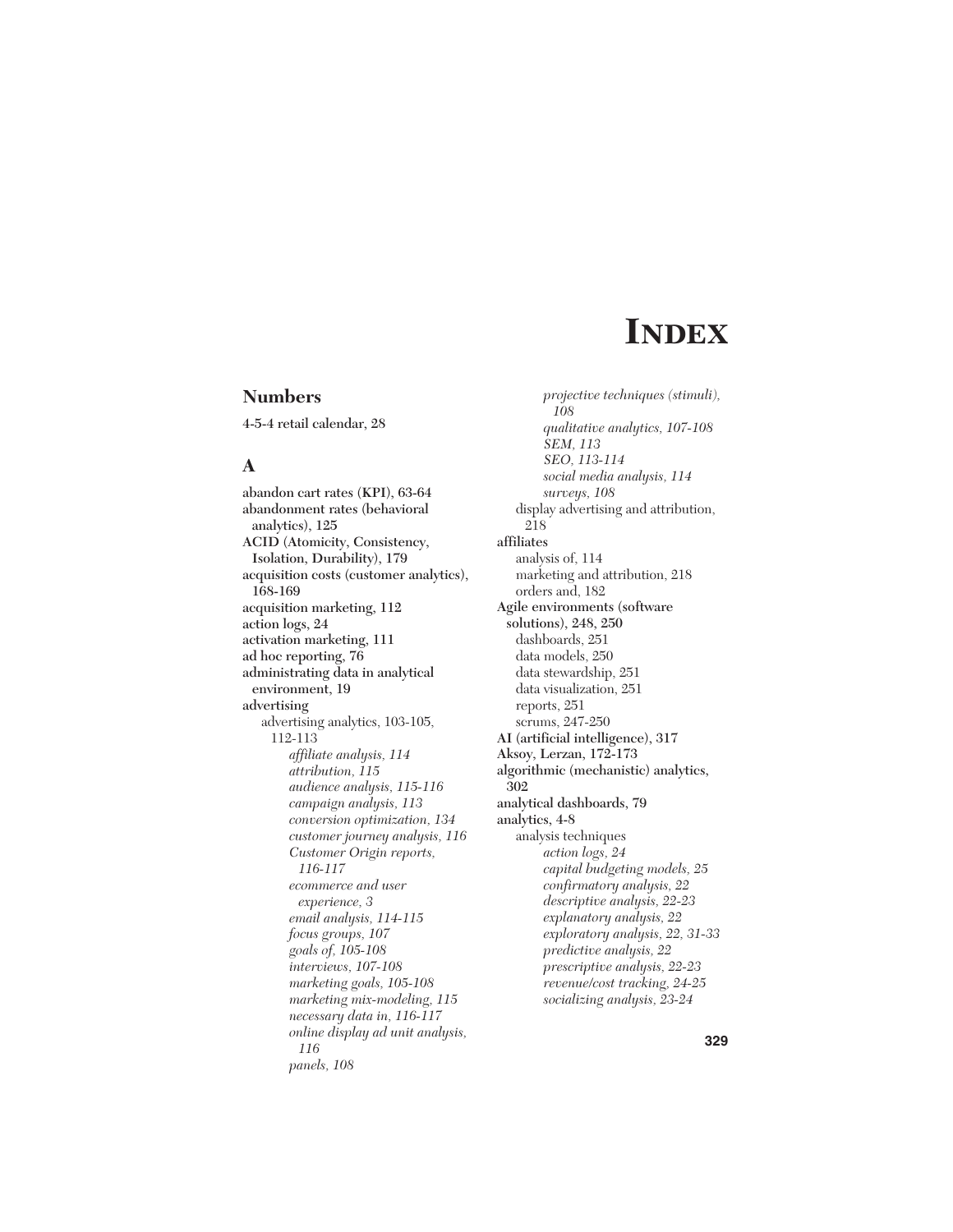*stakeholders and financial impact assessments, [24](#page--1-0)*  analytical environment  *activating, [16 - 20](#page--1-0)  data administration, [19](#page--1-0) data analysis tools, 19-20 data collection, [19- 20](#page--1-0)  data processing, [19](#page--1-0) data querying, [19](#page--1-0)  data sources, [19](#page--1-0)  data storage, [19](#page--1-0) data virtualization, [19](#page--1-0)  elements of, [18 - 20](#page--1-0) presentation tools, [20](#page--1-0) tools versus technology, [16 - 18](#page--1-0)  visualization tools, [20](#page--1-0)*  analytical plans, developing, [14 - 16](#page--1-0) asking questions, [6](#page-22-0)-7 Bayesian statistical analysis and EDA, 33 binomial distributions, 52-53 conversion optimization, 141-143, 145 correlating data, 47-49 data integration, 259-261 data preparation tools, 20-22 defining, [5](#page-21-0)-6 economic impact of, 24-25 EDA, 31-33 experimenting with data, 53-56 future of, 307-310, 314-315, 318  *AI, 317 cataloging data, 311 - 312 collaboration, 316 conversational speech technology, 316 data collection, 310 , 311 - 313 data experiences, 310 , 313 - 314 data flows, 315 data lakes, 311 data pipelines, 315 data preparation, 312 encryption, 315 - 316 machine learning, 317 natural language searches, 316 new data sources, 312 - 313 predictive analysis, 317 profiling data, 311 - 312 self-service automation, 316*  hypothesis testing, 52-53 maps, 294

 platforms, 293 road maps, 294 sampling data, 54-56 socializing, 23-24 storytelling and, 29-31 teams, 279-280, 300-301  *algorithmic (mechanistic) analytics, 302 analytics platforms, 293 analytics road maps, 294 architectures, 292 artifacts, 296 build templates, 296 building (universal process), 280 - 283 business outcomes from, 303 business processes analysis, 300 causal analytics, 301 cataloging data, 299 change management processes, 304 - 306 checkpoints, 302 communication, 292 current state assessments, 291 - 293 data governance, 292- 293 , 299 - 300 data models, 293 data ranges, 292 data storage, 293 data visualization, 293 delivery systems, 292 descriptive analysis, 301 education, 304 exploratory analysis, 301 financial analysis, 303 funding, 291 future capabilities, 291 - 292 future state architectures, 292 - 293 gathering business requirements, 288 - 289 hiring leadership, 285 - 288 hiring staff, 291 inferential analytics, 301 interaction maps, 295 - 296 leadership, 285 - 288 need for, 283 - 285 new data collection/acquisition, 298 - 299 new work, 302 - 303*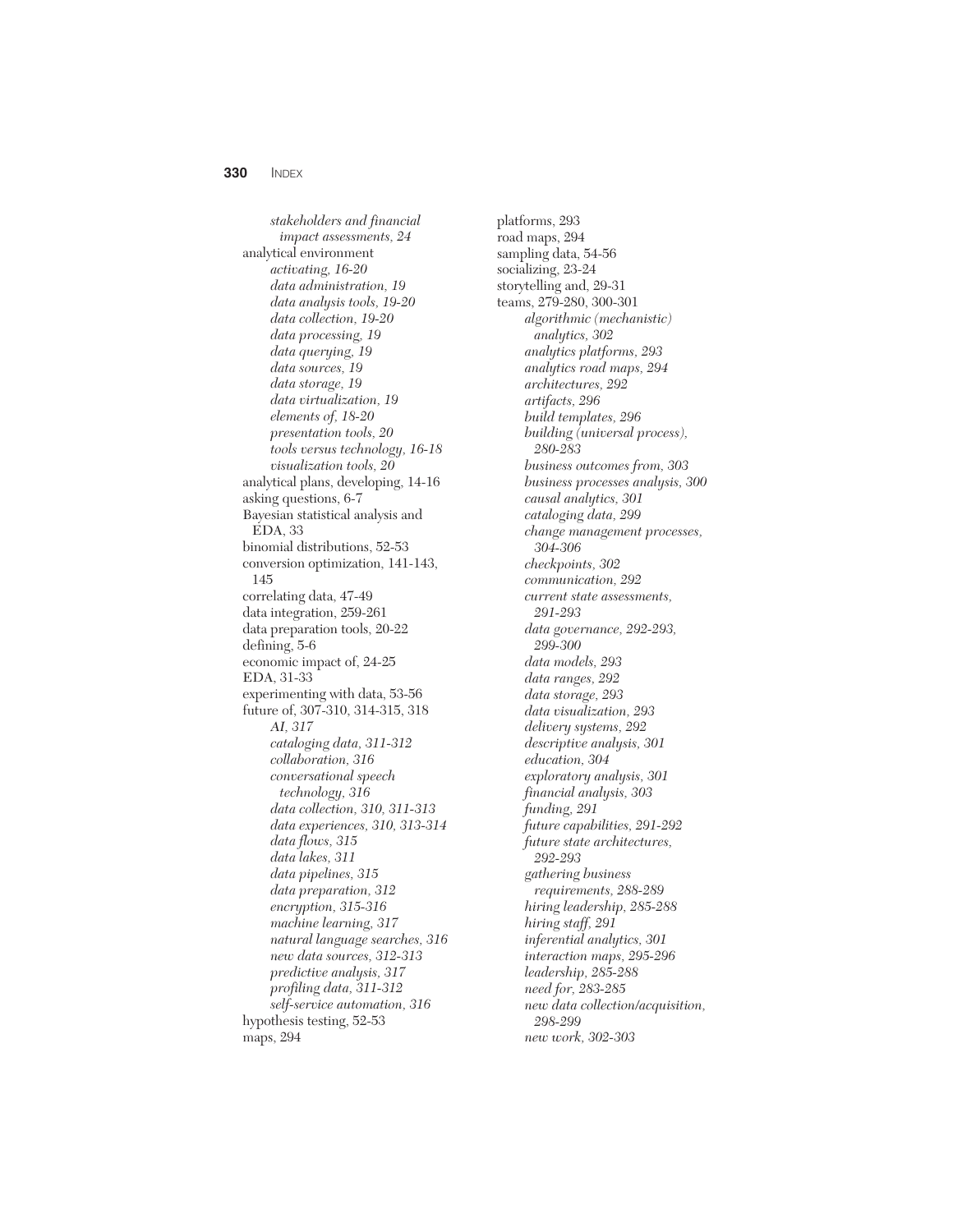*newsletters, 304 non-team meetings, 302 office hours, 302 - 303 organizational models, 289 - 291 planning committees, 305 postmortems (projects), 305 predictive analysis, 301 prescriptive analysis, 301 process maps, 295 quarterly reviews, 305 results, 292 scope, 291 scrums, 305 self-service automation, 293 , 304 SLA, 298 social analysis, 300 sponsorship, 291 staff, 291 , 294 - 295 stakeholder operational models, 297 - 298 stakeholder support, 304 - 306 supply/demand management models, 296 - 297 team analysis, 303 - 304 technology architecture assessments, 292 - 293 ticketing systems, 302 use/deploy/upgrade strategies, 298 value of, 291 - 292 vision of, 289 workflow maps, 296*  training staff, 294-295 value chain, 9-20, 23 analytics layer (ecommerce platforms), 230 Analytics Tier (ecommerce), [20](#page--1-0)  Angel, Gary, 305 anonymous customer data and data governance, 266 ANOVA (Analysis of Variance) tests, 39, 49-50 Applied Regression: An Introduction (Quantitative Applications in the Social Sciences), 50 architectures analytics teams, 292 future state architectures, 292-293 technology architecture assessments, 292 - 293

 area charts, 44 artifacts (analytics teams), 296 Ash, Tim, 149-150 assessments analytics teams  *current state assessments, 291 - 292 technology architecture assessments, 292 - 293*  financial impact assessments, [24](#page--1-0)  use/deploy/upgrade strategies, 298 attribution, 213, 217 affiliate marketing, 218 blogs and, 219 bottom-up, 224 budgets and, 214 buyers, determining, 217-220 conversion rates, determining, 217 - 220 custom-weighted attribution, 222 defining, 213 direct traffic and, 220 display advertising and, 218 earned media and, 219-220 email, 219 engagement mapping, 220-221 first interaction attributes, 221, 223 importance of, 213-214 "last click" modeling, 215-217 last interaction attributes, 221, 223 last nondirect interaction attributes, 221 , 223 latency scoring, 222, 224 linear attribution, 221, 223 logistic regression, 222, 224 marketing mix-modeling versus, 214-215 marketing/advertising analytics, 115 media mix-marketing versus, 214-215 owned media and, 219 paid media and, 218-219 paid searches, 218 pathing, 222 position-based attribution, 221 , 223 - 224 profits, determining, 217-220 proportional hazard modeling, 222 - 223 referral traffic and, 219 retargeting and, 219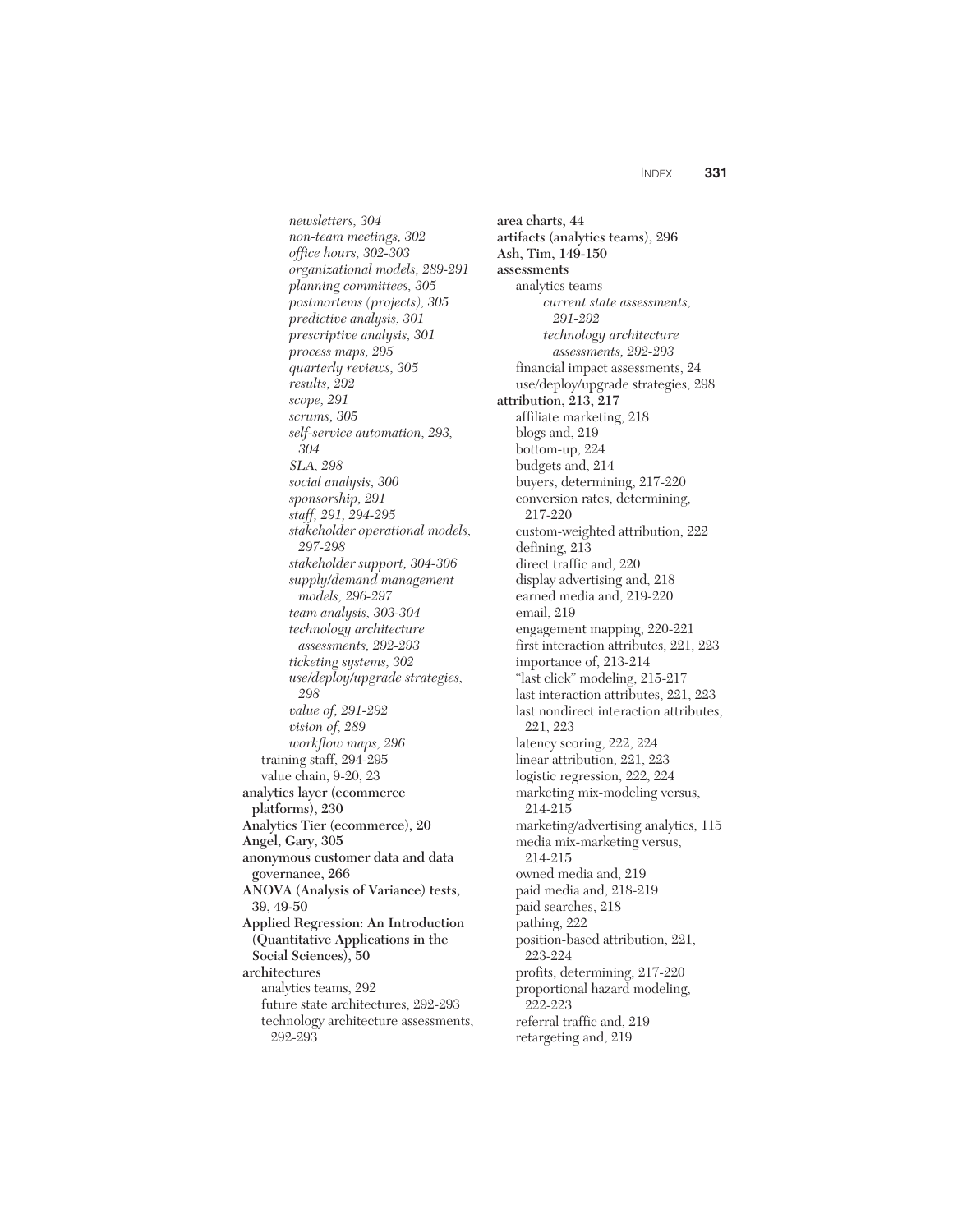revenue, determining, 217-220 SEO, 219 social media, 219 software, assessing, 225-227 stacking, 222 , 224 starter-player-closer attribution, 221 - 222 , 224 time decay attribution, 221, 223 top-down versus bottom-up approaches, 224-225 types of, 221-224 audiences audience analysis, 115-116 audience data and data integration, 245 automation (self-service), 293 , 304 , 316 averages (KPI) Average Revenue Per Order, 184 examples of, 64 order value, 64 awareness/exposure marketing, 111

#### **B**

 B2B (business to business) data and data integration, 245 B2C ecommerce, [2](#page-18-0) Bain and Company, 164 bar charts, 88 batch processing and data integration, 261 Bayesian statistical analysis, 33, 39, 147 behavioral analytics, 119-120 abandonment rates, 125 answering questions via, 123-124 behavioral flow analysis, 127 - 130 checkout abandonment rates, 125 - 126 content analysis, 131 conversion rates, 125 correlating data, 126 framework of, 120-122 frequency (time between visits), 124 KPI, 124-126 metrics, 124-126 ordered behavioral analytics, 122 in-page (on-screen) behavior analysis, 132

 recency (time since last visit/loyalty), 124 shopping behavior analysis, 130-131 types of, 126-132 unordered behavioral analytics, 122 visits (sessions),  $124$ ,  $125$  behavioral data and data governance, 267 behavioral triggers, predicting by (customer analytics), 174 - 175 binomial distributions, 52-53 bivariate data, 34 block plots, 39 blogs and attribution, 219 bounce rate (KPI), 64-65 brands brand analysis, 186 , 188 - 189 order data models, 183 product brand analysis, 194 - 195 brokers (intermediaries), 74 budgets and attribution, 214 build templates, 296  *Building a Digital Analytics Organization* , 280 bullet charts, 46 Buoye, Alexander, 172-173 business intelligence data and conversion optimization, 145 business processes analysis, 300 buyers, determining (attribution), 217 - 220

#### **C**

 cable/television data and data integration, 245 cadence (social analysis), stakeholders and analytics teams, 300 calendar (retail), 28 campaign analysis, 113 capital budgeting models, [25](#page--1-0)  catalog (ecommerce platforms), 231 cataloging data, 299, 311-312 categories categorical data, 35 category analysis, 186, 188-189, 195 - 196 order data models, 183 causal analytics, 301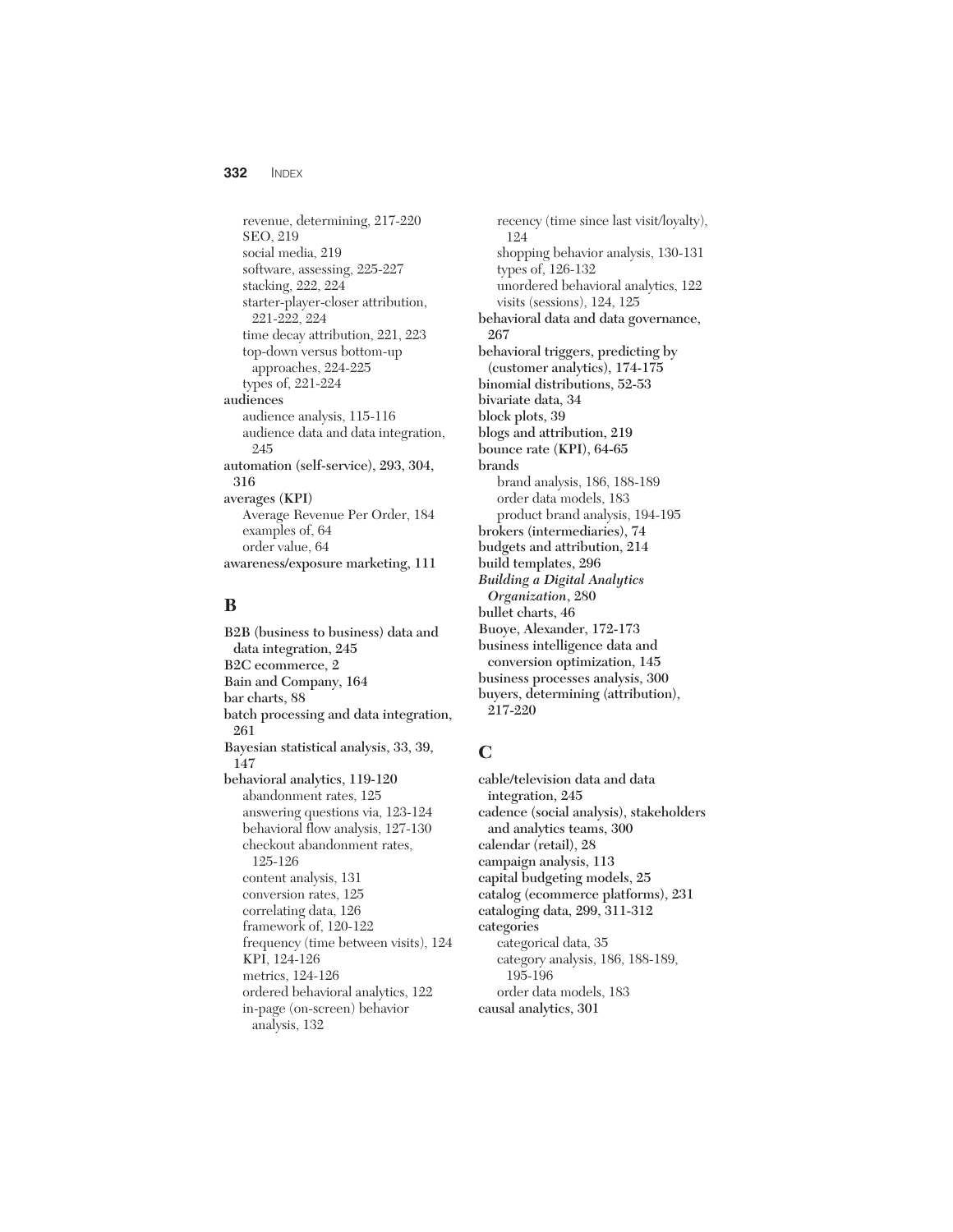center of excellence organizational model (analytics teams), 290 centralized organizational model (analytics teams), 289-290 channels (marketing), 182 charts area charts, 44 bar charts, 88 bullet charts, 46 flow charts and conversion optimization, 146 funnel charts, 46, 146 Harvey Balls, 43-44 line charts, 44-45, 88 network charts, 89 pie charts, 43-44, 88-89 radar charts, 88 sparkline charts, 44-45 streamgraph charts, 45 tree charts, 89 tumbler charts, 46-47 waterfall charts, 89 checkout abandonment rates, 125 - 126 checkout path analysis, 186, 189-190 choice modeling and conversion optimization, 148 churn rates (customer analytics), 169 - 170 classical statistical analysis, 33, 36-38 clouds and data integration, 255-256 CLTV (Customer Lifetime Value), 166-167, 170 clusters cluster analysis, 186 , 191 - 192 clustered histograms, 42-43 clustering (customer analytics), 174, 175 - 176 cohort analysis, 165 - 166 collaboration collaborative filtering, predicting by (customer analytics), 175 future of ecommerce analytics, 316 collecting data analytical environment, [19](#page--1-0) , [20](#page--1-0)  analytics teams, 298-299 data governance, 273 ecommerce and, 3-5 future of ecommerce analytics, 310, 311 - 313

 communication and analytics teams, 292 comparisons data over time (systemic sampling), 56 data presentations, 72 competition and ecommerce, [3](#page-19-0)  competitive intelligence and merchandising analysis, 207 compositions (data) and data presentations, 72 conclusive analysis (marketing analytics), 107 conditional probability, 52 confidence intervals (systemic sampling), 55 confirmatory analysis, [22](#page--1-0)  consideration marketing, 111-112 consultative organizational model (analytics teams), 290 consumer layer (ecommerce platforms), 230 content content analysis, 131, 135 content management (ecommerce platforms), 231, 238 contextualizing data (data governance), 269 continuous data, 35 controlled data experiments, 53-56 conversational speech technology, 316 conversion conversion optimization, 133-134, 138 , 150  *analytics, 141 - 143 Bayesian statistical analysis, 147 best practices, 151 - 153 business intelligence data, 145 choice modeling, 148 content, 135 copywriting, 140 customer research, 145 - 146 data visualization, 145 - 146 digital analytics, 145 email, 134 eye tracking, 146 factorial testing, 149 - 150 finger tracking, 146 flow charts, 146 flows, 135*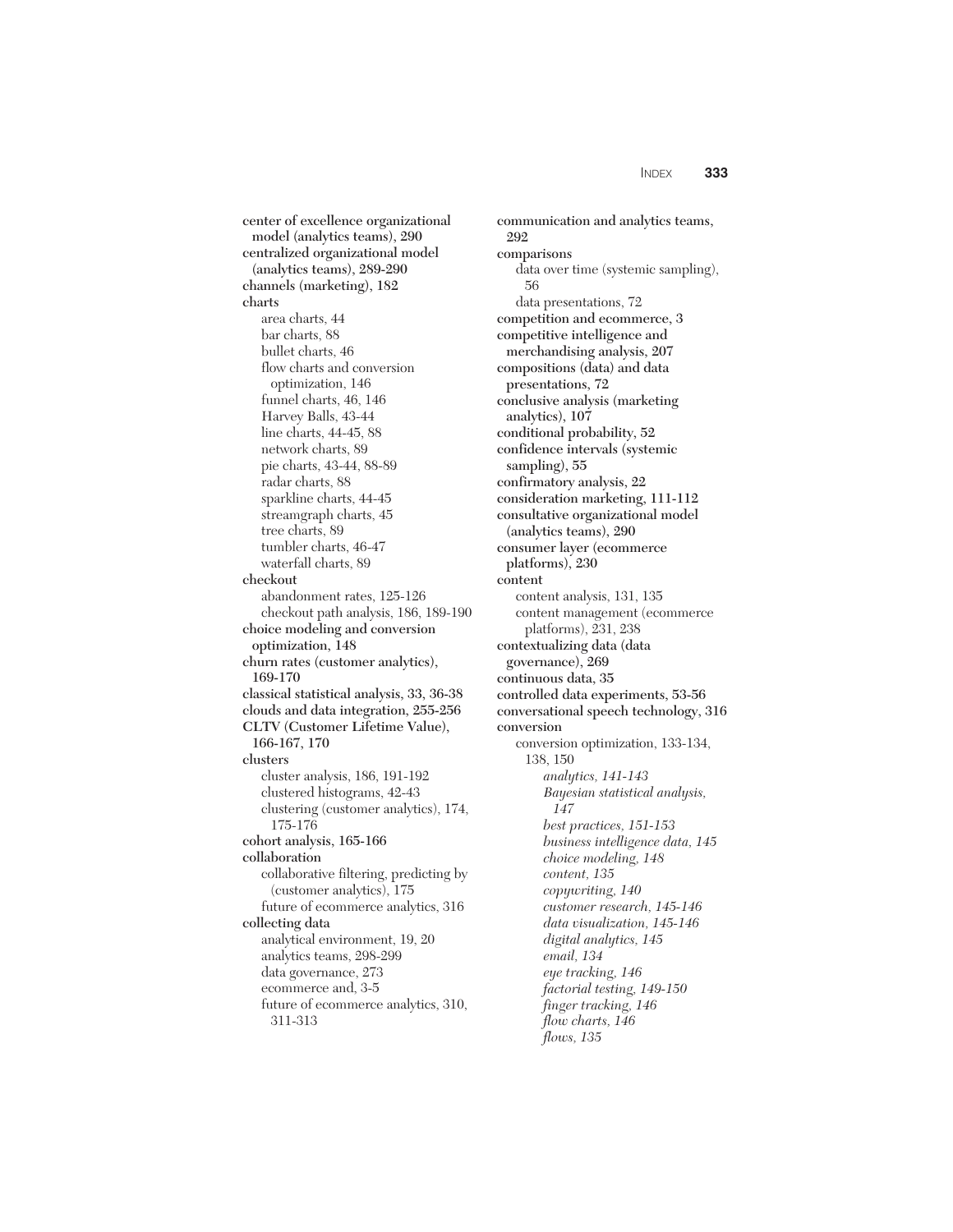*Frequentist methodologies, 147 funnel charts, 146 heatmapping, 146 information architectures, 140 measuring, 140 - 141 mobile experience, 134 mouse tracking, 146 multivariate testing, 148 network data, 146 neuromarketing, 146 online advertising, 134 - 135 optimal design, 150 persuasion, 138 - 139 process of, 141 - 145 promotions, 135 psychology, 139 - 140 , 146 social media, 135 successful optimization, 151 - 153 surveys, 145 - 146 Taguchi method, 147 - 148 technical data, 146 tools, 135 - 137 types of data used, 145 - 146 univariate testing, 148 user experience, 134 , 139 value propositions, 137 - 138*  conversion rates, 62, 125, 217-220 ecommerce and, 3-4 marketing, 112 testing tools, 24-25 Cooil, Bruce, 172-173 copywriting and conversion optimization, 140 correlating data, 47-49, 126 costs acquisition costs (customer analytics), 168-169 cost/revenue tracking, 24-25, 68-69 estimating (pricing analysis), 207 creative testing/optimization (merchandising analysis), 200 cross-sell analysis, 186 , 192 CSL (Customer Service Level) KPI (merchandising analysis), 202-203 current state assessments (analytics teams), 291-293 customers anonymous customer data and data governance, 266 attribution, 217

 *affiliate marketing, 218 blogs and, 219 budgets and, 214 buyers, 217 - 220 conversion rates, 217 - 220 custom-weighted attribution, 222 defining, 213 direct traffic and, 220 display advertising and, 218 earned media and, 219 - 220 email, 219 engagement mapping, 220 - 221 first interaction attributes, 221 , 223 importance of, 213 - 214 " last click" modeling, 215 - 217 last interaction attributes, 221 , 223 last nondirect interaction attributes, 221 , 223 latency scoring, 222 , 224 linear attribution, 221 , 223 logistic regression, 222 , 224 marketing mix-modeling versus, 214 - 215 media mix-marketing versus, 214 - 215 owned media and, 219 paid media and, 218 - 219 paid searches, 218 pathing, 222 position-based attribution, 221 , 223 - 224 profits, 217 - 220 proportional hazard modeling, 222 - 223 referral traffic and, 219 retargeting and, 219 revenue, 217 - 220 SEO, 219 social media, 219 software, 225 - 227 stacking, 222 , 224 starter-player-closer attribution, 221 - 222 , 224 time decay attribution, 221 , 223 top-down versus bottom-up approaches, 224 - 225 types of, 221 - 224*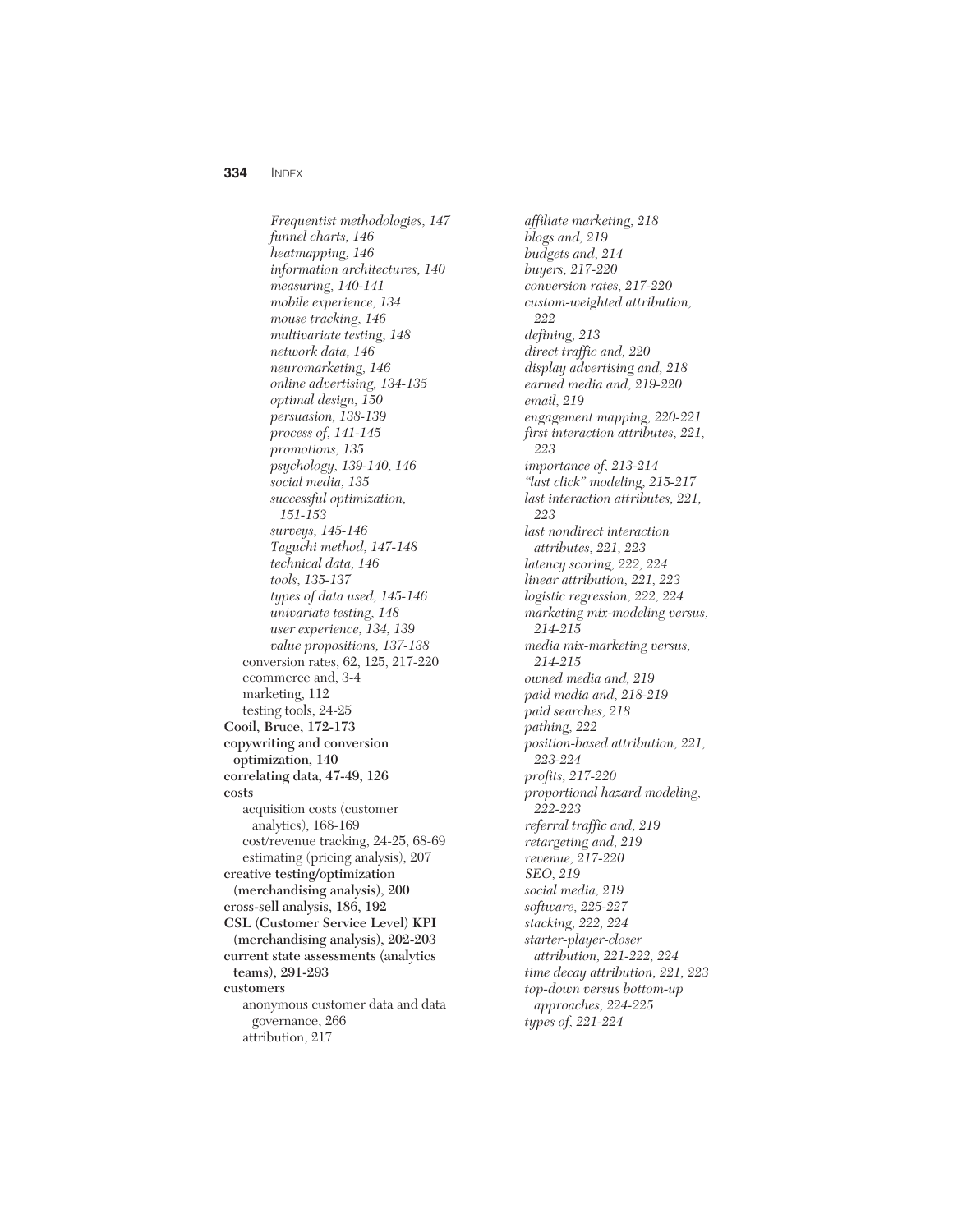audience data and data integration, 245 cohort analysis, 165 - 166 conversion, [3](#page-19-0)-4, 134, 145-146 CSL KPI (merchandising analysis), 202 - 203 customer analytics, 155 - 156  *acquisition costs, 168 - 169 calculating CLTV, 166 - 167 churn rates, 169 - 170 clustering customers, 174 , 175 - 176 cohort analysis, 165 - 166 customer records, 156 - 157 personalizing customer experiences, 178 predicting customer behavior, 174 - 175 , 176 - 178 questioning customer data, 158 - 159 RFM analysis, 171 - 172 scoring customers, 173 - 174 segmenting customers, 163 - 164 SOW analysis, 172 - 173 Tumbler lifecycle, 159 - 161 types of analytics, 162 - 163 types of customers, 157 - 158 , 161 - 162 VoC analytics, 170 - 171*  Customer facts, 96-97, 99-100 customer ID, 182 customer journey analysis, 116 customer management (ecommerce platforms), 231 Customer Order facts, 97 , 100 Customer Origin reports, 116-117 customer service, 196-197, 232 ecommerce platforms, 234 geography and orders, 182 Orders Per Customer KPI, 184-185 percentage of new customers KPI, 67-68 personalizing experiences, 178, 313 - 314 PII and data governance, 266-267 predicting customer behavior, 174 - 175 repeat customers KPI, 61 VoC analytics, 170-171 customized research data and data integration, 245

custom-weighted attribution, 222

#### **D**

dashboards, 77-78 Agile environments (software solutions), 251 analytical dashboards, 79 data governance, 271-272 data visualization and, 78-79 KPI, 78-79 LIVEN method of dashboarding, 80 necessary data in, 81 need for, 71-72 operational dashboards, 79 purpose of, 72-74 strategic dashboards, 78-79 team roles in, 74 data administration and analytical environments, [19](#page--1-0) analysis. See analytics anonymous customer data and data governance, 266 area charts, 44 audience data, 245 B2B data, 245 bar charts, 88 behavioral data and data governance, 267 binomial distributions, 52-53 bivariate data, 34 block plots, 39 cataloging, 299, 311-312 categorical data, 35 clouds and data integration, 255 - 256 collection *analytical environment,* 19-20  *analytics teams, 298 - 299 data governance, 273 ecommerce and, [3](#page-19-0) [- 5](#page-21-0)  future of ecommerce analytics, 310 , 311 - 313*  comparisons, 56, 72 compositions and presentations, 72 contextualizing data (data governance), 269 continuous data, 35 conversion optimization, 145-146 correlating, 47-49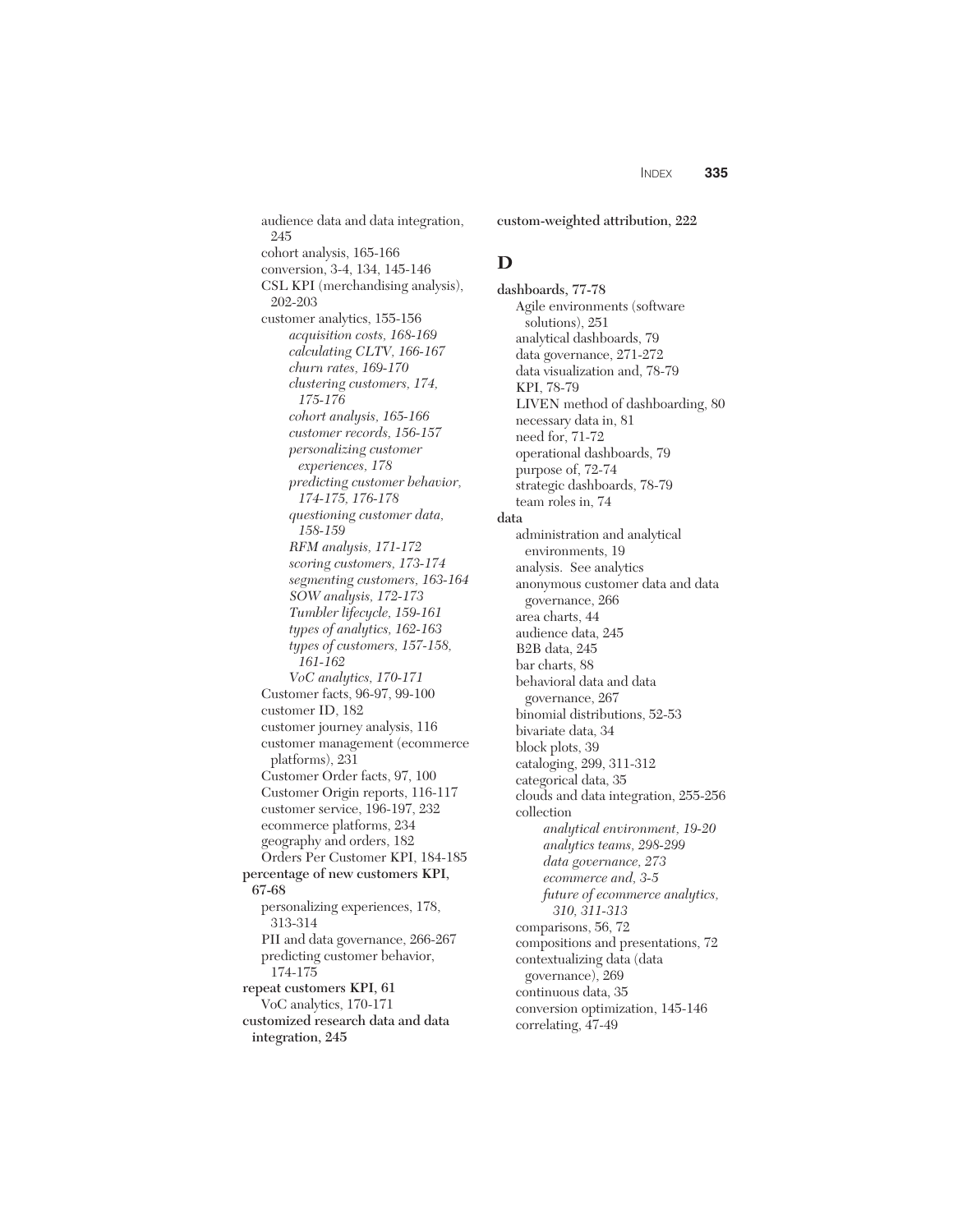customer analytics, 157-159 dashboards, 77-81 data analysis tools and ecommerce platforms, 232 data integration, 261-262 data layer (ecommerce platforms), 230 Data Tier (ecommerce), [20](#page--1-0) digital analytics data, 244 discrete data, 35 distributions and presentations, 72 EDW, 254-257 encryption, 275-276, 315-316 experiences, 310, 313-314 experimenting with data, 53-56 external/internal data components (ecommerce platforms), 234-235 federations and data integration, 258 financial data, 245 , 267 - 268 flow visualizations, 45-47, 315 four plots, 42 governance, 263-264, 268-269  *analytics teams, 292 , 299 - 300 anonymous customer data, 266 behavioral data, 267 collecting data, 273 contextualizing data, 269 dashboards, 271 - 272 data lineage, 274 data privacy, 264 - 268 , 272 - 278 data security, 265 - 268 , 272 - 278 discipline for violations, 275 encryption, 275 - 276 financial data, 267 - 268 guidelines, 266 - 268 , 276 - 278 monitoring data, 270 - 271 , 275 ownership of data, 269 - 270 permissions, 274 - 275 PII, 266 - 267 , 275 - 276 quality of data, 270 stewards, 267 - 268 , 270 - 271 storing data, 273 teams, 293 technology and, 271 - 272 tools, 271 - 272 transactional data, 267 UIA data, 277*  Harvey Balls, 43-44 heatmapping, 89, 146 histograms, 42-43 hypothesis testing, 52-53

 integration  *Agile environments (software solutions), 247 - 251 analytics applications and, 259 - 261 audience data, 245 B2B data, 245 cable/television data and data integration, 245 clouds, 255 - 256 customized research data, 245 data virtualization, 259 defining, 241 digital analytics data, 244 EDW, 254 - 256 federations, 258 financial data, 245 framework of, 246 - 247 internal data, 244 lakes, 256 - 258 lead times, 241 - 242 ODS, 253 - 254 social data, 244 - 245 specialized research data, 245 support for, 241 - 242 syndicated research data, 245 systems integration and, 242 - 243 types of data, 243 - 245 Waterfall environments (software solutions), 248 - 249 , 251 - 253*  internal data, 244 internal/external data components (ecommerce platforms), 234-235 interval data, 35 KPI, 58-61, 64-67  *abandon cart rates, 63 - 64 average examples, 64 average order value, 64 bounce rate, 64 - 65 conversion rates, 62 cost/revenue tracking, 68 - 69 creating, 58 gross margin, 60 - 61 inventory turnover, 65 lifetime value, 61 loyalty/time since last visit (recency), 66 page (screen) views, 59 " per" examples, 68 - 69*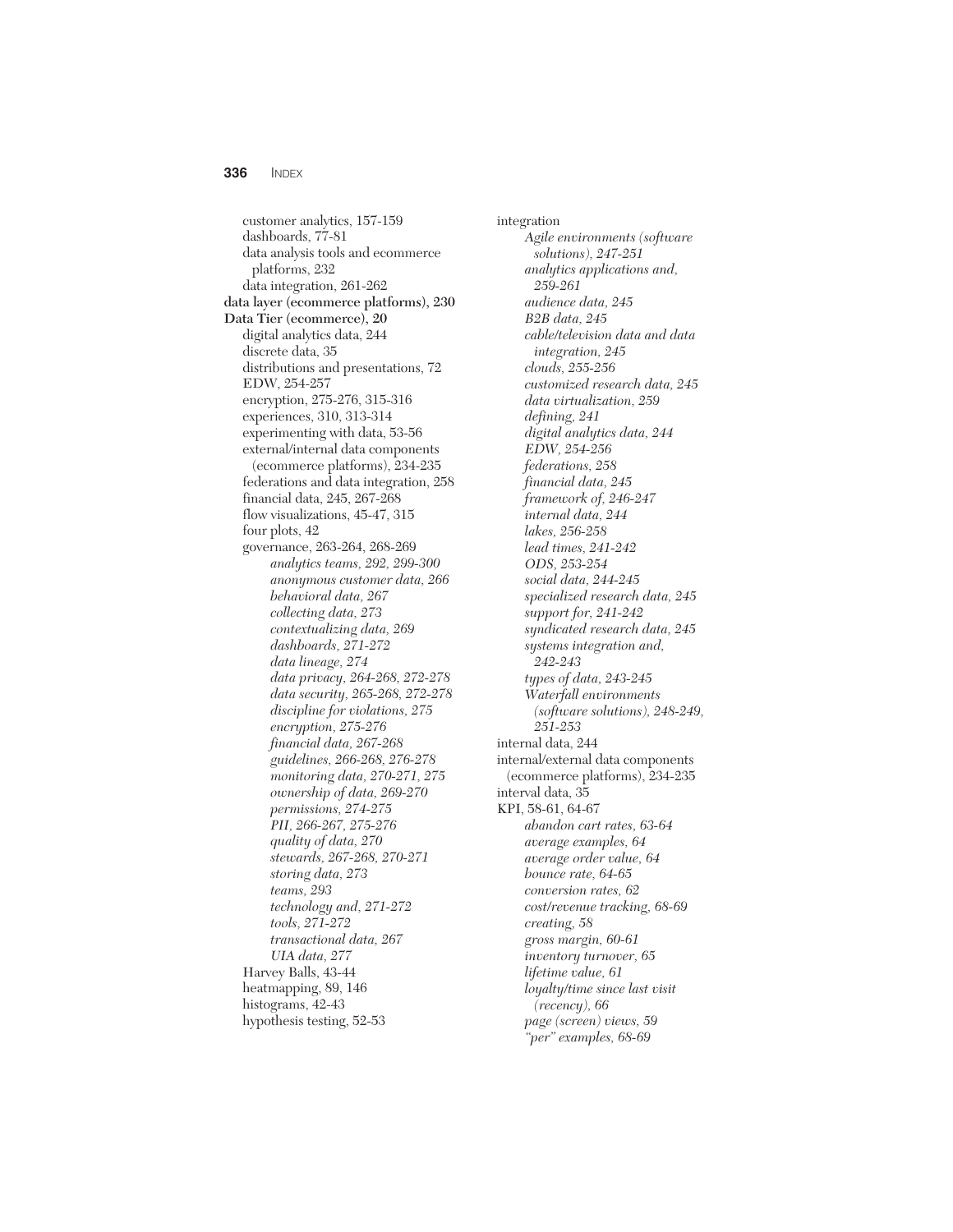*percentage examples, 67 - 68 percentage of new customers, 67 - 68 percentage of orders with discounts/promotions, 65 rate examples, 62 - 64 repeat visitors (users/ customers), 61 returns, 59 - 60 revenue, 60 ROI, 65 - 66 step completion rates, 63 time between visits (frequency), 66 - 67 visits (sessions), 59*  kurtosis, 36 lag plots, 40 lakes, 256-258, 311 line charts, 44-45, 88 lineage, 274 loaders, analytics applications and data integration, 260-261 mean, 36-37, 53 median, 37 mode, 37 modeling, 91-96  *Agile environments (software solutions), 250 analytics teams, 293 Customer facts, 96 - 97 , 99 - 100 Customer Order facts, 97 , 100 dimensions, 94 - 95 , 100 - 102 facts, 94 Inventory facts, 96- 97 measures, 94 , 100 - 102 Order facts, 96 , 98 - 99 Order Item facts, 96 , 99 primary keys, 95 probability analysis, 52 Product facts, 96 , 98 sample data model, 96 - 97 supply/demand management models, 296 - 297 techniques for building models, 56 - 57*  monitoring (data governance), 270 - 271 , 275 multivariate data, 34 network charts, 89 neuromarketing data and conversion optimization, 146

 nominal data, 35 ODS and data integration, 253-254 ordinal data, 35 outliers, 36, 37-38, 56 ownership of (data governance), 269 - 270 permissions and data governance, 274 - 275 pie charts, 43-44, 88-89 PII and data governance, 266-267, 275 - 276 pipelines, 315 plotting, 38-39  *area charts, 44 bar charts, 88 block plots, 39 four plots, 42 geovisualizations, 89 Harvey Balls, 43 - 44 heatmapping, 89 , 146 histograms, 42 - 43 lag plots, 40 line charts, 44 - 45 , 88 network charts, 89 pie charts, 43 - 44 , 88 - 89 probability plots, 41 radar charts, 88 radar plots, 40 run sequence plots, 41-42 scatter plots, 41 , 89 six plots, 42 sparkline charts, 44 - 45 spider plots, 40 star plots, 40 streamgraph charts, 45 tree charts, 89 waterfall charts, 89*  preparation tools, 20-22 preparing, 20-22, 312 presentations, 71-72, 75-89 privacy, 264-265, 272-273  *data collection, 273 data lineage, 274 discipline for violations, 275 encryption, 275 - 276 guidelines, 266 - 268 , 274 , 276 - 278 monitoring data, 275 permissions, 274 - 275 policies/procedures, 273*  probability analysis, 51-52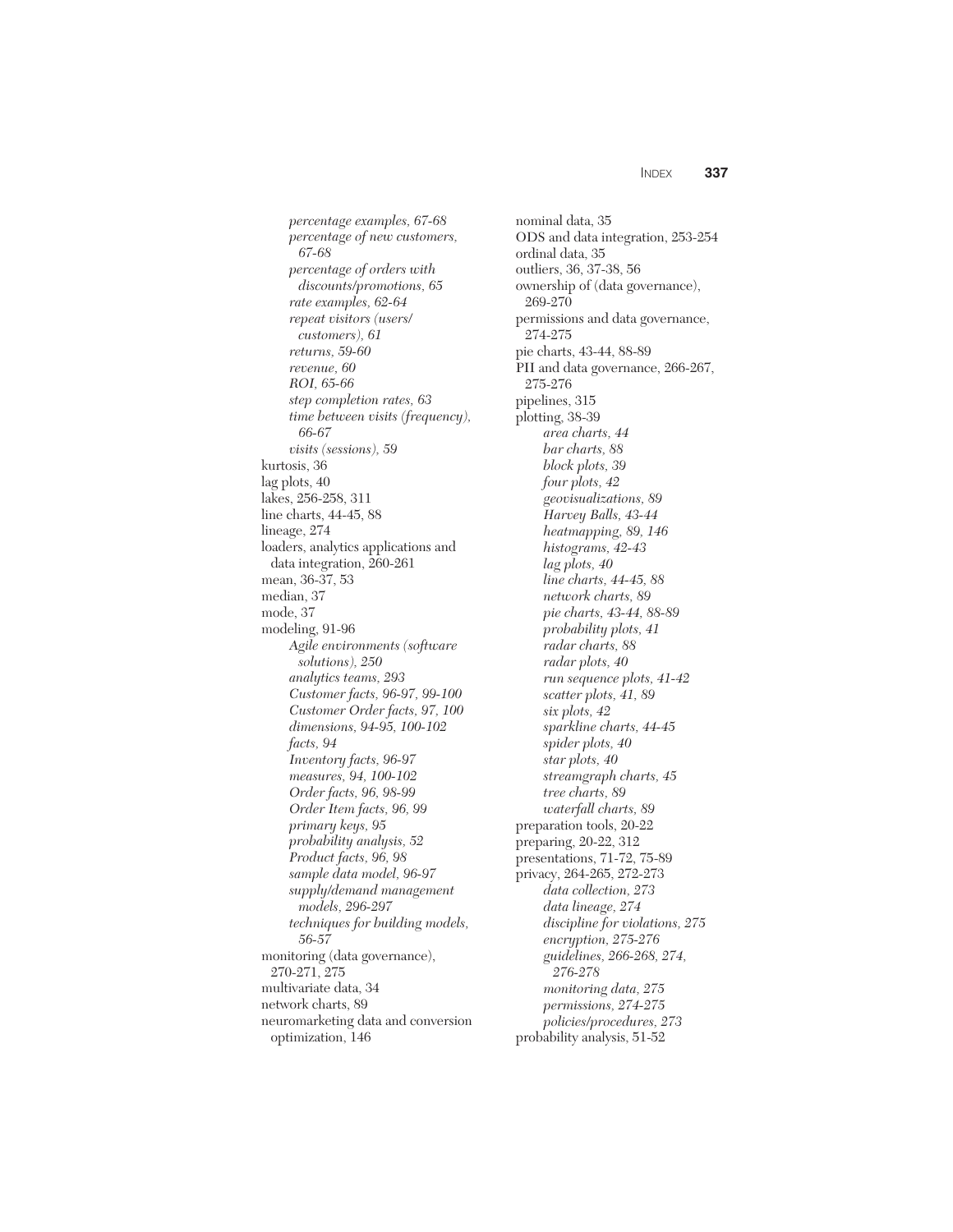probability plots, 41 processing in analytical environments, [19](#page--1-0)  profiling, 311-312 qualitative data, 34-35 quality of (data governance), 270 quantitative data, 34-35 querying in analytical environments,  [19](#page--1-0)  radar charts, 88 radar plots, 40 random variables, 52 range, 37 , 292 regression analysis, 49-51 relationships and presentations, 72 reports, 71 - 77 run sequence plots, 41-42 sampling, 54 sampling (systemic), 54-56 scatter plots, 41, 89 security, 265-266, 272-273  *data collection, 273 data lineage, 274 discipline for violations, 275 encryption, 275 - 276 guidelines, 266 - 268 , 274 , 276 - 278 monitoring data, 275 permissions, 274 - 275 policies/procedures, 273*  shapes of,  $36-47$  six plots, 42 social data, 244-245 sources, 19, 312-313 sparkline charts, 44-45 spider plots, 40 standard deviation, 37 star plots, 40 stewardship of, 74, 251, 267-268, 270 - 271 storage, [19 ,](#page--1-0) 273 , 293 streamgraph charts, 45 syndicated research data, 245 transactional data and data governance, 267 tree charts, 89 types of, 34-36 UIA data and data governance, 277 univariate data, 34 virtualization, [19](#page--1-0), 259 visualization, 81-82

 *Agile environments (software solutions), 251 analytics teams, 293 conversion optimization, 145 - 146 dashboards and, 78 - 79 data shape and, 36 - 47 flow visualizations, 45 - 47 need for, 71 - 72 plotting data, 38 - 47 process of, 82 - 84 purpose of , 73 - 74 , 82 SCREEN method of visualizing data, 84 - 86 team roles in, 74 tools, [20](#page--1-0)  types of, 88 - 89 uses of, 86 - 87*  waterfall charts, 89 Days to Order KPI, 185 decentralized organizational model (analytics teams), 290 delivery systems (analytics teams), 292 demand estimating (pricing analysis), 205- [206](#page-22-0)  identifying, 11-13 prioritizing, 11-13 dependent variables (systemic sampling), 55 deploy/use/upgrade strategies (analytics teams), 298 derivatives (KPI), 64-67 descriptive analysis, 22-23, 106, 301 deviation (standard), data shapes, 37 devices (orders), 182 digital analytics, 145, 244 dimensions (data models), 94-95, 100 - 102 direct traffic and attribution, 220 discipline for data privacy/security violations, 275 discounts merchandising analysis, 209-210 percentage of orders with discounts/ promotions (KPI), 65 discrete data, 35 display advertising and attribution, 218 distributions binomial distributions, 52-53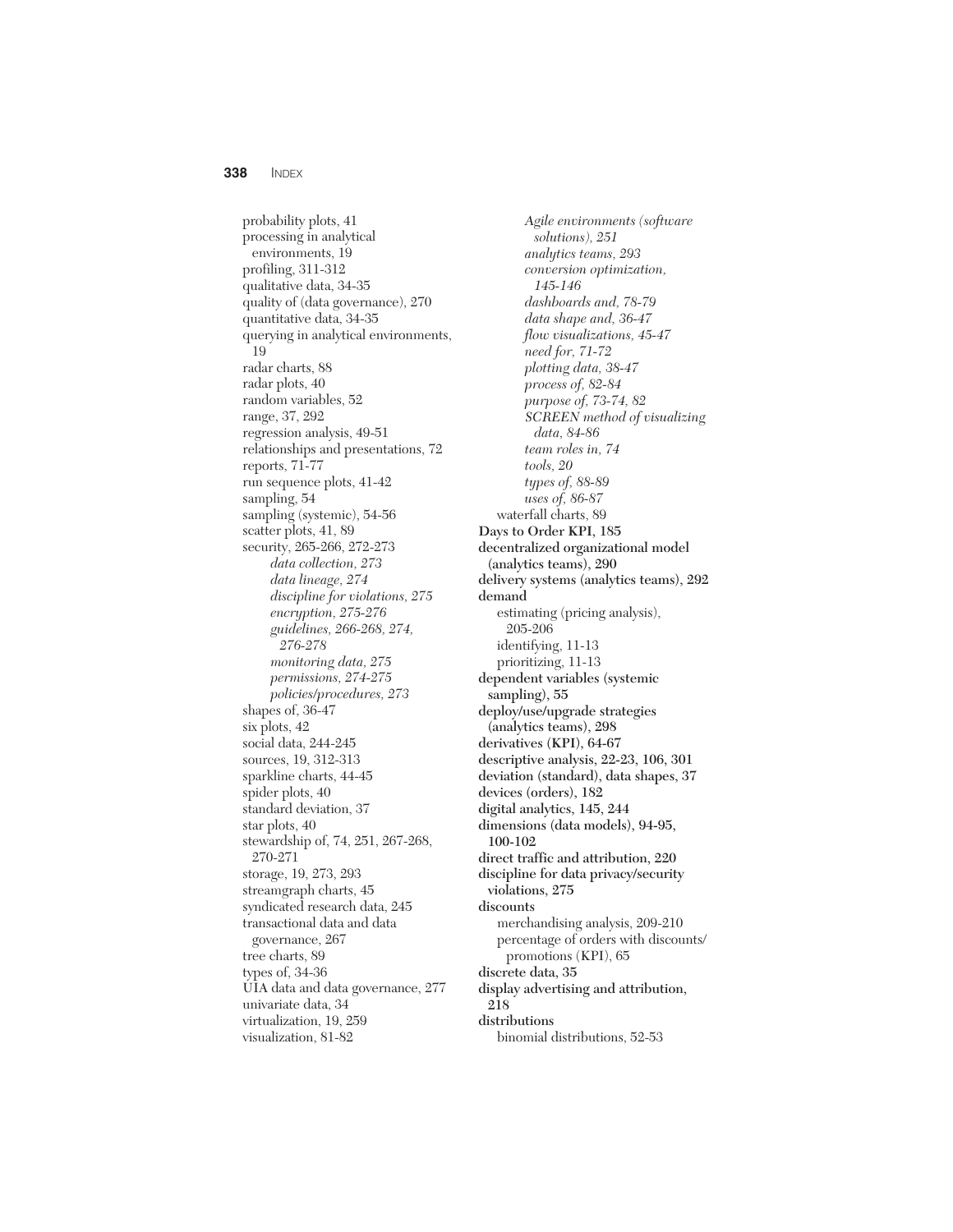data distributions and presentations, 72 Du, R. Y., 172

#### **E**

earned media and attribution, 219-220 ecommerce Analytics Tier, [20](#page--1-0) B2C ecommerce, [2](#page-18-0)  competition, [3](#page-19-0)  conversion, [3](#page-19-0)-4 data collection, [3](#page-19-0)-5 Data Tier, [20](#page--1-0)  growth of,  $1-2$  improvement, need for, [7](#page-23-0)  Integration Tier, [20](#page--1-0)  mobile experience, 2-3 platforms (software), 232, 235-236  *analytics layer, 230 catalog, 231 consumer layer, 230 content management, 231 content management tools, 238 customer components, 234 customer management, 231 customer service, 232 data analysis tools, 232 data components, 234 - 235 data layer, 230 defining, 229 determining analytical approach, 239 - 240 fraud awareness tools, 238 - 239 fulfillment, 232 integration layer, 230 inventory management, 231 - 232 , 237 marketing components, 232 - 233 marketing tools, 238 merchandising management, 231 - 232 merchandising planning tools, 236 - 237 mobile experience, 239 operations and monitoring layer, 230 - 231 ordering functionality, 231 payment processing, 231 product management tools, 236* 

 *promotional tools, 237 search tools, 238 searches, 231 security tools, 238 - 239 shopping functionality, 231 sizes of, 229 - 230 social media tools, 239 transactions, 233 - 234 user experience, 233 user interface, 233*  user experience and, [3](#page-19-0)  as zero-sum game, [3](#page-19-0) economic impact of analytics, 24-25 EDA (Exploratory Data Analysis), 31 - 32 Bayesian statistical analysis and, 33 classical statistical analysis and, 33 flow visualizations, 45-47 modeling data, 57 philosophy of, 32-33 plotting data, 38-39  *area charts, 44 block plots, 39 four plots, 42 Harvey Balls, 43 - 44 histograms, 42 - 43 lag plots, 40 line charts, 44 - 45 pie charts, 43 - 44 probability plots, 41 radar plots, 40 run sequence plots, 41 - 42 scatter plots, 41 six plots, 42 sparkline charts, 44 - 45 spider plots, 40 star plots, 40 streamgraph charts, 45*  education and analytics teams, 304 EDW (Enterprise Data Warehouses), 254, 256-257 email attribution and, 219 conversion optimization, 134 email analysis, 114-115 encryption, 275-276, 315-316 engagement mapping and attribution, 220 - 221 engagement scoring (customer analytics), 173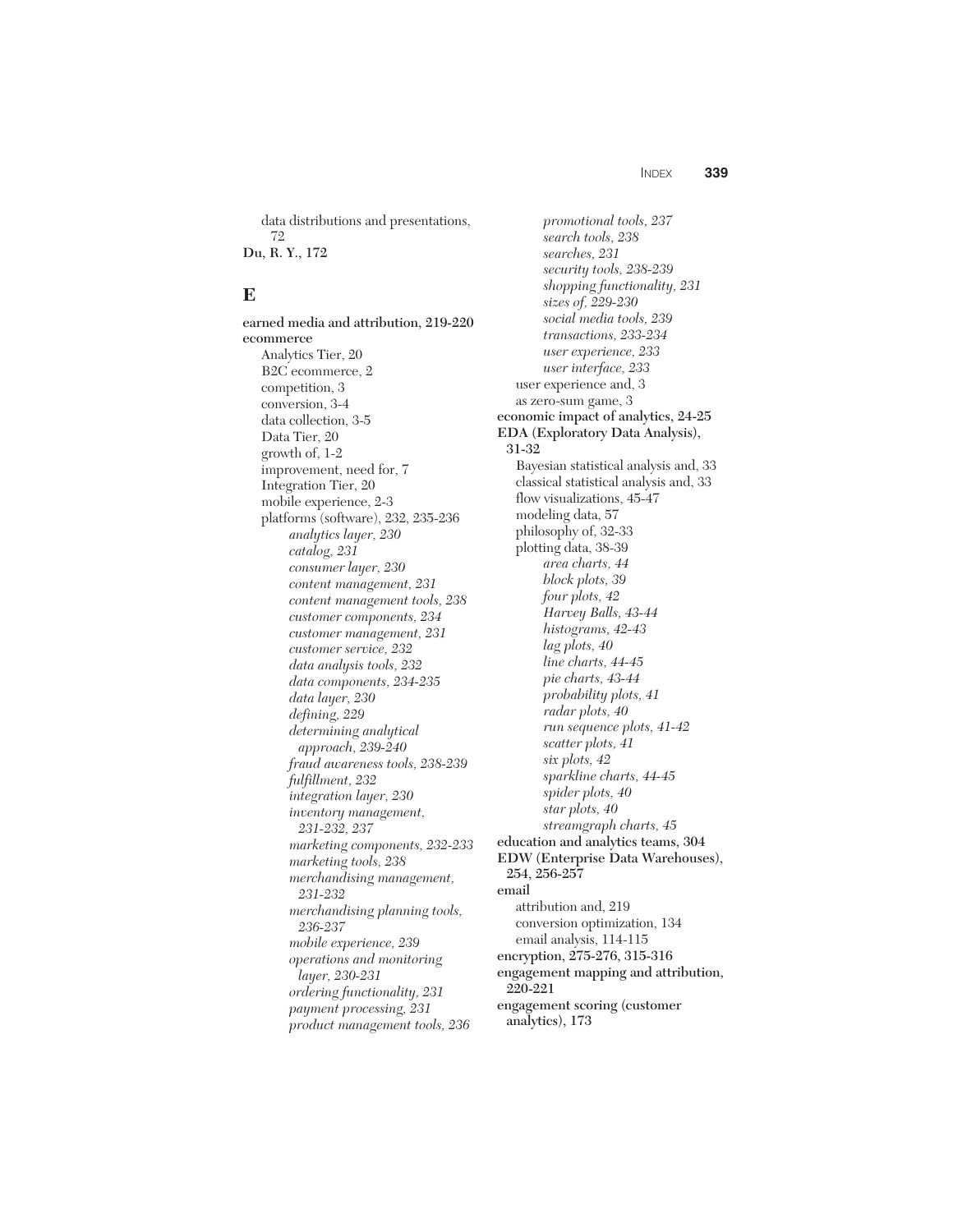errors (expected) in systemic sampling, 55 events event analysis, 186, 189 Events/Pages/Steps Per Order KPI, 185 expected errors (systemic sampling), 55 experiences (data), 310, 313-314 explanatory analysis, [22](#page--1-0)  exploratory analysis, 22, 31-33, 106, 301  *Exploratory Data Analysis*, 31-33 exposure/awareness marketing, 111 external/internal data components (ecommerce platforms), 234-235 eye tracking and conversion optimization, 146

#### **F**

 factorial testing and conversion optimization, 149-150 facts (data models), 94 Customer facts, 96-97, 99-100 Customer Order facts, 97, 100 Inventory facts, 96, 97 Order facts, 96 , 98 - 99 Order Item facts, 96 , 99 Product facts, 96, 98 federations (data) and data integration, 258 Few, Stephen, 79, 81, 86-87 final price, setting via merchandising analysis, 207-208 finance financial analysis, 186-187, 267-268, 303 financial data and data integration, 245 financial impact assessments, [24](#page--1-0)  finger tracking and conversion optimization, 146 first interaction attributes, 221, 223 flows conversion optimization, 135 flow charts and conversion optimization, 146 future of analytics, 315 visualizations, 45-47

 focus groups and marketing/ advertising analytics, 107 four plots, 42 fraud awareness tools (ecommerce platform), 238-239 frequency (time between visits) behavioral analytics, 124 KPI, 66-67 RFM analysis, 171-172 Frequentist methodologies (conversion optimization), 147 Friedman, Vitaly, 82 fulfillment (ecommerce platforms), 232 functional organizational model (analytics teams), 290 funding analytics teams, 291 funnel analysis, 186, 190-191 funnel charts, 46, 146 future capabilities (analytics teams), 291-292 future of ecommerce analytics, 307-310, 314-315, 318 AI, 317 collaboration, 316 conversational speech technology, 316 data collection, 310, 311-313 data experiences, 310, 313-314 data flows, 315 data pipelines, 315 encryption, 315-316 machine learning, 317 natural language searches, 316 predictive analysis, 317 self-service automation, 316 future state architectures, 292-293

#### **G**

 game scoring (customer analytics), 174 geography and orders, 182 geovisualizations, 89 goal analysis and orders, 186 , 189 governance (data), 263-264, 268-269 analytics teams, 292, 299-300 anonymous customer data, 266 behavioral data, 267 contextualizing data, 269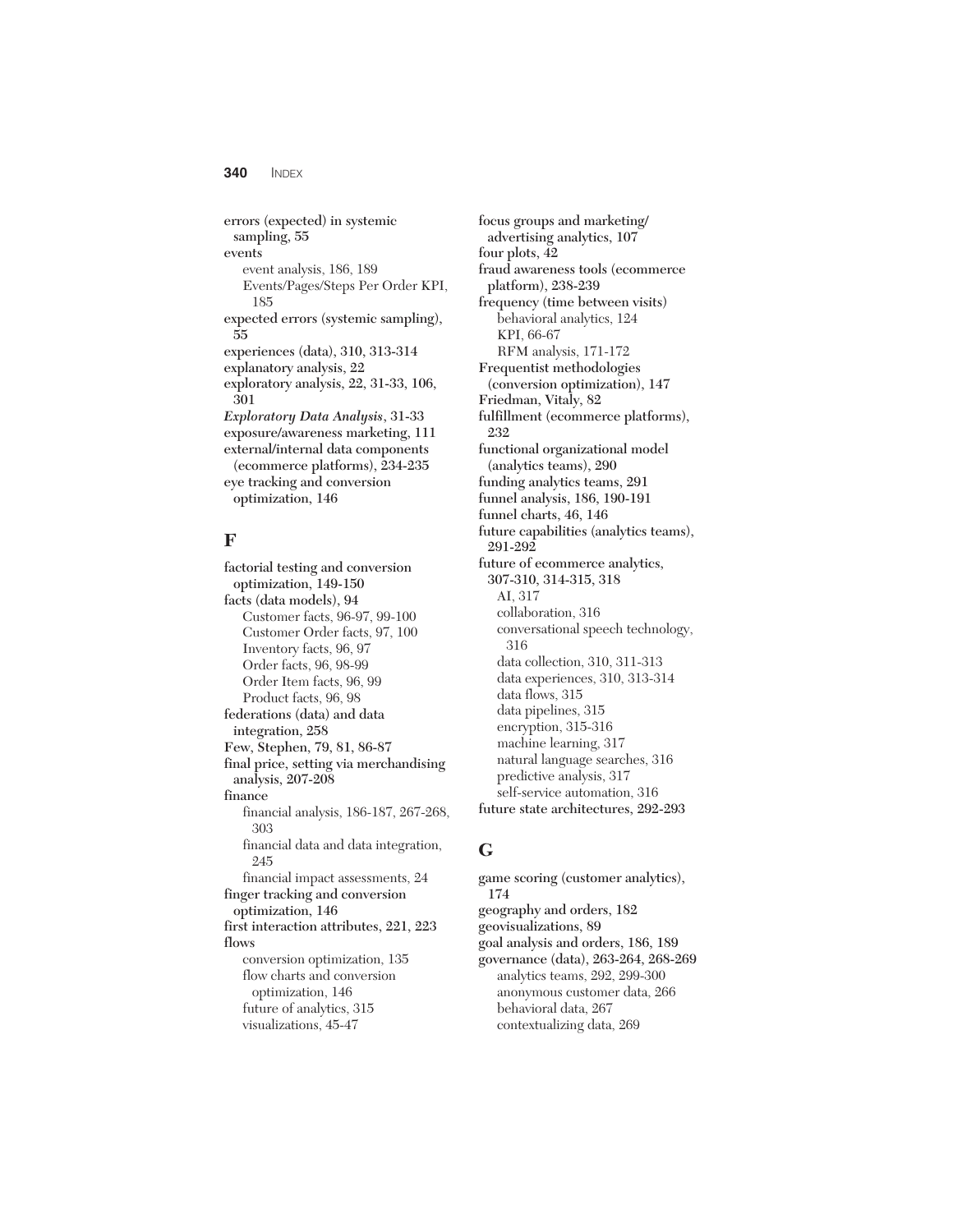dashboards, 271-272 data privacy, 264-265, 272-273  *data collection, 273 data lineage, 274 discipline for violations, 275 encryption, 275 - 276 guidelines, 266 - 268 , 274 , 276 - 278 monitoring data, 275 permissions, 274 - 275 policies/procedures, 273*  data security, 265-266, 272-273  *data collection, 273 data lineage, 274 discipline for violations, 275 encryption, 275 - 276 guidelines, 266 - 268 , 274 , 276 - 278 monitoring data, 275 permissions, 274 - 275 policies/procedures, 273*  financial data, 267-268 guidelines, 266-268 monitoring data, 270-271 ownership of data, 269-270 PII, 266-267, 275-276 quality of data, 270 stewards, 267-268, 270-271 storing data, 273 technology and, 271-272, 293 tools, 271-272 transactional data, 267 UIA data, 277 gross margin (KPI metrics), 60-61 growth of ecommerce,  $1-2$ 

#### **H**

Harvey Balls, 43-44 heatmapping, 89, 146 heuristic analytics and conversion optimization, 142 hiring (analytics teams) leadership, 285-288 staff, 291 histograms, 42-43 hub and spoke organizational model (analytics teams), 290-291 hypothesis testing, 52-53, 143

## **I**

 improvement, ecommerce's need for, [7](#page-23-0)  inactivity scoring (customer analytics), 174 independent variables (systemic sampling), 55 inferences (systemic sampling), 56 inferential analytics, 301 information architectures and conversion optimization, 140 in-page (on-screen) behavior analysis, 132 integration data integration  *Agile environments (software solutions), 247 - 251 analytics applications and, 259 - 261 audience data, 245 [B2](#page-18-0)B data, 245 cable/television data and data integration, 245 clouds, 255 - 256 customized research data, 245 data virtualization, 259 defining, 241 digital analytics data, 244 EDW, 254 - 256 federations, 258 financial data, 245 framework of, 246 - 247 internal data, 244 lakes, 256 - 258 lead times, 241 - 242 ODS, 253 - 254 process of, 261 - 262 social data, 244 - 245 specialized research data, 245 support for, 241 - 242 syndicated research data, 245 systems integration and, 242 - 243 types of data, 243 - 245 Waterfall environments (software solutions), 248 - 249 , 251 - 253*  integration layer (ecommerce platforms), 230 Integration Tier (ecommerce), [20](#page--1-0)  systems integration, 242-243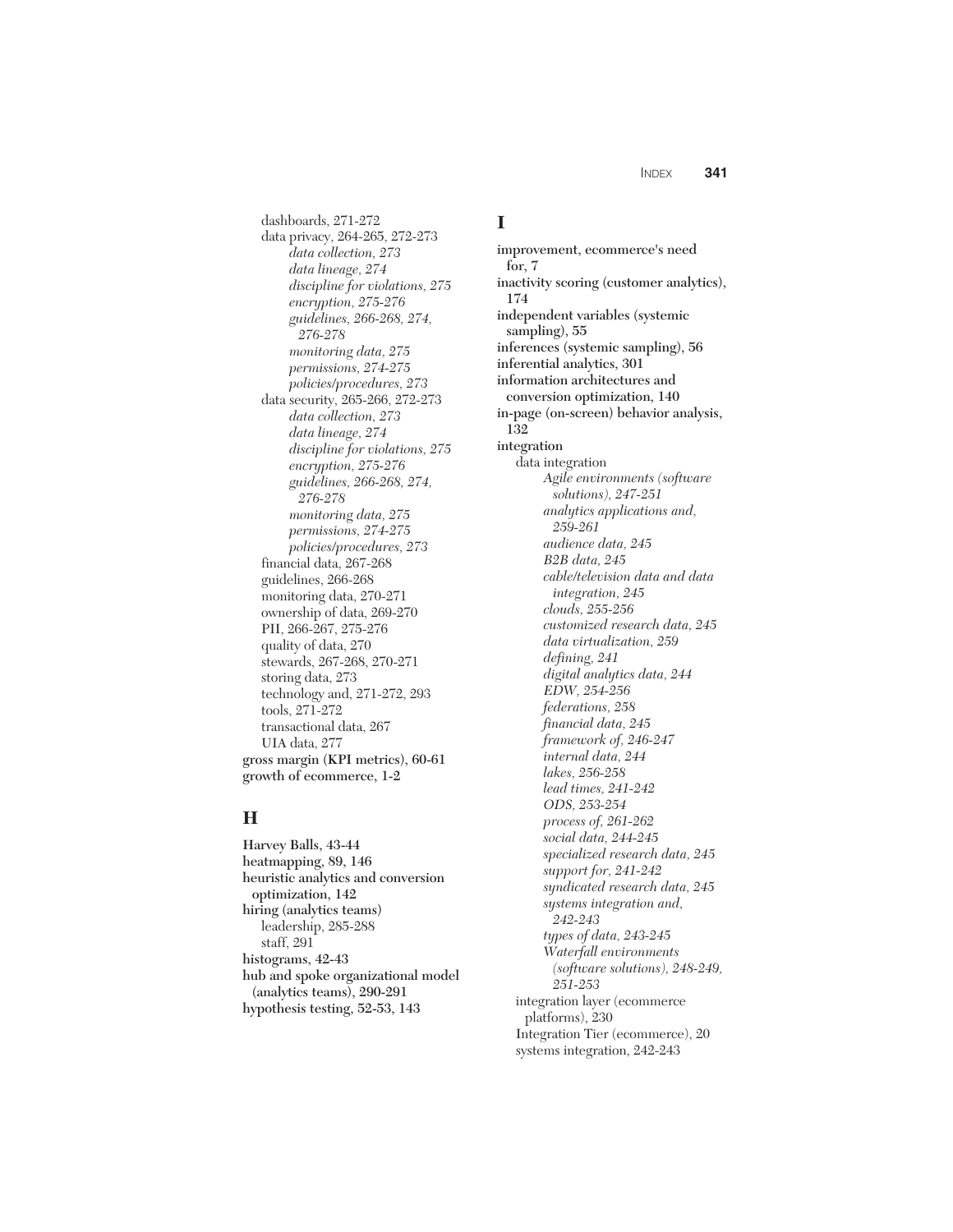interaction maps, 295-296 intermediaries (brokers), 74 internal data and data integration, 244 internal/external data components (ecommerce platforms), 234-235 interval data, 35 interviews and marketing/advertising analytics, 107-108 inventories analysis, 200-203 Inventory facts, 96, 97 inventory management (ecommerce platforms), 231-232 management tools, 237 turnover (KPI), 65 investigators, 74 investment (ROI), 65-66, 210 IRR (Internal Rate of Return), [25](#page--1-0)  item analysis and orders, 186, 187

#### **J-K**

 *Journal of Interactive Marketing*, 167 Kamakura, W. A., 172 Keiningham, Timothy L., 172-173 KPI (Key Performance Indicators), 58 abandon cart rates, 63-64 average examples, 64 average order value, 64 behavioral analytics, 124 - 126 bounce rate, 64-65 conversion rates, 62 cost/revenue tracking, 68-69 creating, 58 CSL (merchandising analysis), 202 - 203 customers  *cost/revenue tracking, 68 - 69 percentage of new customers, 67 - 68 repeat customers, 61*  dashboards, 78 , 79 derivative examples, 64-67 gross margin, 60-61 inventory turnover, 65 lifetime value, 61 metric examples, 59-61 Number of Stock Outs (merchandising analysis), 202

orders and, 184-186 page (screen) views, 59 per" examples, 68-69 percentage examples, 67 - 68 percentage of orders with discounts/ promotions, 65 rate examples, 62-64 repeat visitors (users/customers), 61 returns, 59-60 revenue, 60, 68-69 ROI, 65-66 shopping behavior analysis, 130-131 step completion rates, 63 visits (sessions), 59  *loyalty/time since last visit (recency), 66 time between visits (frequency), 66 - 67*  kurtosis (data shapes), 36

#### $\mathbf{L}$

 lag plots, 40 Laja, Peep, 142 lakes (data), 256-258, 311  *Landing Page Optimization* , 149 languages conversational speech technology, 316 natural language searches, 316 "last click" modeling and attribution, 215 - 217 last interaction attributes, 221, 223 last nondirect interaction attributes, 221 , 223 latency scoring and attribution, 222, 224 Leek, Dr. Jeffrey, 301 leptokurtic kurtosis (data shapes), 36 Lewis-Beck, Michael S., 50-51 lifetime value, 61, 166 line charts, 44-45, 88 lineage of data, 274 linear attribution, 221, 223 LIVEN method of dashboarding, 80 loaders (data) and data integration, 260 - 261 logistic regression, 51, 222, 224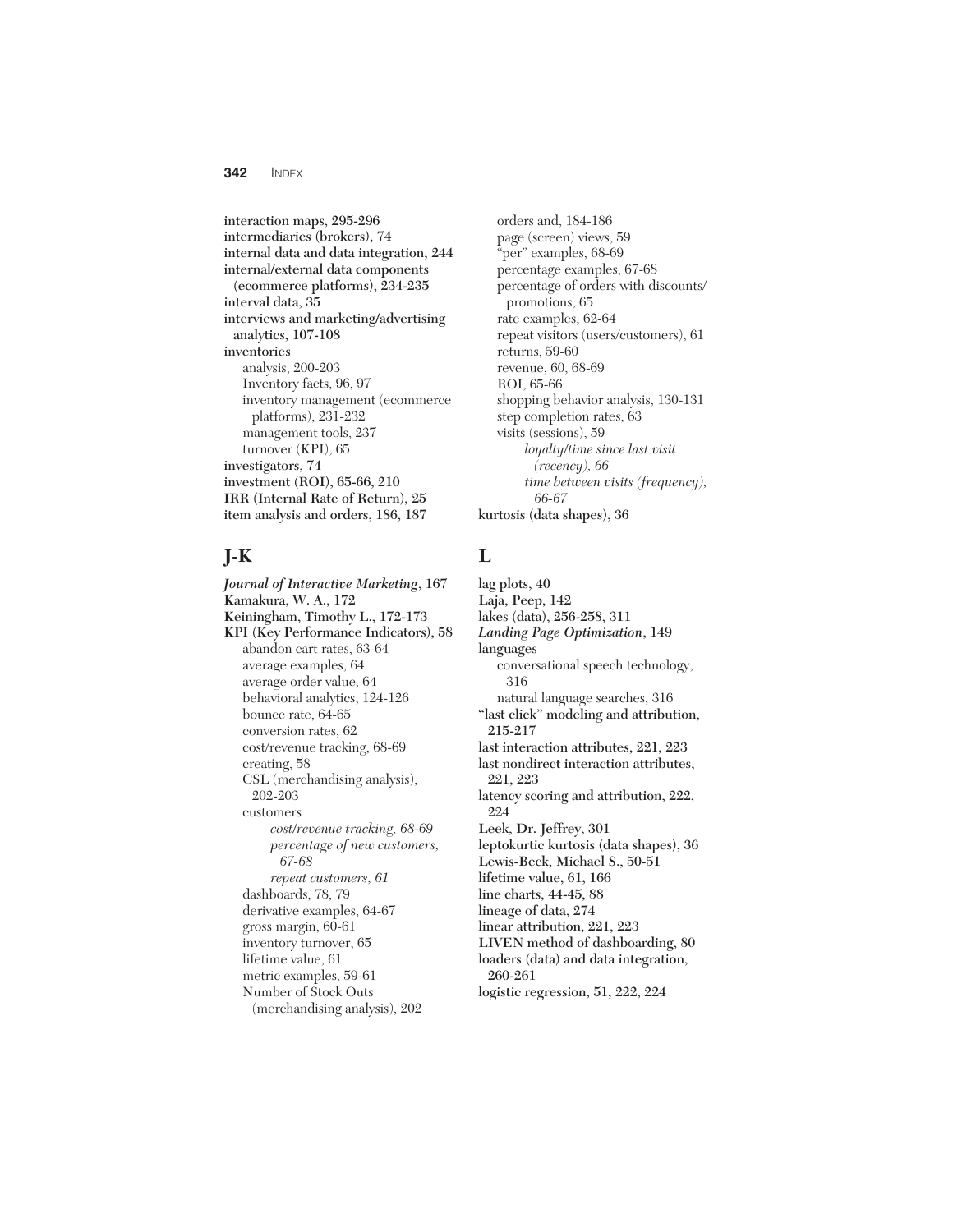loyalty retention marketing, 112 scoring (customer analytics), 173 time since last visit (recency) KPI, 66

#### **M**

 machine learning, 317 MANOVA tests, 49-50 maps analytics road maps, 294 interaction maps, 295-296 process maps, 295 workflow maps, 296 margins (KPI metrics),  $60-61$ ,  $184$  markdowns, determining via merchandising analysis, 209-210 marketing ecommerce platforms, 232-233, 238 marketing analytics, 103-105, 112 - 113  *acquisition marketing, 112 activation marketing, 111 advertising goals and, 105 - 108 affiliate analysis, 114 attribution, 115 audience analysis, 115 - 116 campaign analysis, 113 channels, 182 conclusive analysis, 107 consideration marketing, 111 - 112 conversion marketing, 112 conversion optimization, 143 customer journey analysis, 116 Customer Origin reports, 116 - 117 descriptive analysis, 106 ecommerce and user experience,  [3](#page-19-0)  email analysis, 114 - 115 exploratory analysis, 106 exposure/awareness marketing, 111 focus groups, 107 goals of, 105 - 108 interviews, 108 lifecycle of, 108 - 111 marketing mix-modeling, 115 , 214 - 215* 

 *media mix-marketing, 214 - 215 necessary data in, 116 - 117 online display ad unit analysis, 116 panels, 108 predictive analysis, 106 - 107 prescriptive analysis, 107 projective techniques (stimuli), 108 qualitative analytics, 107 - 108 retention/loyalty marketing, 112 SEM, 113 SEO, 113 - 114 social media analysis, 114 surveys, 108 types of, 111 - 112*  mean data shapes, 36-37 sample mean, learning from, 53 measures (data models), 94, 100-102 *Measuring the Digital World*, 305 mechanistic (algorithmic) analytics, 302 MECLABS, 155-156 media attribution and  *earned media, 219 - 220 media mix-marketing, 214 - 215 owned media, 219 paid media, 218 - 219*  social media, 219, 239 median (data shapes), 37 Median KPI, 184 Mela, C. F., 172 merchandising merchandising analysis, 198-200  *creative testing/optimization, 200 determining types of data for analysis, 210 - 211 discounts, 209 - 210 inventory analysis, 200 - 203 markdowns, 209 - 210 offer analysis, 203 - 204 pricing analysis, 204 - 208 promotions, 209 - 210 ROI, 210 sales impact of merchandising, 208 - 209*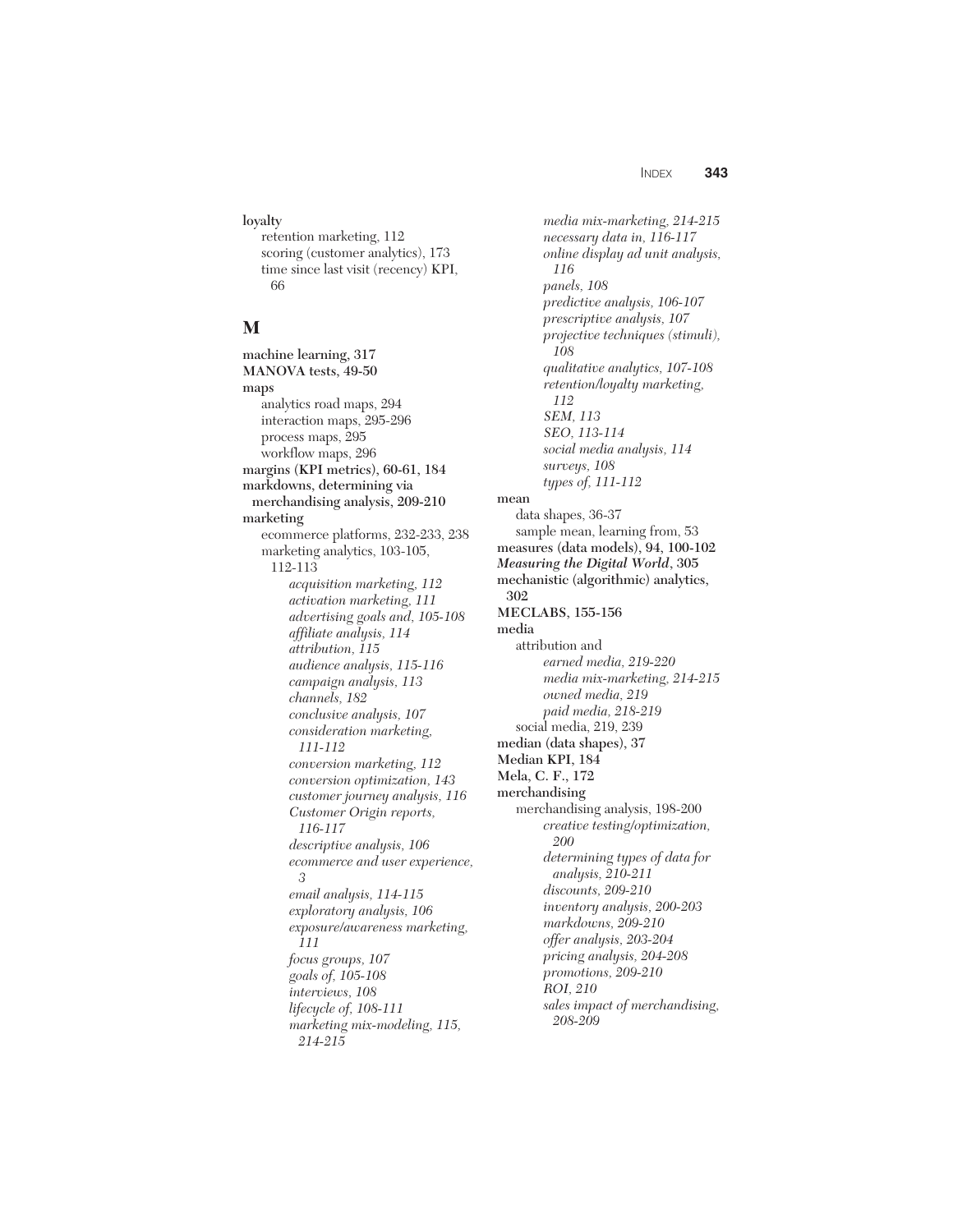merchandising management (ecommerce platforms), 231-232 planning tools, 236-237 mesokurtic kurtosis (data shapes), 36 metadata collection, [20](#page--1-0)  metrics behavioral analytics, 124 - 126 KPI metric examples, 59-61 orders and, 184-186 shopping behavior analysis, 130-131 mobile experience conversion optimization, 134 ecommerce and, 2-3 ecommerce platforms, 239 mode (data shapes), 37 modeling data, 91-96 Agile environments (software solutions), 250 analytics teams, 293 choice modeling and conversion optimization, 148 dimensions, 94-95, 100-102 facts, 94  *Customer facts, 96 - 97 , 99 - 100 Customer Order facts, 97 , 100 Inventory facts, 96 , 97 Order facts, 96 , 98 - 99 Order Item facts, 96 , 99 Product facts, 96 , 98*  measures, 94, 100-102 primary keys, 95 probability analysis, 52 sample data model, 96-97 supply/demand management models, 296-297 techniques for building models, 56-57 monetary analysis, 171-172 monitoring data (data governance), 270-271, 275 mouse tracking and conversion optimization, 146 multiple linear regression, 50-51 multivariate data, 34 , 148

#### **N**

 natural language searches, 316 network charts, 89

 neuromarketing and conversion optimization, 146 new customers, percentage of (KPI), 66-67 newsletters (analytics teams), 304 next-best product analysis, 186-187, 193 nominal data, 35 nonlinear dependent correlation, 48 - 49 NPV (Net Present Value), [25](#page--1-0) NRF (National Retail Federation) and 4-5-4 calendar, 28 Number of Stock Outs KPI (merchandising analysis), 202

#### **O**

 ODS (Operational Data Stores) and data integration, 253-254 offer analysis (products), 203-204 office hours (analytics teams), 302-303 online advertising and conversion optimization, 134 online display ad unit analysis, 116 on-screen (in-page) behavior analysis, 132 operational dashboards, 79 operational data store, 253 operations and monitoring layer (ecommerce platforms), 230-231 optimal design and conversion optimization, 150 optimal pricing, determining via pricing analysis, 204-208 optimization/creative testing, 200 Order facts, 96 , 98 - 99 Order Item facts, 96 , 99 ordered behavioral analytics, 122 orders ACID, 179 affiliates, 182 analysis  *approaches to, 186 - 193 brand analysis, 186 , 188 - 189 category analysis, 186 , 188 - 189 checkout path analysis, 186 , 189 - 190 cluster analysis, 186 , 191 - 192 cross-sell analysis, 186 , 192*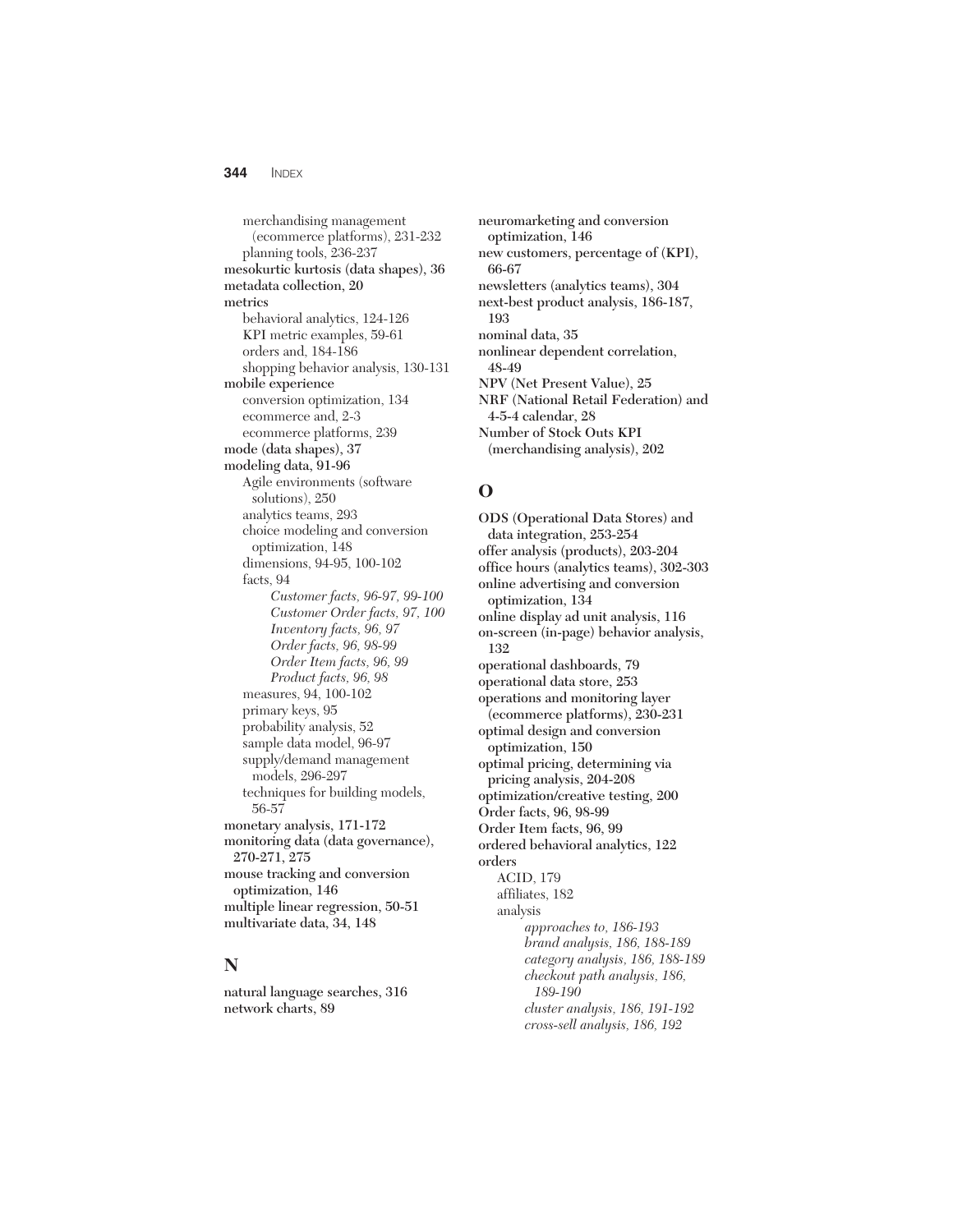*determining data for analysis, 183 - 184 event analysis, 186 , 189 financial analysis, 186 , 187 funnel analysis, 186 , 190 - 191 goal analysis, 186 , 189 importance of, 180 - 181 item analysis, 186 , 187 next-best product analysis, 186 - 187 , 193 promotional analysis, 186 , 188 scope of, 180 - 181 up-sell analysis, 186 , 192*  brands, 183 categories, 183 channels (marketing), 182 customer ID, 182 data model, 180-183 defining, 179, 181-183 devices, 182 geography (customer), 182 KPI, 184  *Average Revenue Per Order KPI, 184 Days to Order KPI, 185 Events/Pages/Steps Per Order KPI, 185 Margin KPI, 184 Orders and Products Bought by Marketing Channel KPI, 185 Orders Per Customer KPI, 185 Revenue By Category KPI, 185 Top Products KPI, 186 Top Promotions KPI, 185 Top Shipping Methods KPI, 185 Total Revenue Versus Total Profit KPI, 184 Visits to Order KPI, 185*  merchandising, 198-200  *creative testing/optimization, 200 determining types of data for analysis, 210 - 211 discounts, 209 - 210 inventory analysis, 200 - 203 markdowns, 209 - 210 offer analysis, 203 - 204 pricing analysis, 204 - 208 promotions, 209 - 210* 

 *ROI, 210 sales impact of merchandising, 208 - 209*  metrics, 184-186 order ID, 181 ordering functionality (ecommerce platforms), 231 orders with discounts/promotions (KPI), 65 price, 183 product ID, 182 product names, 182 promotions, 182 quantity, 183 revenue, 181-182 seasons, 183 shipping, 182 size, 183 SKU, 183 style, 183 taxes, 182 technical information, 182 time, 182 transaction ID, 182 ordinal data, 35 organic searches, 113-114, 219 organizations. *See* teams (analytics) outliers data shapes, 36, 37-38 modeling data, 56 owned media and attribution, 219 ownership of data (data governance), 269 - 270

#### **P**

 page (screen) views (KPI metrics), 59 paid media and attribution, 218-219 paid searches and attribution, 218 panels and marketing/advertising analytics, 108 pathing and attribution, 222 path-to-purchase analysis, 186 , 189 - 190 payment processing (ecommerce platforms), 231 Pearson's correlation, 48 "per" examples (KPI), 68-69 percentages (KPI examples), 66-68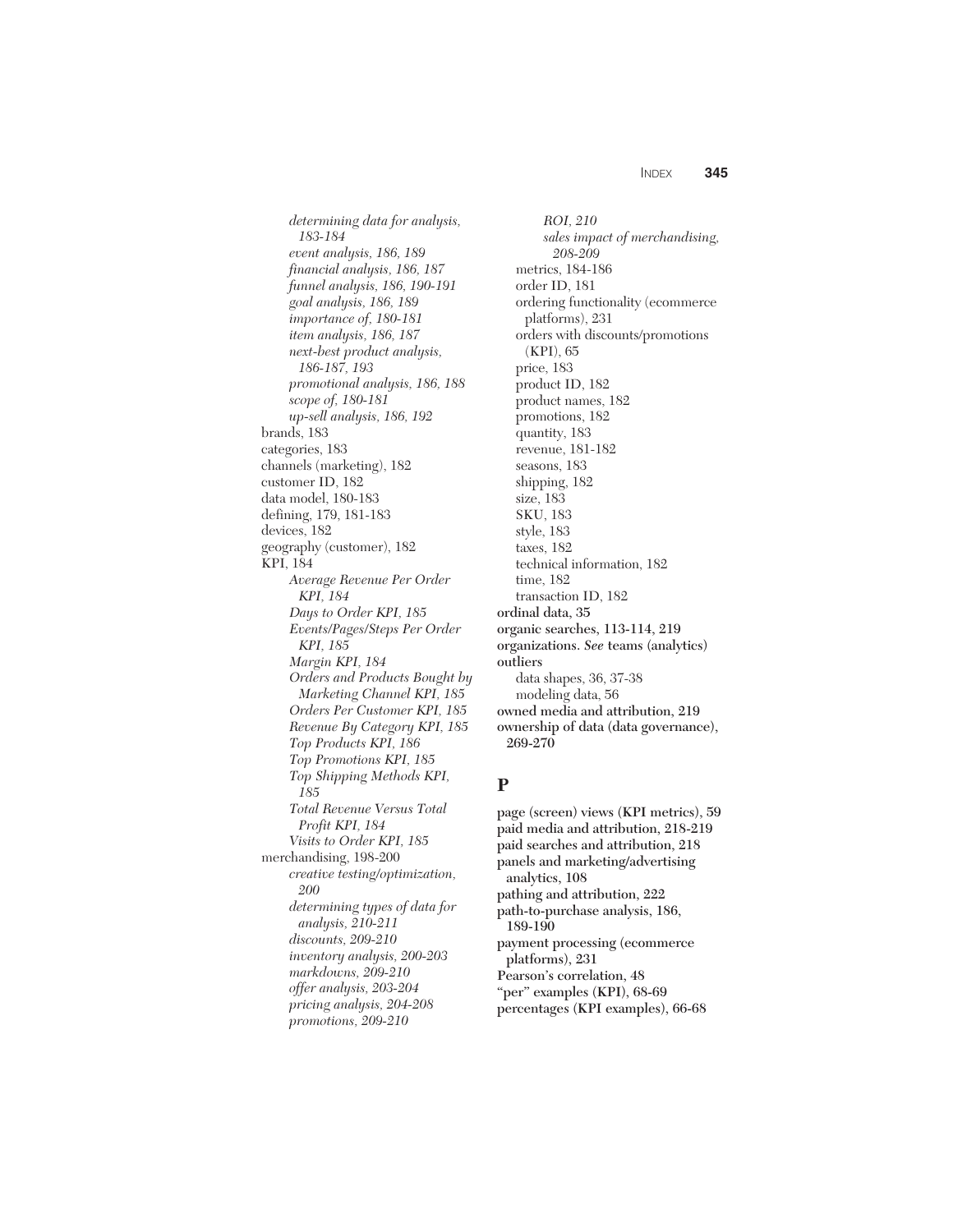periodicity (social analysis), stakeholders and analytics teams, 300 permissions and data governance, 274 - 275 personalizing customer experiences, 178 , 313 - 314 persuasion (conversion optimization), 138 - 139 pie charts, 43-44, 88-89 PII (Personally Identifiable Information) and data governance, 266-267, 275-276 pipelines (data), 315 planning committees, 305 platforms (ecommerce), 232, 235-236 analytical approach, determining, 239 - 240 analytics layer, 230 catalog, 231 consumer layer, 230 content management, 231 content management tools, 238 customer components, 234 customer management, 231 customer service, 232 data analysis tools, 232 data components, 234-235 data layer, 230 defining, 229 fraud awareness tools, 238-239 fulfillment, 232 integration layer, 230 inventory management, 231-232 inventory management tools, 237 marketing components, 232-233 marketing tools, 238 merchandising management, 231 - 232 merchandising planning tools, 236 - 237 mobile experience, 239 operations and monitoring layer, 231 ordering functionality, 231 payment processing, 231 product management tools, 236 promotional tools, 237 search tools, 238 searches, 231 security tools, 238-239

 shopping functionality, 231 sizes of, 229-230 social media tools, 239 transactions, 233-234 user experience, 233 user interface, 233 platykurtic kurtosis (data shapes), 36 plotting data, 38-39 area charts, 44 bar charts, 88 block plots, 39 four plots, 42 geovisualizations, 89 Harvey Balls, 43 - 44 heatmapping, 89, 146 histograms, 42-43 lag plots, 40 line charts, 44-45, 88 network charts, 89 pie charts, 43-44, 88-89 probability plots, 41 radar charts, 88 radar plots, 40 run sequence plots, 41-42 scatter plots, 41, 89 six plots, 42 sparkline charts, 44-45 spider plots, 40 star plots, 40 streamgraph charts, 45 tree charts, 89 waterfall charts, 89 policies/procedures and data governance, 273 population (controlled data experiments), 54 position-based attribution, 221, 223 - 224 postmortems (projects), 305 predicting customer behavior, 174 - 175 predictive analysis, 22, 106-107, 174-178, 301, 317 preparing data, 20-22, 312 prescriptive analysis, 22-23, 107, 301 presentations analytical environment, [20](#page--1-0)  dashboards, 77-81 data visualization, 78-79, 81-89 need for, 71-72 purpose of, 72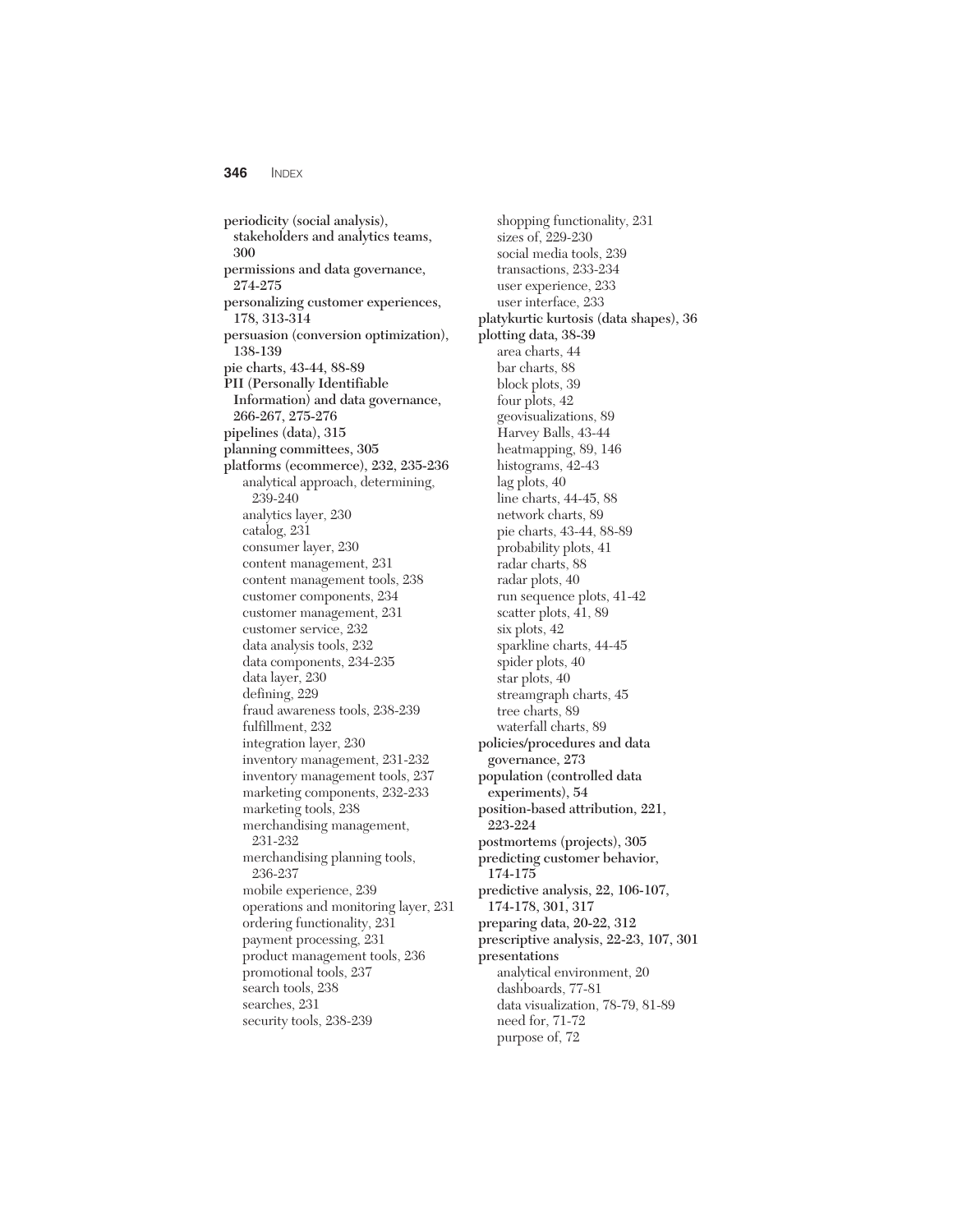reports, 75-77 team roles in, 74 prices discounts, 209-210 markdowns, 209-210 merchandising analysis, 209-210 order data models, 183 pricing analysis, 204-208 ROI, 210 primary keys (data models), 95 privacy (data), 263-265, 272-273 data collection, 273 data lineage, 274 discipline for violations, 275 encryption, 275-276 guidelines, 266-268, 274, 276-278 monitoring data, 275 permissions, 274-275 policies/procedures, 273 probability analysis, 51-52 probability plots, 41 procedures/policies and data governance, 273 processes business processes analysis, 300 change management processes, 304 - 306 data processes in analytical environments, [19](#page--1-0)  maps, 295 products analysis, 193  *approaches to analysis, 186 - 193 brand analysis, 186 , 188 - 189 category analysis, 186 , 188 - 189 checkout path analysis, 186 , 189 - 190 cluster analysis, 186 , 191 - 192 cross-sell analysis, 186 , 192 customer service analysis, 196 - 197 event analysis, 186 , 189 financial analysis, 186 , 187 funnel analysis, 186 , 190 - 191 goal analysis, 186 , 189 importance of analysis, 180 - 181 item analysis, 186 , 187 next-best product analysis, 186 - 187 , 193 product brand analysis, 194 - 195* 

 *product category analysis, 195 - 196 product returns analysis, 197 promotional analysis, 186 , 188 scope of analytics, 180 - 181 social media product analysis, 197 - 198 types of, 193 - 194 up-sell analysis, 186 , 192*  defining, 179 merchandising, 198-200  *creative testing/optimization, 200 determining types of data for analysis, 210 - 211 discounts, 209 - 210 inventory analysis, 200 - 203 markdowns, 209 - 210 offer analysis, 203 - 204 pricing analysis, 204 - 208 promotions, 209 - 210 ROI, 210 sales impact of merchandising, 208 - 209*  naming, 182 Orders and Products Bought by Marketing Channel KPI, 185 Product facts, 96 Product facts, 98 product ID, 182 product management tools, 236 Top Products KPI, 185-186 profile completeness scoring (customer analytics), 173 - 174 profiling data, 311-312 profits attribution and, 217-220 Total Revenue Versus Total Profit KPI, 184 projective techniques (stimuli) and marketing/advertising analytics, 108 promotions, 182 conversion optimization, 135 merchandising analysis, 209-210 percentage of orders with discounts/ promotions (KPI), 65 promotional analysis, 186 , 188 promotional tools, 237 Top Promotions KPI, 185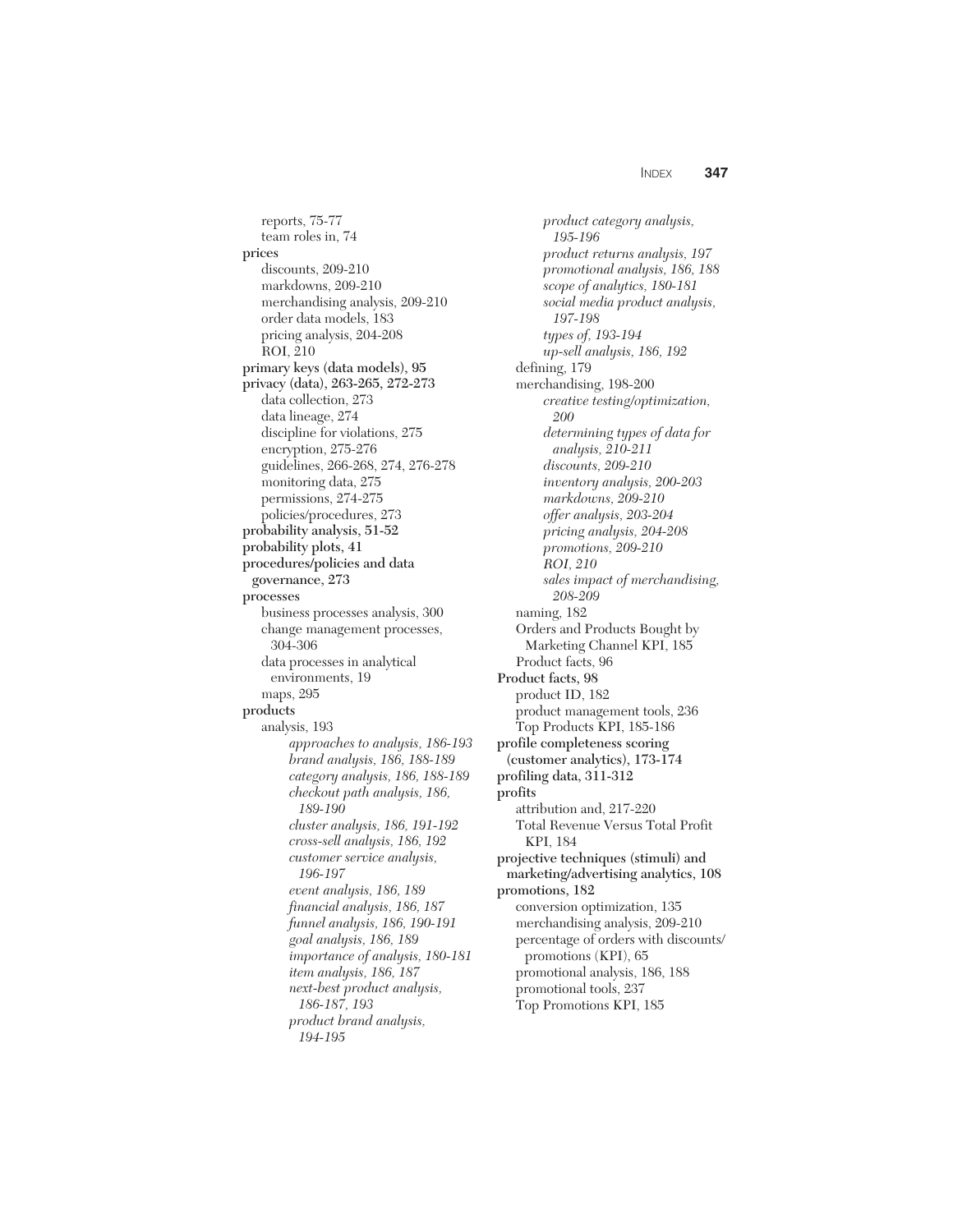propensities, predicting behavior by (customer analytics), 174-175, 176 - 178 proportional hazard modeling and attribution, 222-223 psychology (conversion optimization), 139-140, 146

## **Q**

 QA (quality assurance), Waterfall environments (software solutions), 253 qualitative analytics, 34-35, 107-108, 143 quality of data (data governance), 270 quantitative data, 34-35 quantity (order data models), 183 quarterly reviews (analytics teams), 305 querying data in analytical environments, [19](#page--1-0) questions, asking in analytics, 6-7

#### **R**

 radar charts, 88 radar plots, 40 random variables, 52 range analytics teams, 292 data shapes, 37 rank correlation, 48 RASTA method of reporting, 77 rates, KPI rate examples, 62-64 recency (time since last visit/loyalty), 66 , 124 , 171 - 172 records (customer) and customer analytics, 156-157 referral traffic and attribution, 219 regression analysis, 49-51 regular histograms, 42 relationships (data) and presentations, 72 repeat visitors (users/customers), KPI metrics, 61 reports, 75-77 ad hoc reporting, 76 Agile environments (software solutions), 251

Customer Origin reports, 116-117 need for, 71-72 purpose of, 72-74 RASTA method of reporting, 77 sustaining reporting, 76 team roles in, 74 research data and data integration, 245 results (analytics teams), determining, 292 retail calendar, 28 retargeting and attribution, 219 retention/loyalty marketing, 112 returns KPI metrics, 59-60 product returns analysis, 197 revenue, 181-182 attribution and, 217-220 Average Revenue Per Order KPI, 184 cost tracking and, 24-25, 68-69 Revenue By Category KPI, 185 revenue by N (KPI metrics), 60 Total Revenue Versus Total Profit KPI, 184 RFM (Recency, Frequency, and Monetary) analysis, 171-172 road maps (analytics), 294 ROI (return on investment), 65-66, 210 Rosling, Hans, 86 run sequence plots, 41-42

#### **S**

 sales cross-sell analysis, 186 , 192 up-sell analysis, 186 , 192 sampling data (systemic), 53-55 comparisons of data over time, 56 confidence intervals, 55 dependent variables, 55 expected errors, 55 independent variables, 55 inferences, 56 significance testing, 55 scatter plots, 41, 89 scope (analytics teams), 291 scoring customers (customer analytics), 173 - 174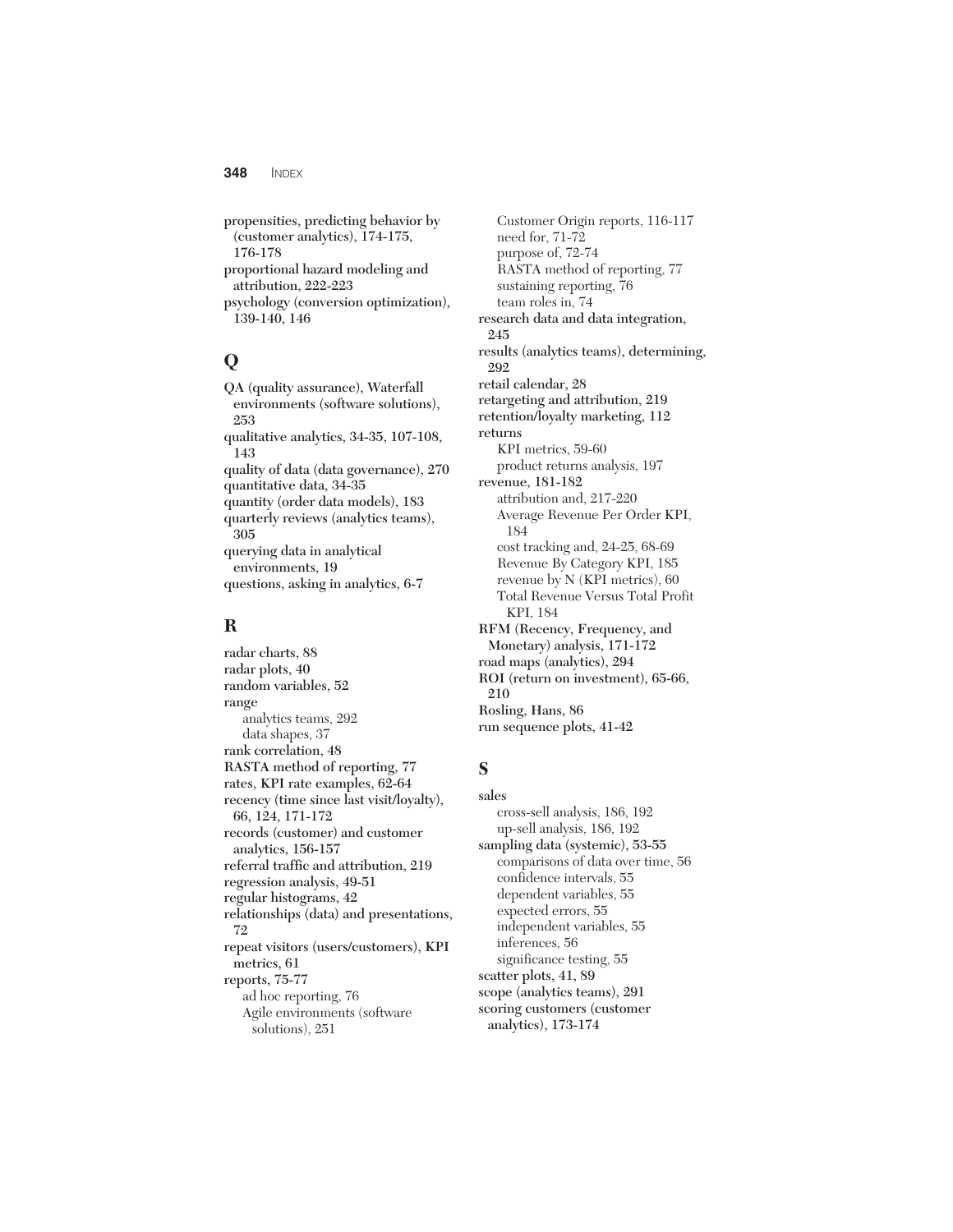screen (page) views (KPI metrics), 59 SCREEN method of visualizing data, 84 - 86 scrums, 249-250, 253, 305 searches ecommerce platforms, 231, 238 paid searches and attribution, 218 search engines, 113-114, 219 seasons (order data models), 183 security data security, 263-266, 272-273  *data collection, 273 data lineage, 274 discipline for violations, 275 encryption, 275 - 276 guidelines, 266 - 268 , 274 , 276 - 278 monitoring data, 275 permissions, 274 - 275 policies/procedures, 273*  ecommerce platforms, 238-239 encryption, 275-276, 315-316 Seeking phase (Tumbler lifecycle), 159 - 160 segmentation (customer analytics), 163 - 164 self-service automation, 293, 304, 316 SEM (search engine marketing), 113 SEO (search engine optimization), 113-114, 219 servers, analytics applications and data integration, 260 sessions. *See* visits SFE (secure function evaluation), 315 - 316 SFTP (SSH file transfer protocol), batch processing and data integration, 261 Sharing phase (Tumbler lifecycle), 160 shipping, 182, 185 shopping shopping behavior analysis, 130-131 shopping functionality (ecommerce platforms), 231 Shopping phase (Tumbler lifecycle), 160 significance testing (systemic sampling), 55 single linear regression, 50-51 six plots, 42

 SKU (stock keeping units), 182 - 183 SLA (service-level agreements), 298 social analysis, 23-24, 300 social data and data integration, 244-245 social media attribution and, 219 ecommerce platforms, 239 social media analysis, 114, 135, 197 - 198 software Agile environments, 247-251 attribution software, assessing, 225 - 227 ecommerce platforms, 232, 235-236  *analytics layer, 230 catalog, 231 consumer layer, 230 content management, 231 content management tools, 238 customer components, 234 customer management, 231 customer service, 232 data analysis tools, 232 data components, 235 - 236 data layer, 230 defining, 229 determining analytical approach, 239 - 240 fraud awareness tools, 238 - 239 fulfillment, 232 integration layer, 230 inventory management, 231 - 232 , 237 marketing components, 232 - 233 marketing tools, 238 merchandising management, 231 - 232 merchandising planning tools, 236 - 237 mobile experience, 239 operations and monitoring layer, 230 - 231 ordering functionality, 231 payment processing, 231 product management tools, 236 promotional tools, 237 search tools, 238 searches, 231 security tools, 238 - 239 shopping functionality, 231*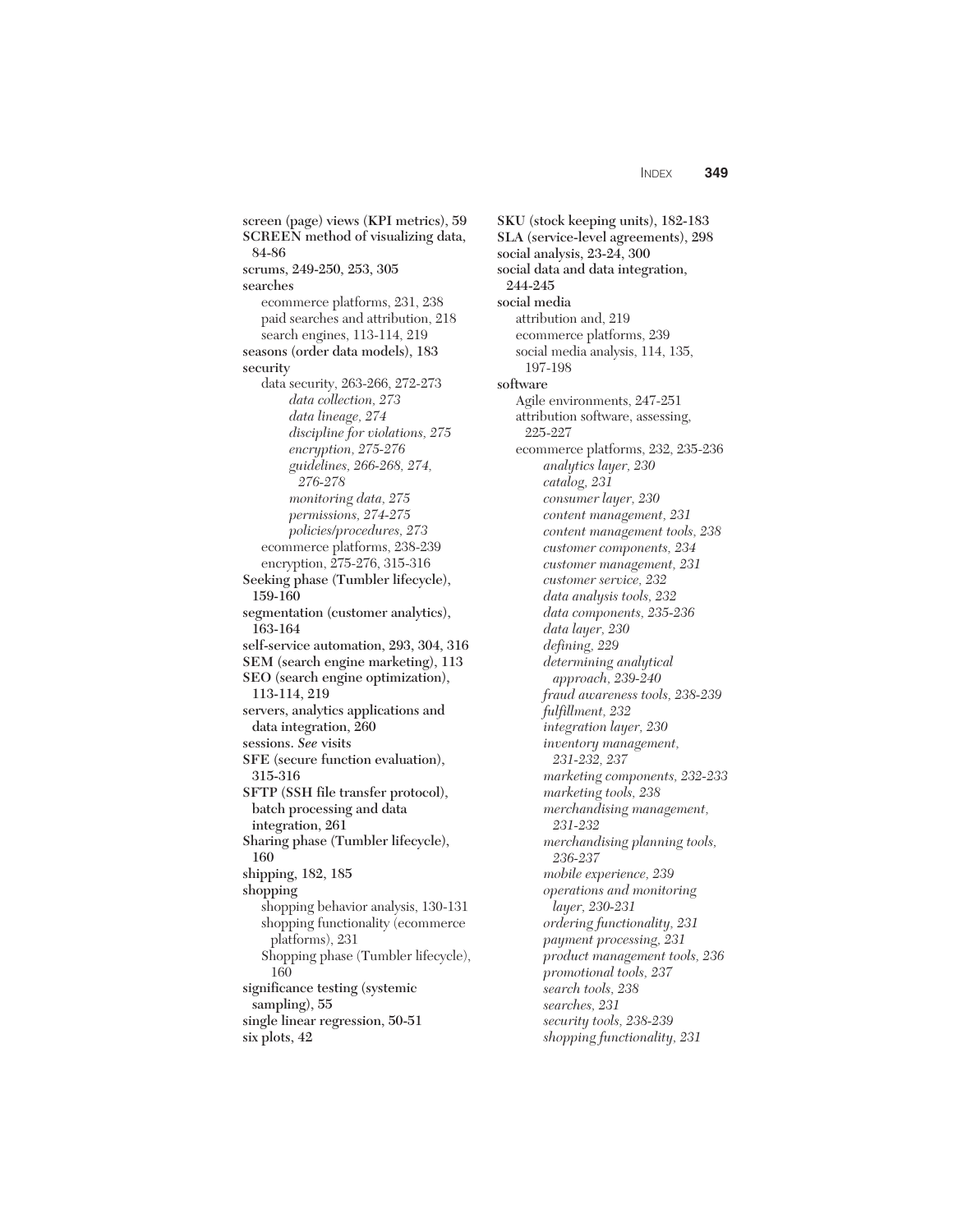*sizes of, 229 - 230 social media tools, 239 transactions, 233 - 234 user experience, 233 user interface, 233*  Waterfall environments, 248-249, 251 - 253 SOW (share of wallet) analysis, 167, 172 - 173 sparkline charts, 44-45 specialized research data and data integration, 245 spider plots, 40 sponsorship (analytics teams), 291 SSL (secure sockets layer), 315-316 stacked histograms, 43 stacking and attribution, 222 , 224 staff (analytics teams) hiring, 291 training, 294-295 stakeholders analytics teams, 297-298, 304-306 financial impact assessments, [24](#page--1-0)  standard deviation (data shapes), 37 star plots, 40 starter-player-closer attribution, 221-222, 224 step completion rates (KPI), 63 stewards, 74, 251, 267-268, 270-271 stimuli (projective techniques) and marketing/advertising analytics, 108 storing data, 19, 273, 293 storytelling and analytics, 29-31 strategic dashboards, 78-79 streamgraph charts, 45 supply/demand management models, 296 - 297 surveys, 108, 145-146 sustaining reporting, 76 syndicated research data and data integration, 245 systemic sampling, 54-55 comparisons of data over time, 56 confidence intervals, 55 dependent variables, 55 expected errors, 55 independent variables, 55 inferences, 56 significance testing, 55 systems integration and data integration, 242-243

#### **T**

 Taguchi, Genichi, 147 - 148 taxes, 182 teams (analytics), 279-280, 300-301 algorithmic (mechanistic) analytics, 302 analytics platforms, 293 architectures, 292 artifacts, 296 attending non-team meetings, 302 build templates, 296 building (universal process), 280-283 business outcomes from, 303 business processes analysis, 300 business requirements, gathering, 288 - 289 cataloging data, 299 causal analytics, 301 change management processes, 304 - 306 checkpoints, 302 communication, 292 current state assessments, 291-293 data governance, 292-293, 299-300 data models, 293 data ranges, 292 data storage, 293 data visualization, 293 delivery systems, 292 descriptive analysis, 301 education, 304 exploratory analysis, 301 financial analysis, 303 funding, 291 future capabilities, 291-292 future state architectures, 292-293 hiring  *leadership, 285 - 288 staff, 291*  inferential analytics, 301 leadership, 285-288 maps, 294, 295-296 need for, 283-285 new data collection/acquisition, 298 - 299 new work, leading/assisting with, 302 - 303 newsletters, 304 office hours, 302-303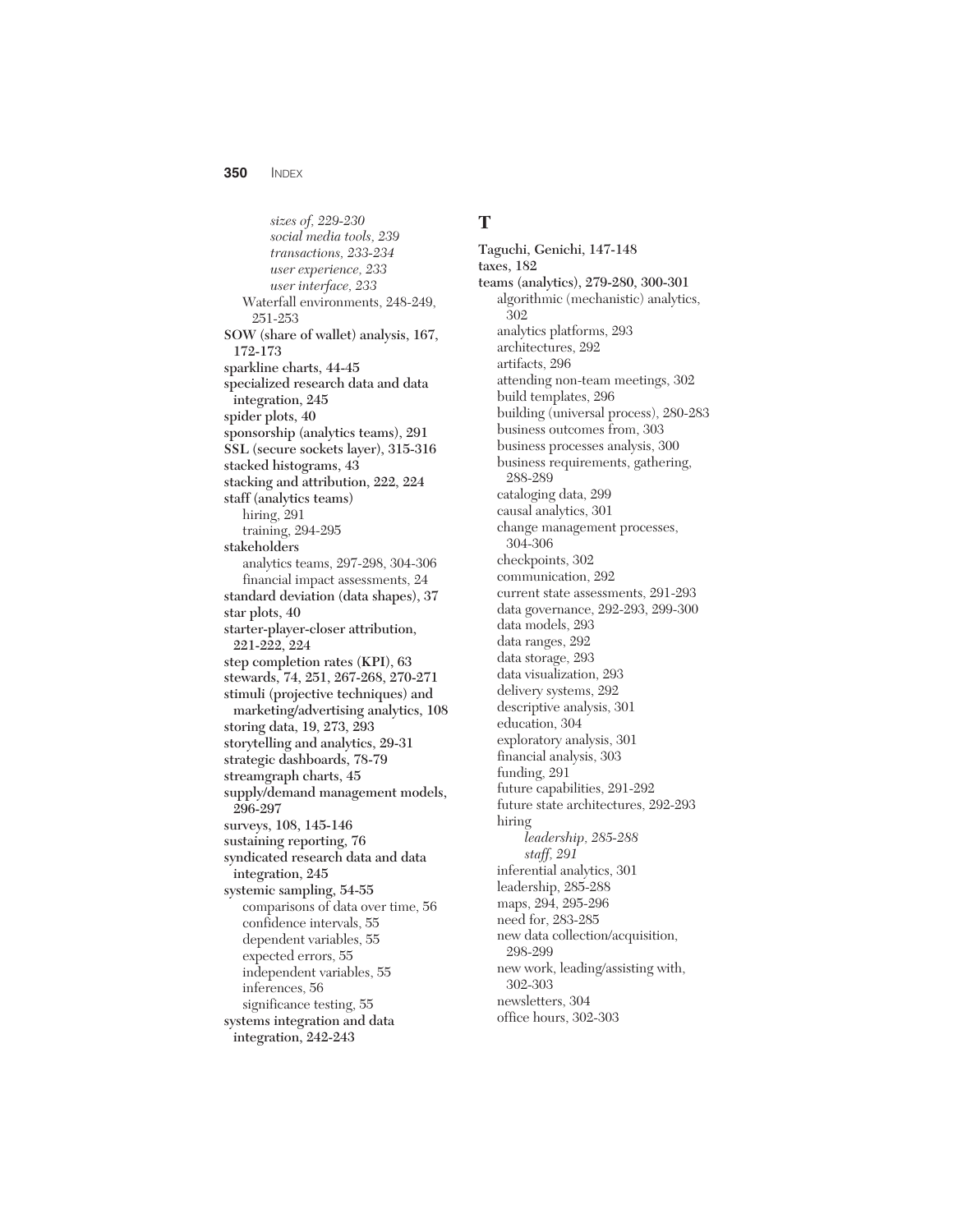organizational models, 289-291 planning committees, 305 postmortems (projects), 305 predictive analysis, 301 prescriptive analysis, 301 quarterly reviews, 305 results, determining, 292 scope, 291 scrums, 305 self-service automation, 293, 304 SLA, 298 sponsorship, 291 staff, 291, 294-295 stakeholders, 297-298, 300, 304-306 supply/demand management models, 296-297 team analysis, 303-304 technology architecture assessments, 292 - 293 ticketing systems, 302 use/deploy/upgrade strategies, 298 value, determining, 291-292 vision of, shaping, 289 technology architecture assessments, 292 - 293 television/cable data and data integration, 245 templates (build), 296 tendencies, predicting behavior by (customer analytics), 174-175 tests ANOVA tests, 39, 49-50 conversion optimization, 143-145 creative testing/optimization (merchandising analysis), 200 factorial testing and conversion optimization, 149-150 hypothesis testing, 52-53 MANOVA tests, 49-50 multivariate testing and conversion optimization, 148 significance testing (systemic sampling), 55 UAT, 251, 253 univariate testing and conversion optimization, 148 ticketing systems (analytics teams), 302 time comparisons of data over time (systemic sampling), 56

 orders, 182 time between visits (frequency), KPI, 66-67 time decay attribution, 221, 223 time since last visit/loyalty (recency), KPI, 66 time stamps, 182 Top Products KPI, 185-186 Top Promotions KPI, 185 Top Shipping Methods KPI, 185 total revenue (KPI metrics), 60 Total Revenue Versus Total Profit KPI, 184 tracking revenue/cost, 24-25, 68-69 transactions data governance, 267 ecommerce platforms, 233-234 transaction ID, 182 tree charts, 89 Tufte, Edmund, 86 Tukey, John, 31-33, 57 tumbler charts, 46-47 Tumbler lifecycle (customer analytics), 159 - 161

#### **U**

 UAT (User Acceptance Testing), 251 , 253 UIA (Useful, Insightful, Actionable) data and data governance, 277 univariate data, 34, 148 unordered behavioral analytics, 122 upgrade/use/deploy strategies (analytics teams), 298 up-sell analysis, 186 , 192 use/deploy/upgrade strategies (analytics teams), 298 users repeat users (KPI metrics), 61 user experience  *conversion optimization, 134 , 139 ecommerce and, [3](#page-19-0) , [7](#page-23-0) ecommerce platforms, 233*  user interface (ecommerce platforms), 233